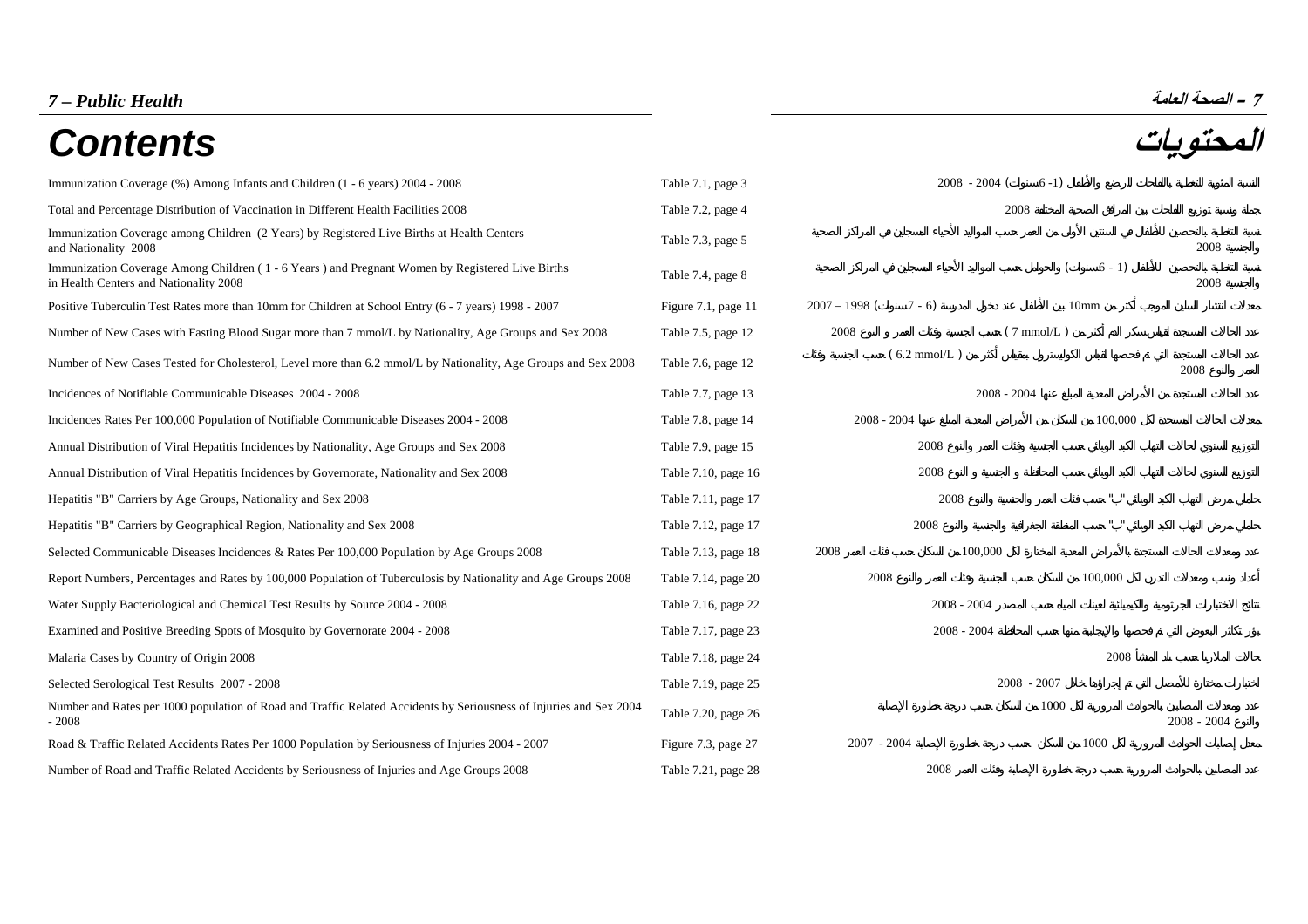# *7 – Public Health … (cont'd)* **(تابع (... العامة الصحة – <sup>7</sup>**

| Injury Accidents by Main Causes and Seriousness of Injury 2008                                                                              | Table 7.22, page 29 | 2008 |      |      |
|---------------------------------------------------------------------------------------------------------------------------------------------|---------------------|------|------|------|
| Injury Accidents by Region and Seriousness of Injury 2008                                                                                   | Table 7.23, page 30 | 2008 |      |      |
| Number of Road and Traffic Related Accidents by Seriousness of Injuries and Governorate 2008                                                | Table 7.24, page 31 | 2008 |      |      |
| Number and Rates of Occupational Injuries and Deaths Per 1000 Insured Persons by Nationality, Division of Economic Activity<br>and Sex 2008 | Table 7.25, page 32 |      | 1000 | 2008 |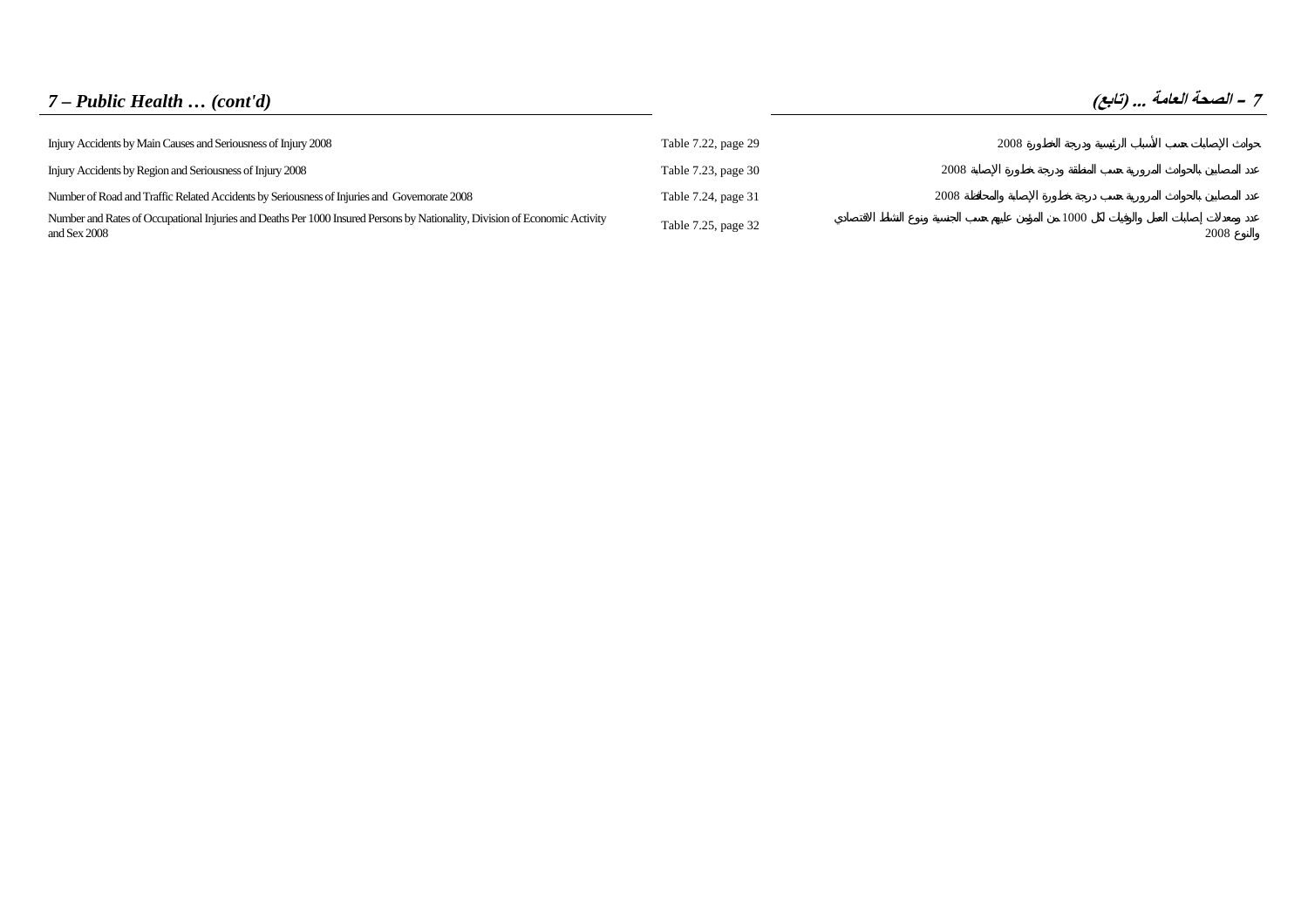# **الإصطلاحات** *Conventions*

Dair Health Center officially re-opened and re-named to National Bank of Bahrain Health Center – Dair in 2008.

Zallaq Clinic upgraded to Zallaq Health Center effective from 2008 and now providing all primary health care services.

The calculation of the coverage was based on total Bahraini and Non-Bahraini of targeted age of each vaccine as per the immunization schedule recommended by World Health Organization. .

Percentage Coverage of TT will normally be decreased by time as most of the pregnant women were immuned at childhood or school vaccination program.

Percentage Coverage for child immuned at birth by Tetanus vaccination against Tetanus Neonatorum will normally be increased by the number of newborns protected at birth against Tetanus from their mother who received 2 doses or more of Tetanus any time in her life.

 . 2008 - 2008**Tables 7.3 & 7.4 7.4& 7.3**

:

: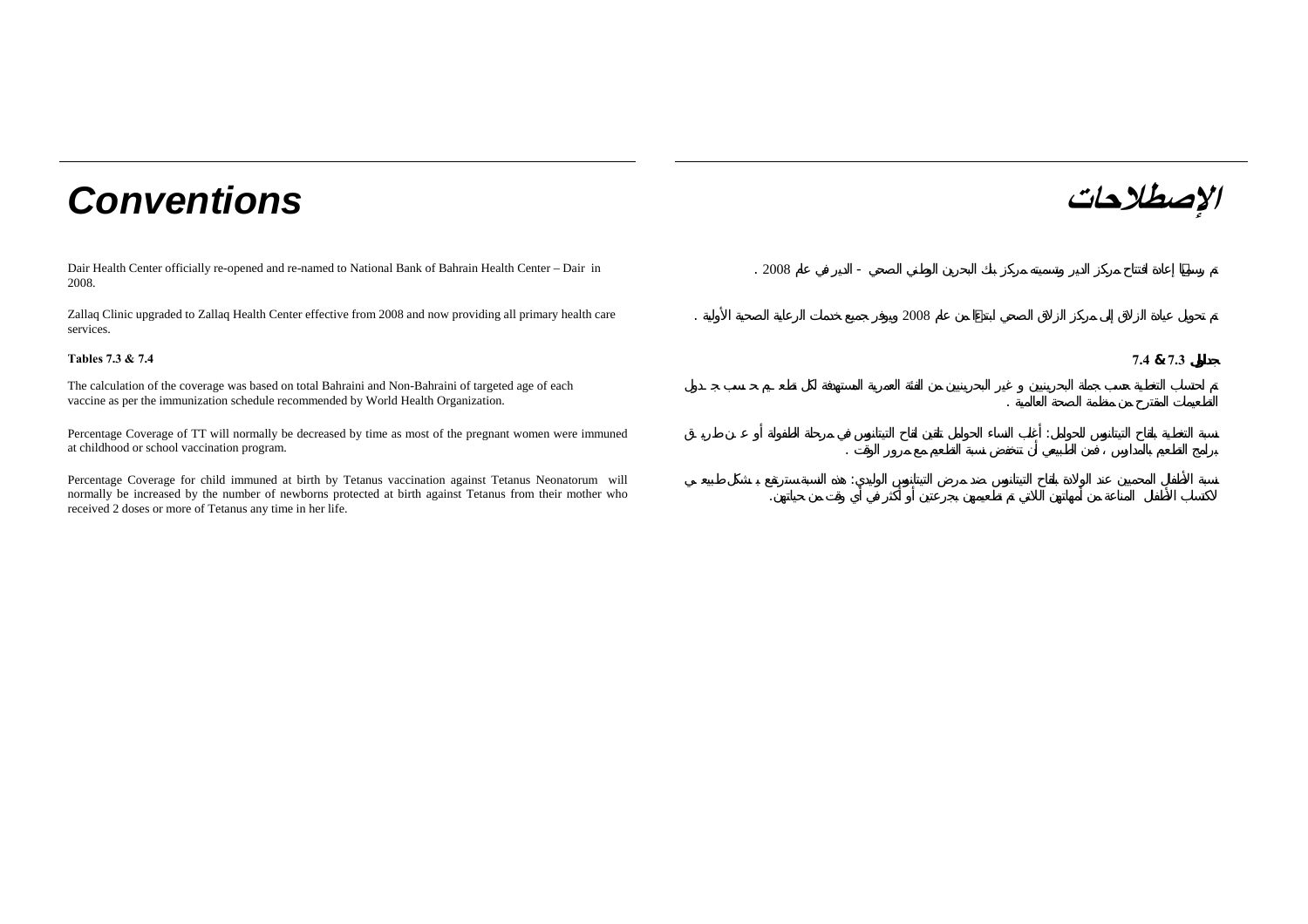#### **2008 - 2004 ( 6-1) Immunization Coverage (%) Among Infants and Children (1-6 years) 2004 - 2008**

<span id="page-3-0"></span>

| Vaccine                                                                                             | 2008 | 2007 | 2006 | 2005 | 2004      |       |     |
|-----------------------------------------------------------------------------------------------------|------|------|------|------|-----------|-------|-----|
| Infant $<$ 1 Year                                                                                   |      |      |      |      |           |       | 1 > |
| Third dose of DPT                                                                                   | 96.8 | 96.7 | 98.4 | 98.2 | 97.7      |       |     |
| (Diphtheria, Tetanus, Pertussis)                                                                    |      |      |      |      |           |       |     |
| Third dose of Polio vaccine                                                                         | 96.5 | 96.7 | 98.4 | 98.1 | 97.7      |       |     |
| Third dose of Hepatitis B (HB)                                                                      | 96.8 | 96.7 | 98.4 | 98   | 98        |       |     |
| Third dose of Haemophilus Influenza B (Hib)                                                         | 96.8 | 96.7 | 98.4 | 98.2 | 97.8      |       |     |
| BCG (Bacille Calmette-Guerin) (Non-Bahraini) *                                                      | 79.0 | 87.0 | 83.2 | 89.3 | <b>NA</b> | $*$ ( |     |
|                                                                                                     |      |      |      |      |           |       |     |
| MMR1 (Mumps, Measles, Rubella - dose 1)                                                             | 99.9 | 100  | 100  | 100  | 98.8      |       |     |
|                                                                                                     |      |      |      |      |           |       |     |
|                                                                                                     |      |      |      |      |           |       | 6   |
|                                                                                                     | 97   |      | 99   | 99   | 100       |       |     |
|                                                                                                     |      |      |      |      |           |       |     |
| Children of age 1 Year<br><b>Children of age 6 Years</b><br>MMR2 (Mumps, Measles, Rubella - dose 2) |      | 100  |      |      |           |       |     |

*\* BCG vaccine is given only for infants of non-Bahraini mothers from endemic countries.* . ( ) *\**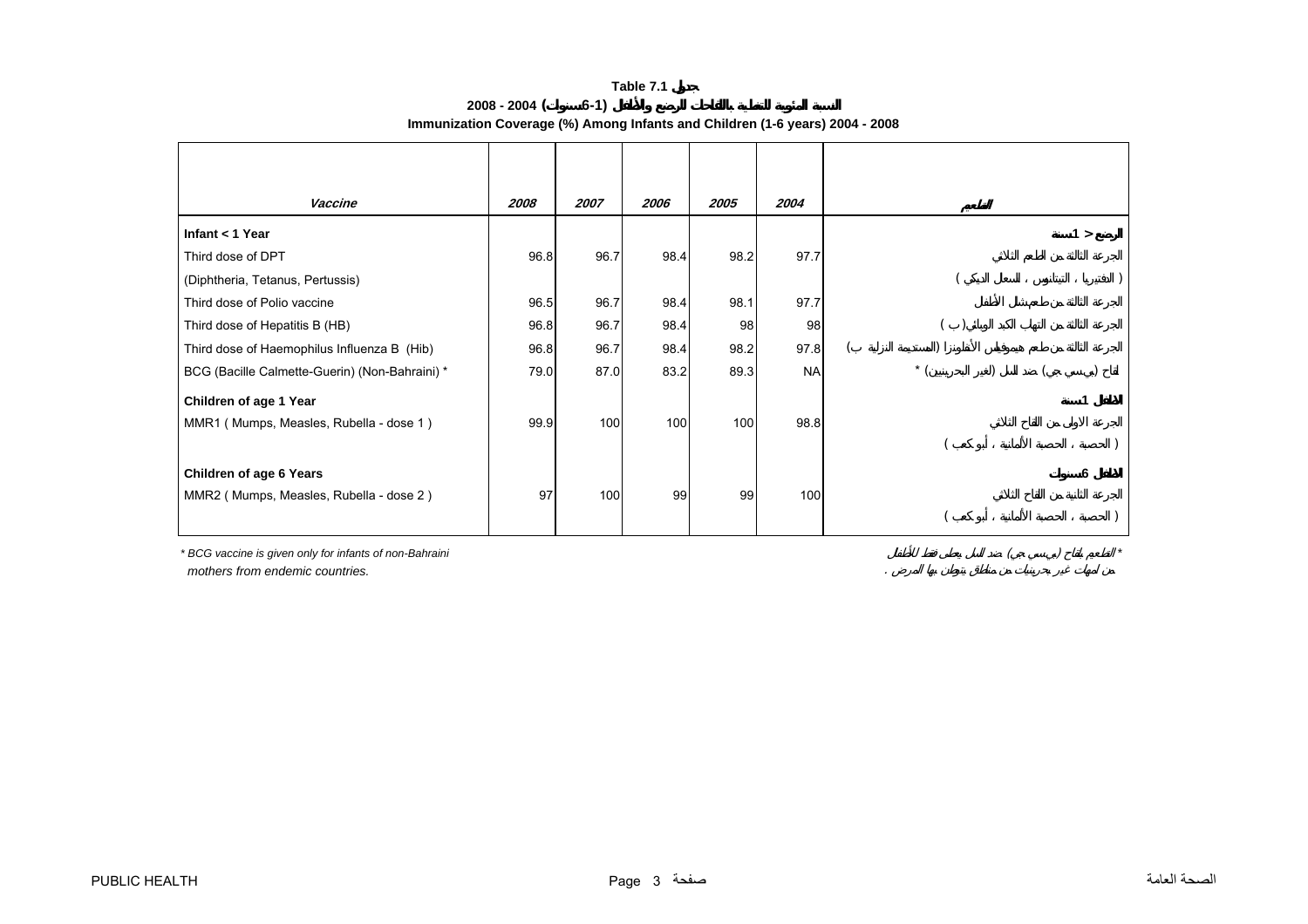**2008**

**Total and Percentage Distribution of Vaccinations in Different Health Facilities 2008**

<span id="page-4-0"></span>

| <b>Type of Immunization</b>                            | <b>Total</b> | Private<br><b>Hospitals</b> | <b>Military</b><br><b>Hospital</b> | Schools | Sh.Sabah<br>$H.C.$ <sup>1</sup> | <b>Health</b><br><b>Centres</b> | <b>Public Health</b><br><b>Directorate</b> |                |
|--------------------------------------------------------|--------------|-----------------------------|------------------------------------|---------|---------------------------------|---------------------------------|--------------------------------------------|----------------|
|                                                        |              | & Clinics                   |                                    |         |                                 |                                 |                                            |                |
| DPT (Diphtheria, Pertussis, Tetanus)                   | 76,266       | 7.6                         | 3.6                                |         |                                 | 88.9                            |                                            |                |
| OPV (Oral Polio Vaccine)                               | 75,856       | 7.6                         | 3.6                                |         |                                 | 88.8                            |                                            |                |
| DT - Diphtheria, Tetanus (Children)                    | 103          | 42.7                        | 1.9                                |         |                                 | 55.3                            |                                            |                |
| TD - Tetanus, diphtheria (Adult)                       | 111,982      | 35.4                        | 2.6                                |         | 0.2                             | 61.7                            |                                            |                |
| Td (Tetanus, diphtheria Toxoid) Pregnant women         | 3,538        | 16.1                        | 12.9                               |         |                                 | 70.9                            |                                            |                |
| Tdap (Tetanus, diphtheria - acellular pertussis) Adult | 3,968        |                             |                                    | 100.0   |                                 |                                 |                                            |                |
| MMR (Mumps, Measles, Rubella)                          | 42,084       | 6.2                         | 1.8                                | 31.5    |                                 | 60.5                            |                                            |                |
| BCG (Bacillus Calmette Guerin) <sup>2</sup>            | 3,281        | 15.4                        | 14.5                               |         | 70.1                            |                                 |                                            | $\overline{2}$ |
| Cholera                                                |              |                             |                                    |         |                                 |                                 |                                            |                |
| <b>Typhoid fever</b>                                   | 10,430       | 4.8                         |                                    |         | 3.7                             | 90.2                            | 1.4                                        |                |
| Yellow fever                                           | 709          |                             |                                    |         | 94.9                            |                                 | 5.1                                        |                |
| Meningococcal ACYW                                     | 41,721       | 6.1                         | 1.5                                |         | 1.0                             | 91.3                            | 0.1                                        |                |
| Hepatitis B (Child)                                    | 100,968      | 5.2                         | 2.6                                | 35.5    |                                 | 56.7                            |                                            |                |
| Hepatitis B (Adult)                                    | 17,842       | 14.7                        | 9.3                                |         |                                 | 75.4                            | 0.6                                        |                |
| Haemophilus Influenzae B (Hib)                         | 65,019       | 8.0                         | 4.1                                |         |                                 | 87.9                            |                                            |                |
| Rabies                                                 | 10           |                             |                                    |         |                                 |                                 | 100.0                                      |                |
| Pneumococcal Polysaccharide                            | 337          | 84.9                        | 3.9                                |         |                                 | 8.6                             | 2.5                                        |                |
| Pneumococcal Conjugate                                 | 12,884       | 10.8                        | 4.0                                |         |                                 | 85.3                            |                                            |                |
| Hepatitis A - Child                                    | 30,869       | 10.8                        | 4.0                                |         |                                 | 85.3                            |                                            |                |
| Hepatitis A - Adult                                    | 1,481        | 47.8                        |                                    |         |                                 | 40.4                            | 11.8                                       |                |
| Injection Polio Vaccine (IPV) <sup>3</sup>             |              |                             |                                    |         |                                 | 100.0                           |                                            |                |
| Chickenpox                                             | 1,695        | 95.5                        | 3.5                                |         |                                 | 0.8                             | 0.1                                        |                |
| Influenza                                              | 9,147        | 47.9                        | 0.9                                |         | 1.1                             | 21.2                            | 28.9                                       |                |

*Source: Public Health Directorate .*. In the case of the case of the case of the case of the case of the case of the case of the case of the case of the case of the case of the case of the case of the case of the case of the case of the case of the case of

<sup>1</sup> Sh. Sabah H.C: vaccinations are carried out at this Health Center on behalf of the Public *<sup>1</sup> Health Directorate, which include vaccinations to travelers and schools. Those vaccinations* carried out for patients within its own catchment area are included under "Health Centers". **The article of the category of the case of the case of the case of the case of the case of the case of the case of the case of th** 

 $2^{2}$  BCG vaccine is given only for infants of non-Bahraini mothers from endemic countries.

*3 Injection Polio Vaccine (IPV) is given as replacement of first OPV dose and to children for special cases.* . *<sup>3</sup>*

PUBLIC HEALTH **PUBLIC HEALTH**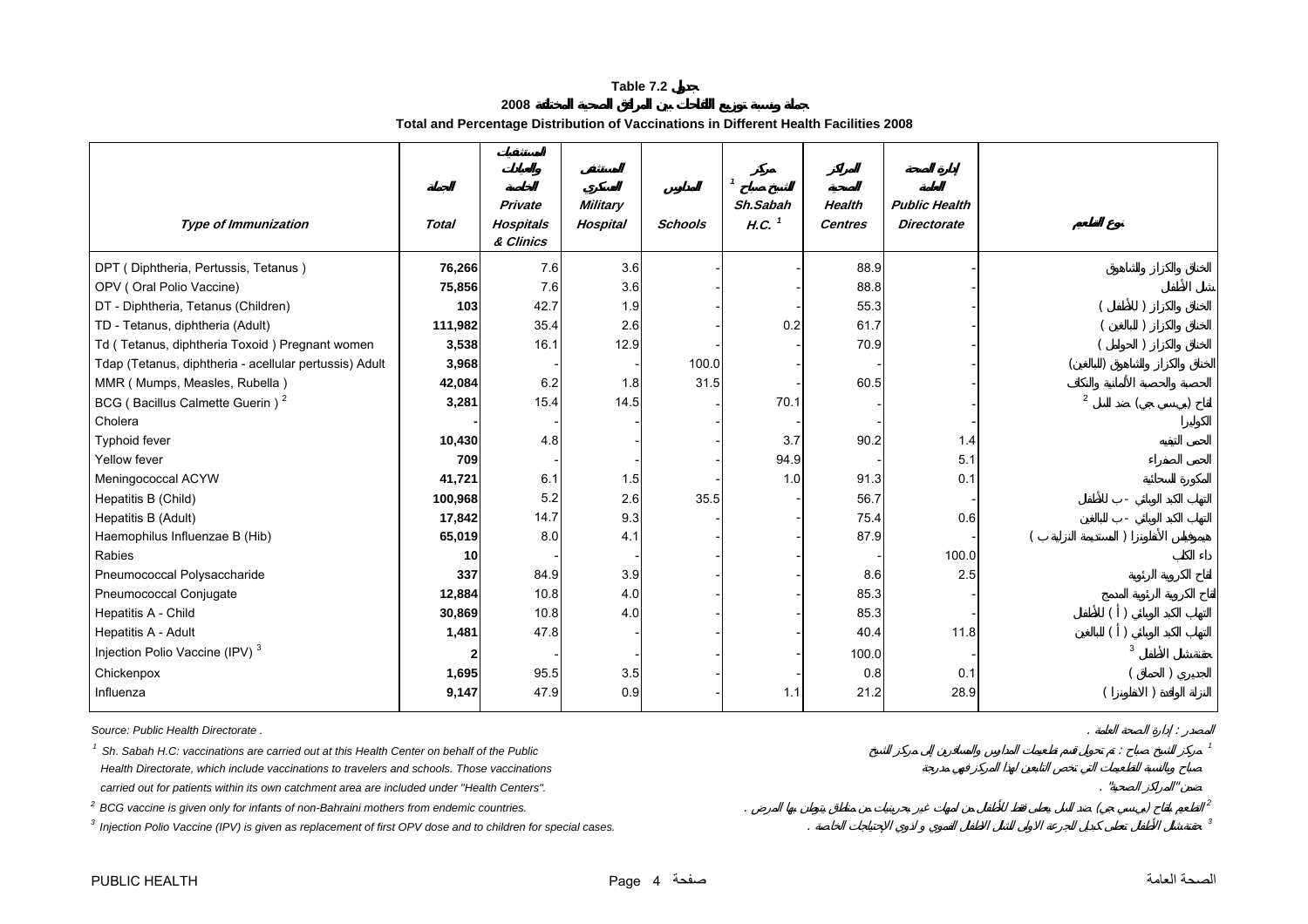**2008**

**Immunization Coverage Among Children (2 Years) by Registred Live Births at Health Centers and Nationality 2008**

<span id="page-5-0"></span>

|       | % Immunization Coverage |             |          |            |                                                         |              |        |       |                           |        |       |              |        |                                       |              |        |             |                                       |
|-------|-------------------------|-------------|----------|------------|---------------------------------------------------------|--------------|--------|-------|---------------------------|--------|-------|--------------|--------|---------------------------------------|--------------|--------|-------------|---------------------------------------|
|       |                         |             |          |            |                                                         |              |        |       |                           |        |       |              |        |                                       |              |        |             |                                       |
|       |                         |             |          |            |                                                         |              |        |       |                           |        |       |              |        |                                       |              |        |             |                                       |
|       |                         |             |          |            | 1 <sup>st</sup> dose of Diphtheria, Tetanus & Pertussis |              |        |       |                           |        |       |              |        | 3 <sup>rd</sup> dose of Polio vaccine |              |        |             |                                       |
|       |                         |             |          |            |                                                         |              |        |       |                           |        |       |              |        |                                       |              |        |             |                                       |
|       |                         |             |          | (DPT & DT) |                                                         |              |        |       |                           |        |       |              |        |                                       |              |        |             |                                       |
| Total |                         |             | Non-Bah. |            |                                                         | Bah.         |        |       | Bah.<br>Total<br>Non-Bah. |        |       |              |        |                                       |              |        |             |                                       |
|       |                         |             |          |            |                                                         |              |        |       |                           |        |       |              |        |                                       |              |        |             |                                       |
| Total | Female                  | <b>Male</b> | Total    | Female     | Male                                                    | <b>Total</b> | Female | Male  | <b>Total</b>              | Female | Male  | <b>Total</b> | Female | Male                                  | <b>Total</b> | Female | <b>Male</b> |                                       |
| 92.7  | 88.9                    | 96.3        | 92.6     | 89.1       | 96.2                                                    | 92.7         | 88.9   | 96.4  | 90.7                      | 90.0   | 91.4  | 95.0         | 94.4   | 95.7                                  | 89.1         | 88.4   |             | 89.8 Region I                         |
| 88.1  | 89.8                    | 86.5        | 88.7     | 90.8       | 86.7                                                    | 87.7         | 89.1   | 86.3  | 90.1                      | 94.9   | 85.4  | 98.3         | 102.9  | 93.9                                  | 84.8         | 89.9   |             | 79.6 Muharraq                         |
| 94.0  | 85.5                    | 102.6       | 104.9    | 91.6       | 120.3                                                   | 87.7         | 81.6   | 93.4  | 94.1                      | 90.1   | 98.2  | 99.0         | 85.8   | 114.3                                 | 91.3         | 92.9   |             | 89.9 Sh.Salman                        |
| 93.4  | 88.9                    | 97.2        | 79.8     | 85.1       | 76.1                                                    | 95.9         | 89.5   | 101.5 | 84.7                      | 83.1   | 86.1  | 82.5         | 102.1  | 68.7                                  | 85.2         | 80.0   |             | 89.6 National Bank of Bahrain - Arad  |
| 98.1  | 92.9                    | 103.5       | 69.0     | 61.1       | 81.8                                                    | 100.0        | 95.5   | 104.6 | 95.5                      | 90.5   | 100.9 | 65.5         | 66.7   | 63.6                                  | 97.5         | 92.4   |             | 102.8 National Bank of Bahrain - Dair |
| 79.8  | 77.4                    | 82.0        | 73.5     | 70.9       | 75.9                                                    | 90.8         | 88.8   | 92.7  | 76.0                      | 74.2   | 77.7  | 68.5         | 66.6   | 70.2                                  | 89.2         | 87.5   |             | 90.8 Region II                        |
| 90.2  | 84.8                    | 96.1        | 82.5     | 76.4       | 89.1                                                    | 103.2        | 98.7   | 108.4 | 83.5                      | 76.9   | 90.8  | 77.0         | 68.4   | 86.5                                  | 94.3         | 90.8   |             | 98.5 Naim                             |
| 91.7  | 94.3                    | 89.3        | 89.8     | 92.5       | 87.5                                                    | 96.9         | 98.6   | 94.8  | 84.7                      | 86.5   | 83.1  | 75.5         | 78.0   | 73.4                                  | 109.4        | 105.7  | 113.8       | Ibn Sinna                             |
| 66.0  | 61.4                    | 69.8        | 52.5     | 49.5       | 55.2                                                    | 81.4         | 76.5   | 85.7  | 67.5                      | 61.7   | 72.2  | 54.0         | 54.2   | 53.8                                  | 82.8         | 71.2   |             | 91.6 Sh.Sabah Al Salem                |
| 73.6  | 71.6                    | 75.3        | 69.4     | 66.7       | 71.9                                                    | 84.1         | 84.4   | 83.8  | 69.3                      | 76.0   | 63.3  | 66.6         | 67.3   | 65.9                                  | 76.1         | 98.4   |             | 56.8 Al Hoora                         |
| 89.7  | 88.2                    | 91.2        | 36.2     | 33.7       | 38.4                                                    | 95.2         | 93.5   | 96.8  | 87.2                      | 88.2   | 86.2  | 28.7         | 27.6   | 29.7                                  | 93.1         | 94.1   |             | 92.2 Region III                       |
| 84.7  | 83.8                    | 85.6        | 61.6     | 57.3       | 66.0                                                    | 87.6         | 87.2   | 88.0  | 84.0                      | 84.2   | 83.8  | 51.6         | 45.8   | 57.4                                  | 88.0         | 89.1   | 87.0        | Isa Town                              |
| 93.9  | 92.8                    | 95.2        | 34.5     | 36.8       | 32.6                                                    | 97.6         | 95.8   | 99.7  | 93.3                      | 88.8   | 98.2  | 31.0         | 26.3   | 34.8                                  | 97.2         | 92.1   | 102.8       | Jidhafs                               |
| 88.5  | 84.6                    | 91.9        | 10.9     | 5.9        | 14.8                                                    | 102.1        | 97.5   | 106.2 | 85.0                      | 90.2   | 80.4  | 7.3          | 8.2    | 6.5                                   | 98.6         | 103.7  |             | 94.2 Budaiya                          |
| 92.7  | 94.6                    | 91.1        | 45.2     | 37.5       | 53.3                                                    | 96.0         | 99.0   | 93.4  | 85.2                      | 88.7   | 82.2  | 16.1         | 18.8   | 13.3                                  | 90.0         | 94.1   |             | 86.5 Bilad Al Kadeem                  |
| 93.5  | 91.0                    | 95.9        | 33.3     | 27.3       | 38.5                                                    | 95.5         | 93.0   | 98.0  | 87.9                      | 92.7   | 83.2  | 29.2         | 36.4   | 23.1                                  | 89.9         | 94.4   |             | 85.4 A'Ali                            |
| 87.7  | 83.0                    | 92.3        | 67.7     | 63.9       | 71.3                                                    | 92.7         | 87.7   | 97.5  | 84.0                      | 82.0   | 85.9  | 61.3         | 61.8   | 60.8                                  | 89.6         | 86.9   |             | 92.2 Region IV                        |
| 79.4  | 71.6                    | 87.1        | 14.8     | 15.6       | 13.9                                                    | 86.6         | 78.7   | 94.7  | 80.9                      | 76.6   | 85.2  | 27.2         | 26.7   | 27.8                                  | 86.9         | 82.9   |             | 90.7 Hamad Town                       |
| 100.2 | 104.0                   | 96.8        | 58.3     | 33.3       | 83.3                                                    | 101.6        | 106.4  | 97.2  | 98.1                      | 103.0  | 93.7  | 50.0         | 61.1   | 38.9                                  | 99.7         | 104.5  | 95.5        | Sitra                                 |
| 75.3  | 68.1                    | 82.5        | 76.0     | 72.8       | 79.3                                                    | 74.9         | 65.7   | 84.1  | 67.7                      | 60.5   | 74.9  | 65.6         | 62.1   | 69.2                                  | 68.7         | 59.7   | 77.7        | Hamad Kanoo & Jaw & Asker Clinic      |
| 79.3  | 73.8                    | 84.5        | 76.5     | 73.5       | 79.2                                                    | 81.2         | 73.9   | 88.4  | 74.5                      | 74.9   | 74.2  | 70.8         | 77.1   | 65.4                                  | 77.1         | 73.4   | 80.8        | <b>East Riffa</b>                     |
| 102.1 | 96.0                    | 107.7       | 21.2     | 18.8       | 23.5                                                    | 105.9        | 99.7   | 111.7 | 98.5                      | 101.1  | 96.0  | 27.3         | 18.8   | 35.3                                  | 101.9        | 105.1  |             | 98.9 Kuwait                           |
| 98.8  | 95.0                    | 102.8       | 18.6     | 19.2       | 18.2                                                    | 106.6        | 101.3  | 112.4 | 93.4                      | 86.8   | 100.3 | 3.4          | 0.0    | 6.1                                   | 102.1        | 94.0   |             | 111.0 Mohammed Jassim Kanoo           |
| 98.9  | 77.8                    | 120.0       | 97.1     | 88.9       | 105.9                                                   | 100.0        | 70.4   | 128.6 | 103.3                     | 84.4   | 122.2 | 88.6         | 66.7   | 111.8                                 | 112.7        | 96.3   |             | 128.6 Zallaq                          |
| 88.1  | 85.0                    | 91.1        | 70.7     | 67.9       | 73.4                                                    | 93.6         | 90.3   | 96.7  | 85.0                      | 84.3   | 85.7  | 66.4         | 65.9   | 66.9                                  | 90.9         | 90.1   |             | 91.7 % HC Coverage                    |
| 11.7  | 11.5                    | 11.9        | 22.8     | 22.5       | 23.7                                                    | 8.6          | 8.5    | 8.7   | 11.5                      | 11.4   | 11.7  | 24.8         | 24.3   | 25.3                                  | 7.5          | 7.4    |             | 7.7 % Private Coverage                |
| 99.8  | 96.5                    | 103.0       | 93.5     | 90.4       | 96.5                                                    | 102.1        | 98.8   | 105.4 | 96.5                      | 95.7   | 97.4  | 91.2         | 90.2   | 92.2                                  | 98.4         | 97.5   |             | 99.4 Total & Percentage               |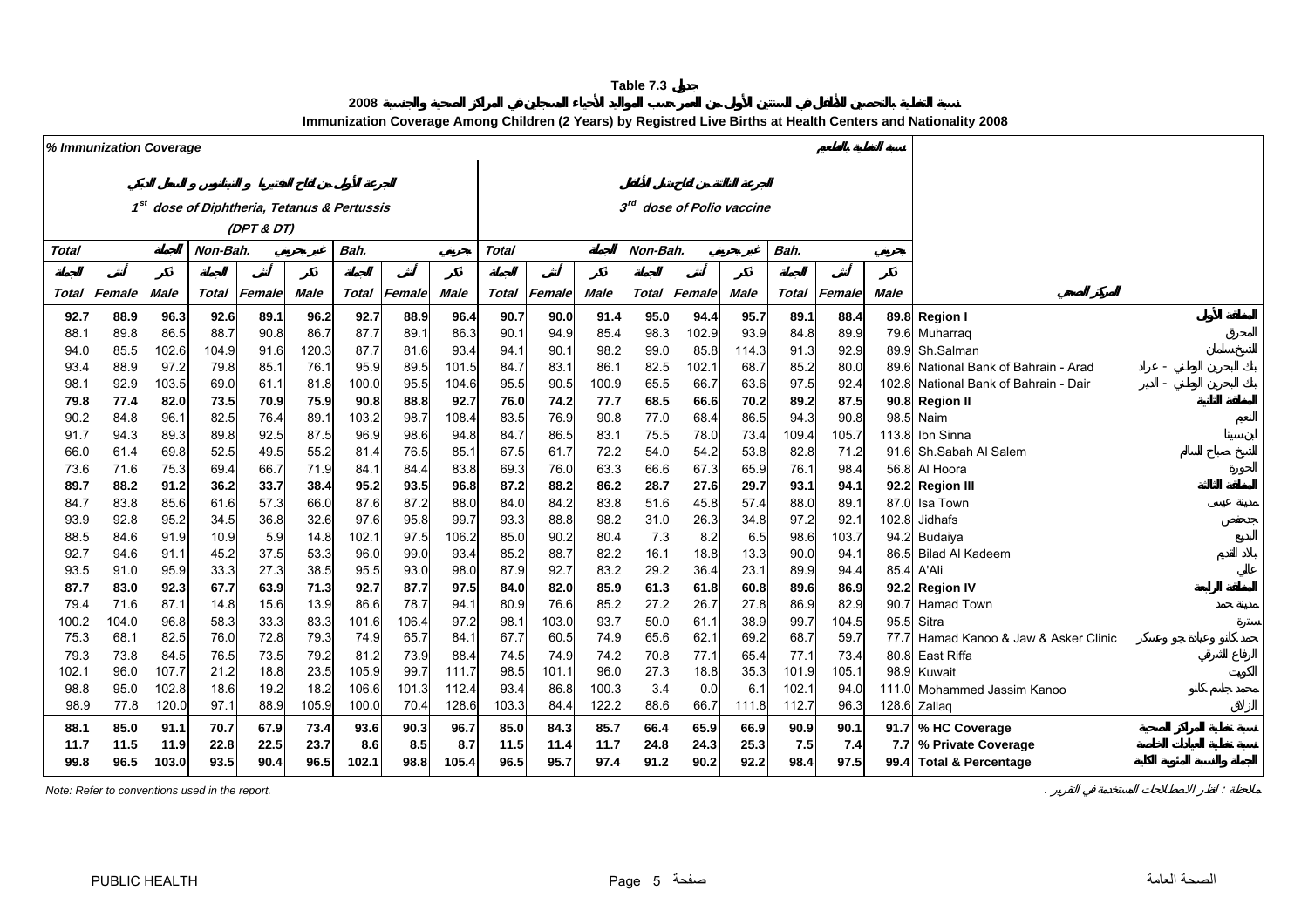# **(Cont'd) Table 7.3 ( )**

**2008**

**Immunization Coverage Among Children (2 Years) by Registred Live Births at Health Centers and Nationality 2008**

|              | % Immunization Coverage |              |              |                                           |              |              |              |              |              |              |              |              |              |              |                                             |              |       |                                       |
|--------------|-------------------------|--------------|--------------|-------------------------------------------|--------------|--------------|--------------|--------------|--------------|--------------|--------------|--------------|--------------|--------------|---------------------------------------------|--------------|-------|---------------------------------------|
|              |                         |              |              |                                           |              |              |              |              |              |              |              |              |              |              |                                             |              |       |                                       |
|              |                         |              |              |                                           |              |              |              |              |              |              |              |              |              |              |                                             |              |       |                                       |
|              |                         |              |              | 3 <sup>rd</sup> dose of Viral Hepatitis B |              |              |              |              |              |              |              |              |              |              | 3rd dose of Diphtheria, Tetanus & Pertussis |              |       |                                       |
|              |                         |              |              | (HB)                                      |              |              |              |              |              |              |              |              | (DPT & DT)   |              |                                             |              |       |                                       |
| Total        |                         |              | Non-Bah.     |                                           |              | Bah.         |              |              | <b>Total</b> |              |              | Non-Bah.     |              |              |                                             |              |       |                                       |
|              |                         |              |              |                                           |              |              |              |              |              |              |              |              |              |              |                                             |              |       |                                       |
|              |                         |              |              |                                           |              |              |              |              |              |              |              |              |              |              |                                             |              |       |                                       |
| Total        | Female                  | <b>Male</b>  | Total        | Female                                    | Male         | <b>Total</b> | Female       | <b>Male</b>  | Total        | Female       | <b>Male</b>  | Total        | Female       | <b>Male</b>  | <b>Total</b>                                | Female       | Male  |                                       |
| 90.9         | 90.0                    | 91.7         | 95.7         | 94.4                                      | 96.9         | 89.1         | 88.4         | 89.8         | 92.9         | 90.0         | 91.4         | 95.0         | 94.4         | 95.7         | 89.1                                        | 88.4         |       | 89.8 Region I                         |
| 90.1         | 94.9                    | 85.4         | 98.3         | 102.9                                     | 93.9         | 84.8         | 89.9         | 79.6         | 85.5         | 94.9         | 85.4         | 98.3         | 102.9        | 93.9         | 84.8                                        | 89.9         |       | 79.6 Muharraq                         |
| 94.8         | 90.1                    | 99.5         | 100.7        | 85.8                                      | 118.0        | 91.3         | 92.9         | 89.9         | 97.8         | 90.1         | 98.2         | 99.0         | 85.8         | 114.3        | 91.3                                        | 92.9         |       | 89.9 Sh.Salman                        |
| 84.7         | 83.1                    | 86.1         | 82.5         | 102.1                                     | 68.7         | 85.2         | 80.0         | 89.6         | 93.5         | 83.1         | 86.1         | 82.5         | 102.1        | 68.7         | 85.2                                        | 80.0         |       | 89.6 National Bank of Bahrain - Arad  |
| 95.5         | 90.5                    | 100.9        | 65.5         | 66.7                                      | 63.6         | 97.5         | 92.4         | 102.8        | 98.1         | 90.5         | 100.9        | 65.5         | 66.7         | 63.6         | 97.5                                        | 92.4         |       | 102.8 National Bank of Bahrain - Dair |
| 76.0         | 74.2                    | 77.8         | 68.5         | 66.6                                      | 70.2         | 89.3         | 87.5         | 91.0         | 80.0         | 74.2         | 77.8         | 68.5         | 66.6         | 70.2         | 89.3                                        | 87.5         |       | 91.0 Region II                        |
| 83.5         | 76.9                    | 90.8         | 77.0         | 68.4                                      | 86.5         | 94.3         | 90.8         | 98.5         | 85.8         | 76.9         | 90.8         | 77.0         | 68.4         | 86.5         | 94.3                                        | 90.8         |       | 98.5 Naim                             |
| 84.7         | 86.5                    | 83.1         | 75.5         | 78.0                                      | 73.4         | 109.4        | 105.7        | 113.8        | 85.4         | 86.5         | 83.1         | 75.5         | 78.0         | 73.4         | 109.4                                       | 105.7        | 113.8 | Ibn Sinna                             |
| 67.5         | 61.7                    | 72.2         | 54.0         | 54.2                                      | 53.8         | 82.8         | 71.2         | 91.6         | 78.8         | 61.7         | 72.2         | 54.0         | 54.2         | 53.8         | 82.8                                        | 71.2         |       | 91.6 Sh.Sabah Al Salem                |
| 69.5<br>87.3 | 76.0<br>88.3            | 63.7         | 66.6<br>28.7 | 67.3                                      | 65.9         | 76.8         | 98.4<br>94.2 | 58.1         | 67.6<br>87.7 | 76.0<br>88.3 | 63.7         | 66.6         | 67.3         | 65.9<br>29.7 | 76.8                                        | 98.4<br>94.2 |       | 58.1 Al Hoora                         |
|              | 84.2                    | 86.3<br>83.8 | 51.6         | 27.6<br>45.8                              | 29.7<br>57.4 | 93.2<br>88.0 | 89.1         | 92.3<br>87.C | 85.5         | 84.2         | 86.3<br>83.8 | 28.7         | 27.6<br>45.8 | 57.4         | 93.2<br>88.0                                | 89.1         | 87.0  | 92.3 Region III<br>Isa Town           |
| 84.0<br>93.6 | 89.1                    | 98.5         | 31.0         | 26.3                                      | 34.8         | 97.5         | 92.4         | 103.1        | 93.8         | 89.1         | 98.5         | 51.6<br>31.0 | 26.3         | 34.8         | 97.5                                        | 92.4         | 103.1 | Jidhafs                               |
| 85.0         | 90.2                    | 80.4         | 7.3          | 8.2                                       | 6.5          | 98.6         | 103.7        | 94.2         | 85.8         | 90.2         | 80.4         | 7.3          | 8.2          | 6.5          | 98.6                                        | 103.7        |       | 94.2 Budaiya                          |
| 85.2         | 88.7                    | 82.2         | 16.1         | 18.8                                      | 13.3         | 90.0         | 94.1         | 86.5         | 88.8         | 88.7         | 82.2         | 16.1         | 18.8         | 13.3         | 90.0                                        | 94.1         |       | 86.5 Bilad Al Kadeem                  |
| 88.1         | 92.7                    | 83.5         | 29.2         | 36.4                                      | 23.1         | 90.0         | 94.4         | 85.7         | 83.6         | 92.7         | 83.5         | 29.2         | 36.4         | 23.1         | 90.0                                        | 94.4         |       | 85.7 A'Ali                            |
| 84.9         | 83.0                    | 86.7         | 62.6         | 62.5                                      | 62.6         | 90.4         | 88.0         | 92.8         | 88.3         | 83.0         | 86.7         | 62.6         | 62.5         | 62.6         | 90.4                                        | 88.0         |       | 92.8 Region IV                        |
| 80.5         | 75.8                    | 85.2         | 27.2         | 26.7                                      | 27.8         | 86.5         | 82.0         | 90.7         | 86.2         | 75.8         | 85.2         | 27.2         | 26.7         | 27.8         | 86.5                                        | 82.0         |       | 90.7 Hamad Town                       |
| 98.1         | 103.0                   | 93.7         | 50.0         | 61.1                                      | 38.9         | 99.7         | 104.5        | 95.5         | 98.8         | 103.0        | 93.7         | 50.0         | 61.1         | 38.9         | 99.7                                        | 104.5        |       | 95.5 Sitra                            |
| 67.7         | 60.5                    | 74.9         | 65.6         | 62.1                                      | 69.2         | 68.7         | 59.7         | 77.7         | 74.4         | 60.5         | 74.9         | 65.6         | 62.1         | 69.2         | 68.7                                        | 59.7         | 77.7  | Hamad Kanoo & Jaw & Asker Clinic      |
| 77.3         | 77.3                    | 77.4         | 73.7         | 78.8                                      | 69.3         | 79.9         | 76.3         | 83.4         | 79.7         | 77.3         | 77.4         | 73.7         | 78.8         | 69.3         | 79.9                                        | 76.3         |       | 83.4 East Riffa                       |
| 98.5         | 101.1                   | 96.0         | 27.3         | 18.8                                      | 35.3         | 101.9        | 105.1        | 98.9         | 99.3         | 101.1        | 96.0         | 27.3         | 18.8         | 35.3         | 101.9                                       | 105.1        | 98.9  | Kuwait                                |
| 96.5         | 91.8                    | 101.5        | 3.4          | 0.0                                       | 6.1          | 105.6        | 99.4         | 112.4        | 98.9         | 91.8         | 101.5        | 3.4          | 0.0          | 6.1          | 105.6                                       | 99.4         |       | 112.4 Mohammed Jassim Kanoo           |
| 103.3        | 84.4                    | 122.2        | 88.6         | 66.7                                      | 111.8        | 112.7        | 96.3         | 128.6        | 122.2        | 84.4         | 122.2        | 88.6         | 66.7         | 111.8        | 112.7                                       | 96.3         |       | 128.6 Zallaq                          |
| 85.4         | 84.7                    | 86.1         | 66.9         | 66.1                                      | 67.7         | 91.3         | 90.5         | 92.0         | 87.7         | 84.7         | 86.1         | 66.8         | 66.1         | 67.5         | 91.3                                        | 90.5         |       | 92.0 % HC Coverage                    |
| 11.4         | 8.8                     | 9.4          | 24.6         | 24.2                                      | 25.1         | 5.7          | 5.6          | 5.8          | 9.1          | 8.8          | 9.4          | 24.7         | 24.2         | 25.3         | 5.7                                         | 5.6          |       | 5.8 % Private Coverage                |
| 96.8         | 93.5                    | 95.5         | 91.5         | 90.3                                      | 92.8         | 97.0         | 96.1         | 97.8         | 96.8         | 93.5         | 95.5         | 91.5         | 90.3         | 92.8         | 97.0                                        | 96.1         |       | 97.8 Total & Percentage               |
|              |                         |              |              |                                           |              |              |              |              |              |              |              |              |              |              |                                             |              |       |                                       |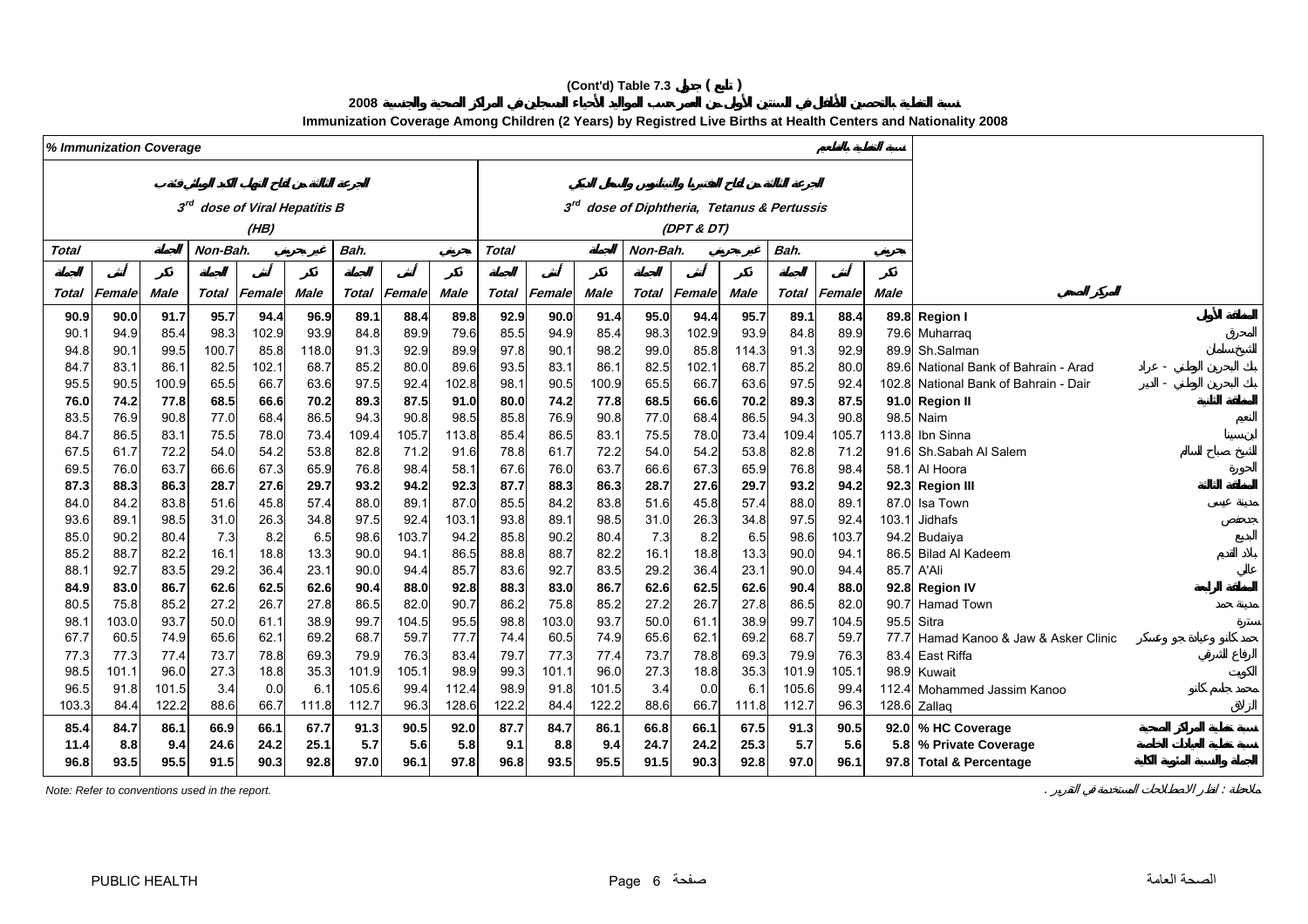# **(Cont'd) Table 7.3 ( )**

**2008**

**Immunization Coverage Among Children (2 Years) by Registred Live Births at Health Centers and Nationality 2008**

|              | % Immunization Coverage |               |                |                                     |               |              |              |                  |              |              |               |              |               |                                  |              |              |       |                                       |
|--------------|-------------------------|---------------|----------------|-------------------------------------|---------------|--------------|--------------|------------------|--------------|--------------|---------------|--------------|---------------|----------------------------------|--------------|--------------|-------|---------------------------------------|
|              |                         |               |                |                                     |               |              |              |                  |              |              |               |              |               |                                  |              |              |       |                                       |
|              |                         |               |                |                                     |               |              |              |                  |              |              |               |              |               |                                  |              |              |       |                                       |
|              |                         |               |                | 1 <sup>st</sup> dose of Hepatitis A |               |              |              |                  |              |              | $3^{rd}$      |              |               | dose of Haemophilus Influenzae b |              |              |       |                                       |
|              |                         |               |                | (HAV1)                              |               |              |              |                  |              |              |               |              | (Hib)         |                                  |              |              |       |                                       |
| <b>Total</b> |                         |               | Non-Bah.       |                                     |               | Bah.         |              |                  | <b>Total</b> |              |               | Non-Bah.     |               |                                  | Bah.         |              |       |                                       |
|              |                         |               |                |                                     |               |              |              |                  |              |              |               |              |               |                                  |              |              |       |                                       |
| Total        | Female                  | <b>Male</b>   | <b>Total</b>   | Female                              | <b>Male</b>   | <b>Total</b> | Female       | <b>Male</b>      | <b>Total</b> | Female       | <b>Male</b>   | Total        | Female        | Male                             | <b>Total</b> | Female       | Male  |                                       |
|              |                         |               |                |                                     |               |              |              |                  |              |              |               |              |               |                                  |              |              |       |                                       |
| 97.0         | 95.7                    | 98.2          | 102.0          | 103.7                               | 100.3         | 95.2         | 92.9         | 97.4             | 90.7         | 90.0         | 91.4          | 95.0         | 94.4          | 95.7                             | 89.1         | 88.4         |       | 89.8 Region I                         |
| 93.4         | 95.4                    | 91.3          | 96.6           | 100.6                               | 92.4          | 91.4         | 92.1         | 90.6             | 90.1         | 94.9         | 85.4          | 98.3         | 102.9         | 93.9                             | 84.8         | 89.9         |       | 79.6 Muharraq<br>89.9 Sh.Salman       |
| 103.5        | 99.4                    | 107.2         | 109.9<br>107.3 | 111.5                               | 108.4         | 99.6         | 92.2         | 106.3            | 94.1         | 90.1         | 98.2          | 99.0         | 85.8          | 114.3                            | 91.3         | 92.9         |       | 89.6 National Bank of Bahrain - Arad  |
| 93.3<br>97.9 | 93.5<br>94.0            | 93.1<br>102.1 | 67.9           | 106.5<br>64.7                       | 108.3<br>72.7 | 91.3<br>99.8 | 91.3<br>96.1 | 91.3<br>103.6    | 84.7<br>95.5 | 83.1<br>90.5 | 86.1<br>100.9 | 82.5<br>65.5 | 102.1<br>66.7 | 68.7<br>63.6                     | 85.2<br>97.5 | 80.0<br>92.4 |       | 102.8 National Bank of Bahrain - Dair |
| 85.4         | 82.9                    | 87.8          | 87.1           | 85.9                                | 88.3          | 82.7         | 78.5         | 87.1             | 76.0         | 74.2         | 77.8          | 68.5         | 66.6          | 70.2                             | 89.3         | 87.5         |       | 91.0 Region II                        |
| 85.6         | 80.9                    | 90.3          | 88.2           | 85.8                                | 90.6          | 81.9         | 74.4         | 90. <sub>C</sub> | 83.5         | 76.9         | 90.8          | 77.0         | 68.4          | 86.5                             | 94.3         | 90.8         |       | 98.5 Naim                             |
| 90.2         | 94.1                    | 86.6          | 86.8           | 92.7                                | 81.7          | 98.5         | 97.1         | 100.0            | 84.7         | 86.5         | 83.1          | 75.5         | 78.0          | 73.4                             | 109.4        | 105.7        |       | 113.8 Ibn Sinna                       |
| 75.0         | 71.7                    | 78.4          | 70.6           | 66.7                                | 74.6          | 79.5         | 76.8         | 82.2             | 67.5         | 61.7         | 72.2          | 54.0         | 54.2          | 53.8                             | 82.8         | 71.2         |       | 91.6 Sh.Sabah Al Salem                |
| 98.8         | 96.3                    | 100.9         | 106.4          | 105.2                               | 107.3         | 76.9         | 73.6         | 80.4             | 69.5         | 76.0         | 63.7          | 66.6         | 67.3          | 65.9                             | 76.8         | 98.4         |       | 58.1 Al Hoora                         |
| 89.9         | 91.2                    | 88.7          | 34.8           | 32.8                                | 36.8          | 95.5         | 97.3         | 93.8             | 87.3         | 88.3         | 86.3          | 28.7         | 27.6          | 29.7                             | 93.2         | 94.2         |       | 92.3 Region III                       |
| 85.6         | 86.5                    | 84.7          | 68.0           | 68.7                                | 67.4          | 87.8         | 88.6         | 86.9             | 84.0         | 84.2         | 83.8          | 51.6         | 45.8          | 57.4                             | 88.0         | 89.1         |       | 87.0 Isa Town                         |
| 100.5        | 106.0                   | 95.6          | 23.5           | 27.0                                | 20.8          | 105.9        | 111.2        | 101.3            | 93.6         | 89.1         | 98.5          | 31.0         | 26.3          | 34.8                             | 97.5         | 92.4         | 103.1 | Jidhafs                               |
| 84.6         | 83.7                    | 85.5          | 5.5            | 2.1                                 | 9.0           | 97.4         | 97.6         | 97.1             | 85.0         | 90.2         | 80.4          | 7.3          | 8.2           | 6.5                              | 98.6         | 103.7        |       | 94.2 Budaiya                          |
| 83.6         | 83.5                    | 83.7          | 24.2           | 11.1                                | 40.0          | 88.2         | 89.4         | 86.9             | 85.2         | 88.7         | 82.2          | 16.1         | 18.8          | 13.3                             | 90.0         | 94.1         |       | 86.5 Bilad Al Kadeem                  |
| 94.6         | 95.1                    | 94.2          | 83.3           | 66.7                                | 166.7         | 94.9         | 96.4         | 93.5             | 88.1         | 92.7         | 83.5          | 29.2         | 36.4          | 23.1                             | 90.0         | 94.4         |       | 85.7 A'Ali                            |
| 86.4         | 83.7                    | 89.0          | 66.8           | 61.8                                | 71.9          | 91.3         | 89.3         | 93.2             | 84.9         | 83.0         | 86.7          | 62.6         | 62.5          | 62.6                             | 90.4         | 88.0         |       | 92.8 Region IV                        |
| 74.5         | 76.1                    | 73.0          | 20.0           | 22.9                                | 16.7          | 81.4         | 83.9         | 79.3             | 80.5         | 75.8         | 85.2          | 27.2         | 26.7          | 27.8                             | 86.5         | 82.0         |       | 90.7 Hamad Town                       |
| 100.4        | 98.0                    | 102.9         | 87.5           | 52.9                                | 126.7         | 100.8        | 99.4         | 102.2            | 98.1         | 103.0        | 93.7          | 50.0         | 61.1          | 38.9                             | 99.7         | 104.5        |       | 95.5 Sitra                            |
| 72.5         | 69.5                    | 75.4          | 75.9           | 71.8                                | 80.0          | 70.7         | 68.3         | 73.0             | 67.7         | 60.5         | 74.9          | 65.6         | 62.1          | 69.2                             | 68.7         | 59.7         |       | 77.7 Hamad Kanoo & Jaw & Asker Clinic |
| 76.5         | 67.8                    | 85.2          | 74.6           | 64.6                                | 85.0          | 77.8         | 70.0         | 85.3             | 77.3         | 77.3         | 77.4          | 73.7         | 78.8          | 69.3                             | 79.9         | 76.3         |       | 83.4 East Riffa                       |
| 103.5        | 109.5                   | 98.3          | 17.1           | 12.5                                | 21.1          | 108.5        | 114.8        | 102.8            | 98.5         | 101.1        | 96.0          | 27.3         | 18.8          | 35.3                             | 101.9        | 105.1        |       | 98.9 Kuwait                           |
| 99.8         | 93.0                    | 106.3         | 8.8            | 9.1                                 | 8.6           | 109.6        | 100.0        | 119.2            | 96.5         | 91.8         | 101.5         | 3.4          | 0.0           | 6.1                              | 105.6        | 99.4         |       | 112.4 Mohammed Jassim Kanoo           |
| 146.8        | 156.7                   | 137.5         | 138.9          | 225.0                               | 70.0          | 150.0        | 131.8        | 168.2            | 103.3        | 84.4         | 122.2         | 88.6         | 66.7          | 111.8                            | 112.7        | 96.3         |       | 128.6 Zallaq                          |
| 89.2         | 88.1                    | 90.3          | 77.1           | 75.0                                | 79.1          | 92.9         | 92.2         | 93.7             | 85.4         | 84.7         | 86.1          | 66.8         | 66.1          | 67.5                             | 91.3         | 90.5         |       | 92.0 % HC Coverage                    |
| 10.7         | 11.9                    | 9.5           | 42.1           | 41.9                                | 42.3          | 10.9         | 10.7         | 11.1             | 9.1          | 8.8          | 9.4           | 24.7         | 24.2          | 25.3                             | 5.7          | 5.6          |       | 5.8 % Private Coverage                |
| 99.9         | 100.0                   | 99.8          | 119.2          | 116.9                               | 121.4         | 103.8        | 102.9        | 104.8            | 96.8         | 93.5         | 95.5          | 91.5         | 90.3          | 92.8                             | 97.0         | 96.1         |       | 97.8 Total & Percentage               |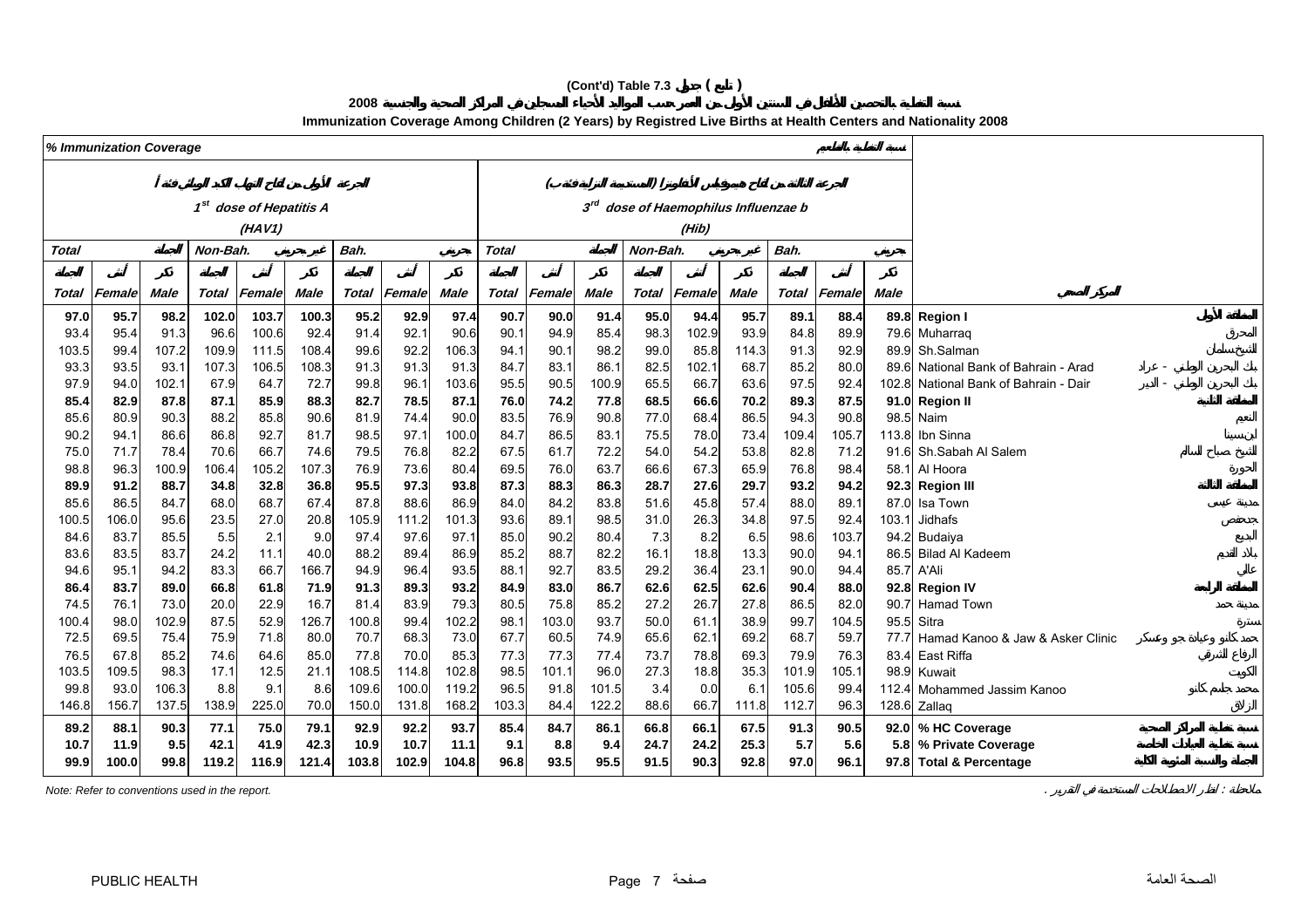**<sup>2008</sup> ( 6 - 1)**

**Immunization Coverage Among Children ( 1 - 6 Years ) and Pregnant Women by Registered Live Births in Health Centers and Nationality 2008**

<span id="page-8-0"></span>

|              | % Immunization Coverage |              |             |                                 |              |               |                     |              |               |               |              |             |                                     |             |               |               |             |                                       |
|--------------|-------------------------|--------------|-------------|---------------------------------|--------------|---------------|---------------------|--------------|---------------|---------------|--------------|-------------|-------------------------------------|-------------|---------------|---------------|-------------|---------------------------------------|
|              |                         |              |             |                                 |              |               |                     |              |               |               |              |             |                                     |             |               |               |             |                                       |
|              |                         | $2^{nd}$     |             | dose of Mumps, Measles, Rubella |              |               |                     |              |               |               |              |             | 1st dose of Mumps, Measles, Rubella |             |               |               |             |                                       |
|              |                         |              |             | (MMR2)                          |              |               |                     |              |               |               |              |             | (MMR1)                              |             |               |               |             |                                       |
| <b>Total</b> |                         |              | Non-Bah.    |                                 |              | Bah.          |                     |              | <b>Total</b>  |               |              | Non-Bah.    |                                     |             |               |               |             |                                       |
|              |                         |              |             |                                 |              |               |                     |              |               |               |              |             |                                     |             |               |               |             |                                       |
| Total        | Female                  | <b>Male</b>  | Total       | Female                          | <b>Male</b>  |               | <b>Total Female</b> | <b>Male</b>  | Total         | Female        | <b>Male</b>  | Total       | Female                              | Male        | Total         | Female        | <b>Male</b> |                                       |
| 84.4         | 82.2                    | 86.4         | 107.0       | 99.0                            | 116.1        | 77.7          | 76.8                | 78.6         | 97.1          | 96.0          | 98.2         | 103.4       | 104.5                               | 102.2       | 94.9          | 93.0          |             | 96.8 Region I                         |
| 70.3         | 66.2                    | 74.4         | 88.0        | 80.3                            | 96.3         | 61.6          | 59.0                | 64.2         | 93.4          | 95.4          | 91.3         | 96.6        | 100.6                               | 92.4        | 91.4          | 92.1          |             | 90.6 Muharraq                         |
| 100.7        | 99.1                    | 102.2        | 132.2       | 124.6                           | 140.5        | 84.7          | 84.2                | 85.1         | 105.3         | 101.4         | 108.7        | 113.4       | 113.8                               | 113.0       | 100.2         | 94.0          |             | 105.9 Sh.Salman                       |
| 81.0         | 75.8                    | 86.3         | 106.0       | 102.9                           | 109.4        | 78.1          | 72.5                | 83.8         | 92.2          | 92.6          | 91.9         | 107.3       | 106.5                               | 108.3       | 90.1          | 90.3          |             | 89.9 National Bank of Bahrain - Arad  |
| 85.6         | 92.8                    | 79.7         | 55.2        | 42.1                            | 80.0         | 87.9          | 98.3                | 79.6         | 97.7          | 94.0          | 101.7        | 67.9        | 64.7                                | 72.7        | 99.6          | 96.1          |             | 103.1 National Bank of Bahrain - Dair |
| 73.9         | 76.9                    | 71.0         | 72.4        | 78.7                            | 66.7         | 75.9          | 74.5                | 77.4         | 84.1          | 81.0          | 87.0         | 85.8        | 84.3                                | 87.1        | 81.5          | 76.2          |             | 86.9 Region II                        |
| 69.0         | 71.2                    | 66.8         | 60.2        | 64.6                            | 56.1         | 80.6          | 80.0                | 81.2         | 85.6          | 80.9          | 90.3         | 88.2        | 85.8                                | 90.6        | 81.9          | 74.4          |             | 90.0 Naim                             |
| 78.1         | 84.8                    | 70.6         | 84.9        | 92.3                            | 77.2         | 66.3          | 72.7                | 58.7         | 82.9          | 83.7          | 82.7         | 79.3        | 82.0                                | 76.9        | 91.6          | 85.5          | 98.4        | Ibn Sinna                             |
| 69.1         | 68.4                    | 69.7         | 65.1        | 71.6                            | 59.6         | 72.9          | 65.5                | 80.0         | 74.8          | 70.8          | 78.6         | 70.6        | 66.7                                | 74.6        | 79.0          | 75.1          | 82.7        | Sh.Sabah Al Salem                     |
| 88.5         | 95.8                    | 82.3         | 89.0        | 98.2                            | 82.1         | 87.1          | 90.7                | 83.0         | 99.5          | 98.9          | 100.0        | 107.7       | 109.0                               | 106.7       | 76.0          | 73.6          |             | 78.4 Al Hoora                         |
| 80.6         | 81.3                    | 80.0         | 33.5        | 31.5                            | 35.6         | 85.2          | 86.5                | 84.1         | 89.8          | 91.2          | 88.5         | 34.6        | 32.4                                | 36.8        | 95.5          | 97.5          |             | 93.6 Region III                       |
| 80.4         | 82.5<br>98.7            | 78.4         | 63.8        | 64.0                            | 63.5<br>36.7 | 82.5          | 85.0                | 80.0<br>97.7 | 85.6          | 86.5          | 84.7         | 68.0        | 68.7                                | 67.4        | 87.8          | 88.6          | 101.3       | 86.9 Isa Town<br>Jidhafs              |
| 96.7<br>65.9 | 65.0                    | 94.8<br>66.7 | 25.0<br>9.5 | 14.7                            | 10.5         | 100.6<br>75.2 | 103.7<br>74.3       | 76.1         | 100.5<br>84.0 | 106.0<br>83.7 | 95.6<br>84.2 | 23.5<br>5.5 | 27.0<br>2.1                         | 20.8<br>9.0 | 105.9<br>96.6 | 111.2<br>97.6 |             | 95.6 Budaiya                          |
| 70.7         | 69.7                    | 71.7         | 24.2        | 8.4<br>12.5                     | 35.3         | 74.2          | 73.9                | 74.5         | 84.9          | 84.3          | 85.5         | 21.2        | 5.6                                 | 40.0        | 89.9          | 90.8          |             | 88.8 Bilad Al Kadeem                  |
| 84.8         | 84.1                    | 85.4         | 31.8        | 23.1                            | 44.4         | 86.7          | 86.8                | 86.6         | 94.6          | 95.7          | 94.2         | 83.3        | 66.7                                | 166.7       | 94.9          | 96.4          |             | 93.5 A'Ali                            |
| 77.5         | 73.3                    | 81.6         | 72.6        | 74.6                            | 70.5         | 78.6          | 73.0                | 84.2         | 85.9          | 84.1          | 87.7         | 66.8        | 63.6                                | 70.1        | 90.7          | 89.3          |             | 92.0 Region IV                        |
| 71.1         | 59.4                    | 82.7         | 18.4        | 10.3                            | 27.0         | 76.6          | 64.7                | 88.3         | 74.5          | 76.1          | 73.0         | 20.0        | 22.9                                | 16.7        | 81.4          | 83.9          |             | 79.3 Hamad Town                       |
| 72.1         | 68.0                    | 76.0         | 34.8        | 13.3                            | 75.0         | 73.0          | 69.8                | 76.0         | 100.2         | 98.0          | 102.5        | 84.4        | 52.9                                | 120.0       | 100.7         | 99.4          | 102.0 Sitra |                                       |
| 85.6         | 91.1                    | 80.2         | 95.2        | 107.6                           | 83.1         | 80.5          | 82.4                | 78.7         | 71.3          | 68.6          | 73.9         | 74.9        | 72.3                                | 77.5        | 69.4          | 66.8          |             | 72.0 Hamad Kanoo & Jaw & Asker Clinic |
| 63.4         | 59.9                    | 67.0         | 74.8        | 70.2                            | 79.8         | 56.2          | 52.9                | 59.4         | 77.1          | 71.0          | 83.2         | 75.6        | 68.3                                | 83.3        | 78.1          | 72.9          |             | 83.1 East Riffa                       |
| 58.5         | 55.1                    | 61.7         | 12.8        | 16.7                            | 9.5          | 61.6          | 57.6                | 65.4         | 103.5         | 109.5         | 98.3         | 17.1        | 12.5                                | 21.1        | 108.5         | 114.8         |             | 102.8 Kuwait                          |
| 120.3        | 106.0                   | 135.8        | 12.5        | 19.0                            | 8.6          | 132.0         | 112.6               | 154.4        | 96.6          | 91.6          | 101.3        | 8.8         | 9.1                                 | 8.6         | 106.0         | 98.5          |             | 113.5 Mohammed Jassim Kanoo           |
| <b>NA</b>    | <b>NA</b>               | <b>NA</b>    | <b>NA</b>   | <b>NA</b>                       | <b>NA</b>    | <b>NA</b>     | <b>NA</b>           | <b>NA</b>    | 146.8         | 156.7         | 137.5        | 138.9       | 225.0                               | 70.0        | 150.0         | 131.8         |             | 168.2 Zallaq                          |
| 79.1         | 78.0                    | 80.2         | 72.9        | 74.4                            | 71.5         | 80.9          | 79.1                | 82.6         | 88.8          | 88.0          | 89.6         | 76.8        | 75.1                                | 78.5        | 92.6          | 92.0          |             | 93.1 % HC Coverage                    |
| 17.9         | 3.8                     | 3.7          | 21.3        | 21.1                            | 21.5         | 3.5           | 3.4                 | 3.6          | 11.1          | 8.2           | 8.6          | 19.7        | 19.6                                | 19.8        | 9.9           | 9.6           |             | 10.2 % Private Coverage               |
| 97.0         | 81.8                    | 83.9         | 94.2        | 95.5                            | 93.0         | 84.4          | 92.5                | 86.2         | 99.9          | 96.2          | 98.2         | 96.5        | 95.2                                | 98.3        | 102.5         | 101.6         |             | 103.3 Total & Percentage              |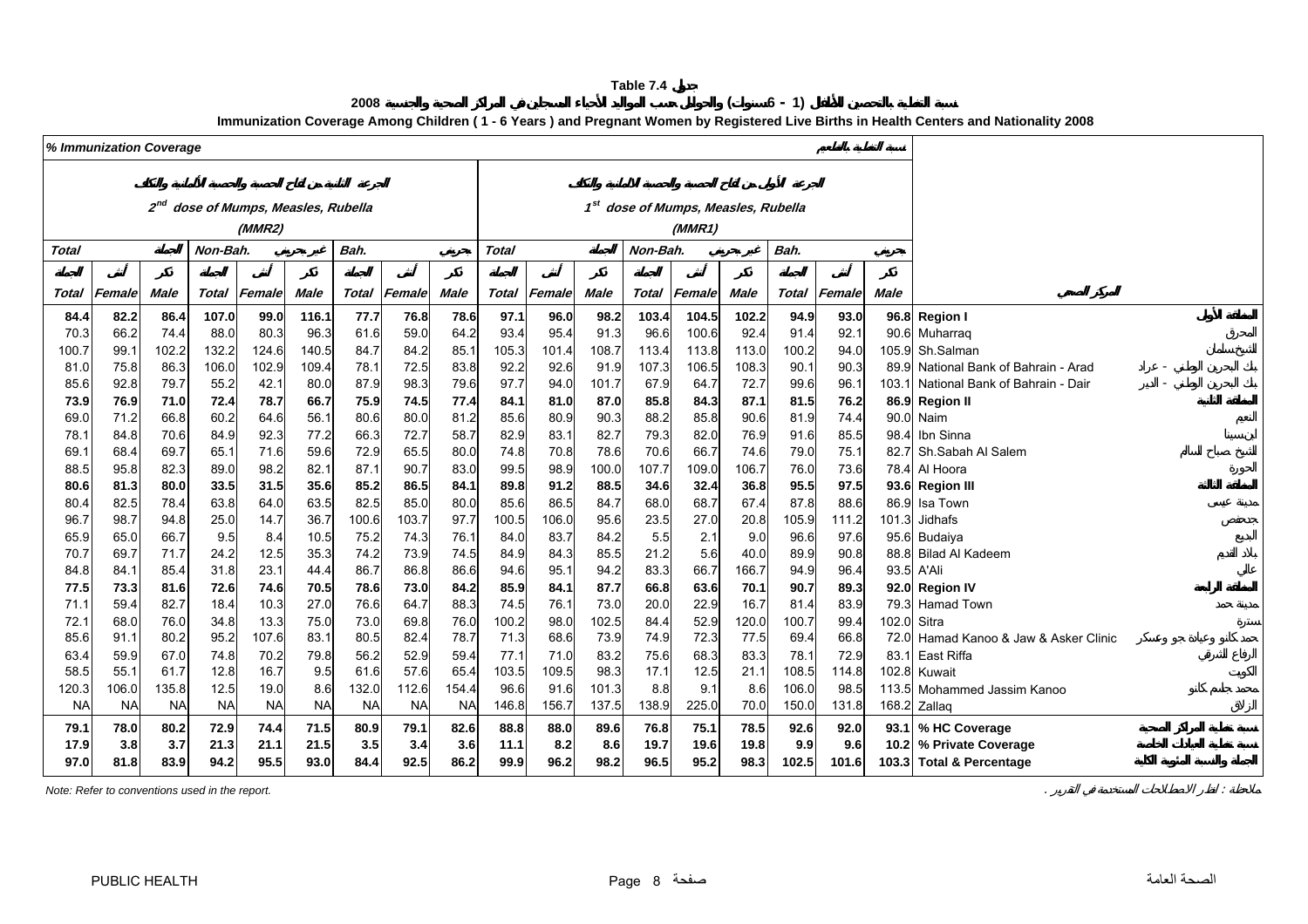# **(Cont'd) Table 7.4 ( )**

# **<sup>2008</sup> ( 6 - 1)**

**Immunization Coverage Among Children ( 1 - 6 Years ) and Pregnant Women by Registered Live Births in Health Centers and Nationality 2008**

|              | % Immunization Coverage |             |           |               |             |              |           |             |                                  |                |             |           |                     |             |           |                     |             |                                       |
|--------------|-------------------------|-------------|-----------|---------------|-------------|--------------|-----------|-------------|----------------------------------|----------------|-------------|-----------|---------------------|-------------|-----------|---------------------|-------------|---------------------------------------|
|              |                         |             |           |               |             |              |           |             |                                  |                |             |           |                     |             |           |                     |             |                                       |
|              |                         |             |           | Meningococcal |             |              |           |             |                                  |                |             | $2^{nd}$  | dose of Hepatitis A |             |           |                     |             |                                       |
|              |                         |             |           | (MENING)      |             |              |           |             |                                  |                |             |           | (HAV2)              |             |           |                     |             |                                       |
|              |                         |             |           |               |             |              |           |             |                                  |                |             |           |                     |             |           |                     |             |                                       |
| <b>Total</b> |                         |             | Non-Bah.  |               |             | Bah.         |           |             | <b>Total</b><br>Non-Bah.<br>Bah. |                |             |           |                     |             |           |                     |             |                                       |
|              |                         |             |           |               |             |              |           |             |                                  |                |             |           |                     |             |           |                     |             |                                       |
| Total        | Female                  | <b>Male</b> | Total     | Female        | <b>Male</b> | <b>Total</b> | Female    | <b>Male</b> | <b>Total</b>                     | Female         | <b>Male</b> | Total     | Female              | <b>Male</b> |           | <b>Total Female</b> | Male        |                                       |
| 99.7         | 99.1                    | 100.2       | 120.6     | 120.6         | 120.6       | 93.6         | 92.2      | 94.9        | 100.8                            | 100.8          | 100.7       | 118.6     | 118.6               | 118.7       | 95.6      | 95.2                |             | 96.0 Region I                         |
| 98.0         | 100.3                   | 95.7        | 118.2     | 125.2         | 110.9       | 88.2         | 87.9      | 88.5        | 98.0                             | 100.6          | 95.4        | 118.2     | 126.1               | 110.0       | 88.2      | 87.9                |             | 88.5 Muharraq                         |
| 109.2        | 108.1                   | 110.2       | 130.5     | 126.0         | 135.5       | 98.5         | 97.6      | 99.2        | 106.0                            | 105.7          | 106.9       | 124.5     | 117.9               | 131.8       | 96.8      | 97.6                |             | 96.0 Sh.Salman                        |
| 89.0         | 89.2                    | 88.8        | 103.0     | 102.9         | 103.1       | 87.4         | 87.6      | 87.2        | 94.5                             | 94.6           | 94.4        | 110.6     | 108.8               | 112.5       | 92.7      | 93.0                | 92.4        | National Bank of Bahrain - Arad       |
| 103.3        | 98.4                    | 107.5       | 100.0     | 89.5          | 120.0       | 103.6        | 99.4      | 106.9       | 106.4                            | 104.7          | 107.9       | 93.1      | 94.7                | 90.0        | 107.4     | 105.7               | 108.7       | National Bank of Bahrain - Dair       |
| 85.6         | 85.5                    | 85.8        | 87.9      | 89.1          | 86.8        | 82.5         | 80.7      | 84.3        | 86.9                             | 86.7           | 87.1        | 87.4      | 88.2                | 86.6        | 86.3      | 84.9                |             | 87.7 Region II                        |
| 89.5         | 92.7                    | 86.5        | 85.0      | 85.8          | 84.2        | 95.5         | 101.9     | 89.6        | 93.7                             | 96.C           | 91.5        | 88.4      | 89.1                | 87.7        | 100.6     | 105.0               |             | 96.5 Naim                             |
| 89.4         | 85.8                    | 93.3        | 96.8      | 95.1          | 98.5        | 77.0         | 71.1      | 84.0        | 87.6                             | 85.8           | 89.5        | 94.6      | 93.0                | 96.3        | 75.8      | 74.4                | 77.3        | Ibn Sinna                             |
| 74.6         | 70.4                    | 78.4        | 75.6      | 74.2          | 76.7        | 73.7         | 67.0      | 80.1        | 74.8                             | 70.1           | 78.9        | 73.9      | 71.1                | 76.2        | 75.6      | 69.3                | 81.7        | Sh.Sabah Al Salem                     |
| 94.5         | 99.4                    | 90.3        | 99.6      | 108.8         | 92.7        | 80.6         | 79.2      | 82.2        | 95.6                             | 101.2          | 90.8        | 95.8      | 104.4               | 89.4        | 94.9      | 94.3                |             | 95.6 Al Hoora                         |
| 90.3         | 89.9                    | 90.8        | 34.7      | 30.2          | 39.7        | 95.8         | 96.1      | 95.5        | 90.3                             | 89.9           | 90.7        | 32.5      | 28.5                | 36.9        | 95.9      | 96.3                |             | 95.6 Region III                       |
| 84.7         | 82.0                    | 87.4        | 57.8      | 54.4          | 62.0        | 87.9         | 85.8      | 90.0        | 84.2                             | 81.5           | 86.8        | 52.8      | 50.0                | 56.3        | 87.9      | 85.8                |             | 90.0 Isa Town                         |
| 97.0         | 94.6                    | 99.4        | 25.0      | 11.8          | 40.0        | 100.9        | 99.5      | 102.3       | 97.1                             | 94.6           | 99.5        | 25.0      | 11.8                | 40.0        | 101.0     | 99.5                | 102.5       | Jidhafs                               |
| 91.3         | 95.3                    | 87.4        | 14.8      | 13.4          | 16.1        | 104.0        | 108.9     | 99.4        | 91.3                             | 95.3           | 87.4        | 14.8      | 13.4                | 16.1        | 104.0     | 108.9               | 99.4        | Budaiya                               |
| 83.3         | 80.6                    | 86.0        | 30.3      | 12.5          | 47.1        | 87.3         | 85.5      | 89.0        | 86.7                             | 85.7           | 87.7        | 30.3      | 12.5                | 47.1        | 90.9      | 91.0                |             | 90.9 Bilad Al Kadeem                  |
| 94.2         | 96.5                    | 92.0        | 54.5      | 38.5          | 77.8        | 95.6         | 99.0      | 92.4        | 92.3                             | 94.3           | 90.5        | 45.5      | 38.5                | 55.6        | 94.0      | 96.7                |             | 91.5 A'Ali                            |
| 85.8         | 81.4                    | 90.2        | 72.0      | 65.2          | 78.8        | 89.1         | 85.3      | 92.8        | 84.8                             | 80.7           | 88.9        | 66.7      | 61.6                | 71.9        | 89.1      | 85.2                |             | 93.0 Region IV                        |
| 79.4         | 79.2                    | 79.6        | 28.4      | 18.4          | 38.9        | 84.6         | 85.6      | 83.6        | 78.5                             | 77.7           | 79.3        | 28.4      | 18.4                | 38.9        | 83.6      | 83.9                |             | 83.3 Hamad Town                       |
| 100.0        | 99.0                    | 101.0       | 41.7      | 20.0          | 77.8        | 101.5        | 101.5     | 101.4       | 100.2                            | 98.7           | 101.6       | 45.8      | 20.0                | 88.9        | 101.6     | 101.3               | 101.8 Sitra |                                       |
| 71.3         | 67.7                    | 74.8        | 75.1      | 67.8          | 82.0        | 69.3         | 67.6      | 70.9        | 69.5                             | 68.0           | 71.0        | 70.0      | 66.7                | 73.2        | 69.3      | 68.8                |             | 69.8 Hamad Kanoo & Jaw & Asker Clinic |
| 79.9         | 71.4                    | 88.4        | 87.9      | 78.3          | 98.5        | 74.8         | 66.7      | 82.5        | 74.4                             | 66.7           | 82.0        | 80.4      | 71.4                | 90.3        | 70.6      | 63.5                | 77.2        | East Riffa                            |
| 91.8         | 89.1                    | 94.3        | 7.7       | 11.1          | 4.8         | 97.4         | 94.0      | 100.7       | 93.1                             | 88.8           | 97.2        | 5.1       | 11.1                | 0.0         | 99.0      | 93.7                | 104.1       | Kuwait                                |
| 91.4         | 81.5                    | 102.2       | 3.6       | 4.8           | 2.9         | 101.0        | 87.4      | 116.7       | 95.6                             | 85.6           | 106.6       | 0.0       | 0.0                 | 0.0         | 106.0     | 92.1                |             | 122.2 Mohammed Jassim Kanoo           |
| <b>NA</b>    | <b>NA</b>               | <b>NA</b>   | <b>NA</b> | <b>NA</b>     | <b>NA</b>   | <b>NA</b>    | <b>NA</b> | <b>NA</b>   | <b>NA</b>                        | N <sub>A</sub> | <b>NA</b>   | <b>NA</b> | <b>NA</b>           | <b>NA</b>   | <b>NA</b> | <b>NA</b>           |             | NA Zallaq                             |
| 89.6         | 87.8                    | 91.4        | 81.4      | 79.1          | 83.7        | 91.9         | 90.3      | 93.5        | 89.6                             | 88.0           | 91.2        | 79.0      | 77.1                | 81.0        | 92.6      | 91.2                |             | 94.1 % HC Coverage                    |
| 10.3         | 10.1                    | 10.5        | 20.5      | 19.6          | 21.4        | 9.1          | 8.9       | 9.3         | 10.4                             | 10.0           | 10.8        | 20.8      | 20.4                | 21.2        | 6.4       | 6.5                 |             | 6.3 % Private Coverage                |
| 99.9         | 97.9                    | 101.9       | 101.9     | 98.7          | 105.1       | 101.0        | 99.2      | 102.8       | 100.0                            | 98.1           | 102.0       | 99.8      | 97.5                | 102.2       | 99.0      | 97.7                |             | 100.4 Total & Percentage              |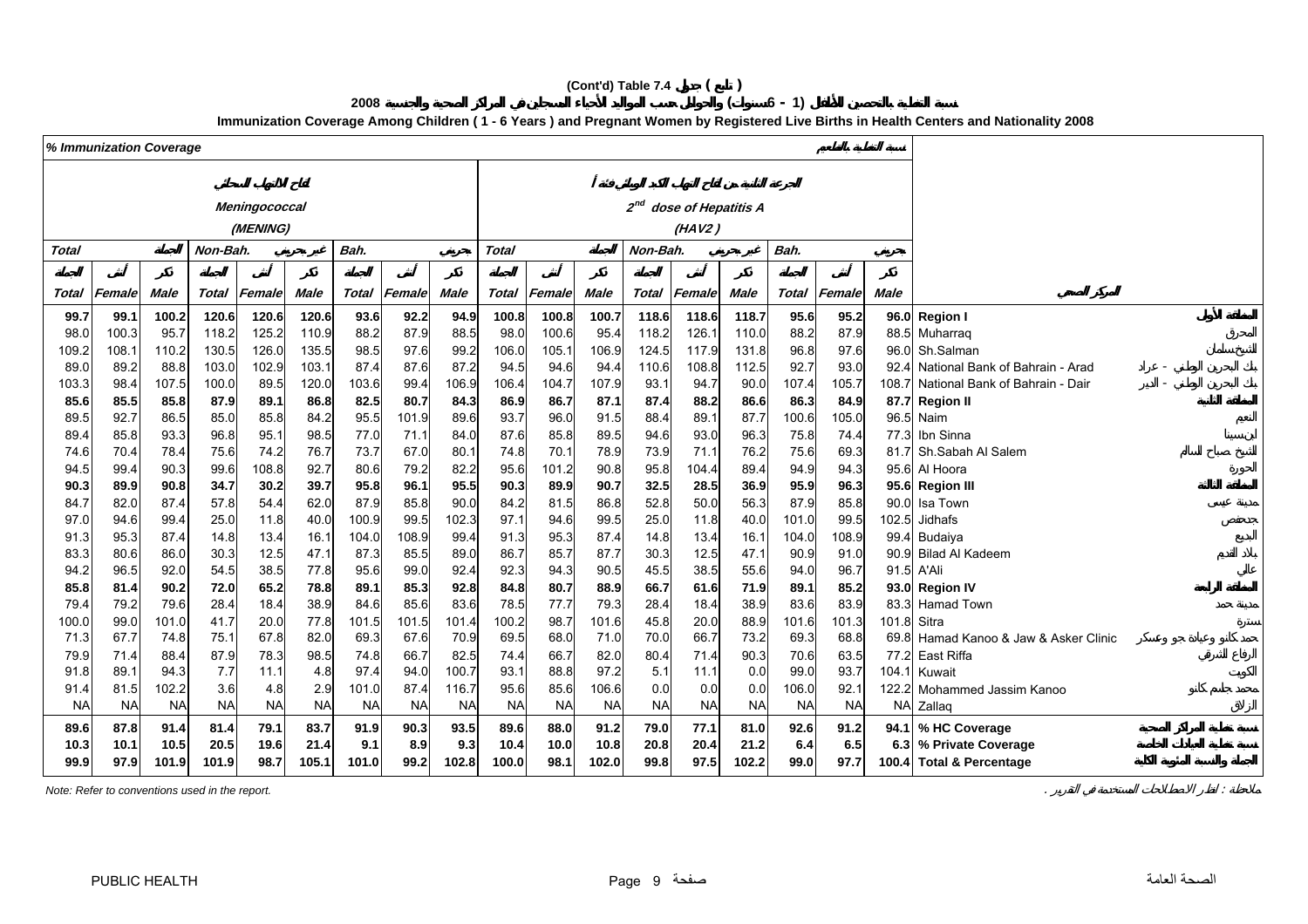# **(Cont'd) Table 7.4 ( )**

**<sup>2008</sup> ( 6 - 1)**

**Immunization Coverage Among Children ( 1 - 6 Years ) and Pregnant Women by Registered Live Births in Health Centers and Nationality 2008**

|              | % Immunization Coverage |              |               |                                        |                  |              |                     |              |              |                                                                |                        |              |              |                        |              |              |            |                                      |
|--------------|-------------------------|--------------|---------------|----------------------------------------|------------------|--------------|---------------------|--------------|--------------|----------------------------------------------------------------|------------------------|--------------|--------------|------------------------|--------------|--------------|------------|--------------------------------------|
|              |                         |              |               |                                        |                  |              |                     |              |              |                                                                |                        |              |              |                        |              |              |            |                                      |
|              |                         |              |               | Child protection rate at birth by Td 2 |                  |              |                     |              |              | % of pregnant women received 2 or more doses of tetanus toxoid |                        |              |              |                        |              |              |            |                                      |
|              |                         |              |               | PAB                                    |                  |              |                     |              |              |                                                                |                        |              | $Td2+$       |                        |              |              |            |                                      |
| Total        |                         |              | Non-Bah.      |                                        |                  | Bah.         |                     |              | <b>Total</b> |                                                                |                        | Non-Bah.     |              |                        |              |              |            |                                      |
|              |                         |              |               |                                        |                  |              |                     |              |              |                                                                |                        |              |              |                        |              |              |            |                                      |
| Total        | Female                  | Male         | Total         | Female                                 | Male             |              | <b>Total Female</b> | <b>Male</b>  | <b>Total</b> | Female                                                         | <b>Male</b>            | Total        | Female       | <b>Male</b>            | Total        | Female       | Male       |                                      |
| 22.3         | 47.3                    | 42.2         | 51.5          | 107.2                                  | 99.2             | 11.3         | 24.3                | 21.3         | 20.4         | 20.4                                                           | <b>NA</b>              | 94.0         | 94.0         | <b>NA</b>              | 21.3         | 21.3         |            | NA Region I                          |
| 34.3         | 67.4                    | 69.8         | 62.0          | 124.4                                  | 123.6            | 16.1         | 31.3                | 33.3         | 29.9         | 29.9                                                           | <b>NA</b>              | 110.2        | 110.2        | <b>NA</b>              | 27.9         | 27.9         |            | NA Muharraq                          |
| 18.6         | 40.9                    | 34.3         | 32.2          | 68.8                                   | 60.6             | 9.2          | 20.6                | 16.7         | 17.4         | 17.4                                                           | NA                     | 62.2         | 62.2         | <b>NA</b>              | 16.7         | 16.7         |            | NA Sh.Salman                         |
| 23.0         | 53.1                    | 40.7         | 86.7          | 195.0                                  | 156.0            | 13.2         | 30.6                | 23.3         | 21.1         | 21.1                                                           | <b>NA</b>              | 166.0        | 166.0        | <b>NA</b>              | 26.7         | 26.7         |            | NAI National Bank of Bahrain - Arad  |
| 6.3          | 13.1                    | 12.3         | 20.0          | 36.4                                   | 44.4             | 5.7          | 11.8                | 11.1         | 6.1          | 6.1                                                            | <b>NA</b>              | 22.2         | 22.2         | <b>NA</b>              | 11.1         | 11.1         |            | NA National Bank of Bahrain - Dair   |
| 38.4         | 81.0                    | 72.9         | 47.3          | 100.6                                  | 89.3             | 25.7         | 53.8                | 49.3         | 30.3         | 30.3                                                           | <b>NA</b>              | 71.1         | 71.1         | <b>NA</b>              | 47.8         | 47.8         |            | <b>NA</b> Region II                  |
| 39.4         | 78.9                    | 78.7         | 48.5          | 99.5                                   | 94.5             | 27.1         | 52.7                | 56.0         | 35.1         | 35.1                                                           | <b>NA</b>              | 76.0         | 76.0         | <b>NA</b>              | 52.0         | 52.0         |            | NA Naim                              |
| 44.7         | 89.3                    | 89.3         | 47.6          | 100.0                                  | 90.7             | 37.4         | 66.7                | 85.2         | 40.6         | 40.6                                                           | <b>NA</b>              | 91.3         | 91.3         | <b>NA</b>              | 65.7         | 65.7         | <b>NA</b>  | Ibn Sinna                            |
| 29.2         | 68.9                    | 50.7         | 35.1          | 77.9                                   | 63.8             | 24.9         | 61.5                | 41.9         | 19.2         | 19.2                                                           | <b>NA</b>              | 38.5         | 38.5         | <b>NA</b>              | 47.1         | 47.1         |            | NA Sh.Sabah Al Salem                 |
| 41.7         | 90.2                    | 77.5         | 55.8          | 122.7                                  | 102.3            | 11.5         | 24.1                | 22.0         | 30.2         | 30.2                                                           | <b>NA</b>              | 81.8         | 81.8         | <b>NA</b>              | 20.3         | 20.3         |            | NA Al Hoora                          |
| 33.9         | 70.2                    | 65.7         | 226.6         | 502.4                                  | 412.9            | 26.6         | 54.9                | 51.7         | 30.1         | 30.1                                                           | <b>NA</b>              | 169.5        | 169.5        | <b>NA</b>              | 50.7         | 50.7         |            | <b>NA</b> Region III                 |
| 37.1         | 76.7                    | 72.0         | 249.1         | 516.4                                  | 481.4            | 18.8         | 38.8                | 36.4         | 31.0         | 31.0                                                           | <b>NA</b>              | 295.8        | 295.8        | <b>NA</b>              | 33.2         | 33.2         |            | NA Isa Town                          |
| 40.9         | 78.8                    | 85.1         | 289.7         | 600.0                                  | 560.0            | 35.4         | 68.1                | 73.7         | 37.9         | 37.9                                                           | <b>NA</b>              | 221.1        | 221.1        | <b>NA</b>              | 64.7         | 64.7         | <b>NAI</b> | Jidhafs                              |
| 20.8         | 46.6                    | 37.4         | 142.1         | 540.0                                  | 192.9            | 18.7         | 41.7                | 33.9         | 18.0         | 18.0                                                           | <b>NA</b>              | 31.8         | 31.8         | <b>NA</b>              | 39.7         | 39.7         |            | NA Budaiya                           |
| 34.0         | 72.2                    | 64.3         | 121.4         | 283.3                                  | 212.5            | 31.2         | 66.0                | 59.0         | 31.4         | 31.4                                                           | <b>NA</b>              | 106.3        | 106.3        | <b>NA</b>              | 65.4         | 65.4         |            | NA Bilad Al Kadeem                   |
| 35.4         | 72.8                    | 68.8         | 62.5          | 166.7                                  | 100.0            | 35.1         | 71.9                | 68.4         | 32.9         | 32.9                                                           | <b>NA</b><br><b>NA</b> | 45.5         | 45.5         | <b>NA</b>              | 66.5         | 66.5         |            | NA A'Ali                             |
| 25.9<br>33.1 | 55.8<br>74.2            | 48.4<br>59.7 | 39.5<br>310.0 | 85.6<br>442.9                          | 73.2             | 23.5<br>28.6 | 50.5<br>64.9        | 43.9<br>51.3 | 22.4<br>25.5 | 22.4<br>25.5                                                   | <b>NA</b>              | 53.3<br>68.9 | 53.3<br>68.9 | <b>NA</b><br><b>NA</b> | 43.7<br>49.7 | 43.7<br>49.7 |            | <b>NA</b> Region IV<br>NA Hamad Town |
| 21.0         | 42.6                    | 41.3         | 104.8         | 366.7                                  | 1,033.3<br>146.7 | 19.4         | 39.0                | 38.5         | 20.8         | 20.8                                                           | <b>NA</b>              | 122.2        | 122.2        | <b>NA</b>              | 41.2         | 41.2         |            | <b>NA</b> Sitra                      |
| 22.9         | 50.5                    | 42.0         | 31.4          | 64.0                                   | 61.5             | 18.6         | 42.7                | 33.0         | 17.2         | 17.2                                                           | <b>NA</b>              | 46.6         | 46.6         | <b>NA</b>              | 27.7         | 27.7         |            | NA Hamad Kanoo & Jaw & Asker Clinic  |
| 24.2         | 53.9                    | 43.9         | 36.6          | 82.9                                   | 65.6             | 16.1         | 35.5                | 29.5         | 18.6         | 18.6                                                           | <b>NA</b>              | 58.0         | 58.0         | <b>NA</b>              | 25.5         | 25.5         |            | NA East Riffa                        |
| 30.2         | 66.3                    | 55.6         | 42.9          | 100.0                                  | 75.0             | 30.1         | 66.0                | 55.4         | 30.4         | 30.4                                                           | <b>NA</b>              | 18.8         | 18.8         | <b>NA</b>              | 65.4         | 65.4         | <b>NA</b>  | Kuwait                               |
| 29.6         | 60.1                    | 58.4         | 110.0         | 220.0                                  | 220.0            | 28.4         | 57.5                | 56.0         | 29.1         | 29.1                                                           | <b>NA</b>              | 42.3         | 42.3         | <b>NA</b>              | 57.9         | 57.9         |            | NA Mohammed Jassim Kanoo             |
| 24.7         | 61.8                    | 39.6         | 3.0           | 6.7                                    | 5.6              | 37.0         | 105.3               | 57.1         | 22.8         | 22.8                                                           | <b>NA</b>              | 5.3          | 5.3          | <b>NA</b>              | 74.1         | 74.1         |            | NA Zallaq                            |
| 29.7         | 62.6                    | 56.3         | 57.8          | 123.2                                  | 108.9            | 23.0         | 48.4                | 43.7         | 25.8         | 25.8                                                           | <b>NA</b>              | 82.6         | 82.6         | <b>NA</b>              | 43.1         | 43.1         |            | NA % HC Coverage                     |
| 69.7         | 6.6                     | 7.2          | 6.2           | 5.9                                    | 6.5              | 7.5          | 7.3                 | 7.8          | 5.6          | 5.6                                                            | <b>NA</b>              | 4.2          | 4.2          | <b>NA</b>              | 1.5          | 1.5          |            | NA % Private Coverage                |
| 99.4         | 69.2                    | 63.5         | 64.0          | 129.1                                  | 115.4            | 30.7         | 55.7                | 51.5         | 31.4         | 31.4                                                           | <b>NA</b>              | 86.8         | 86.8         | <b>NA</b>              | 44.6         | 44.6         |            | NA Total & Percentage                |
|              |                         |              |               |                                        |                  |              |                     |              |              |                                                                |                        |              |              |                        |              |              |            |                                      |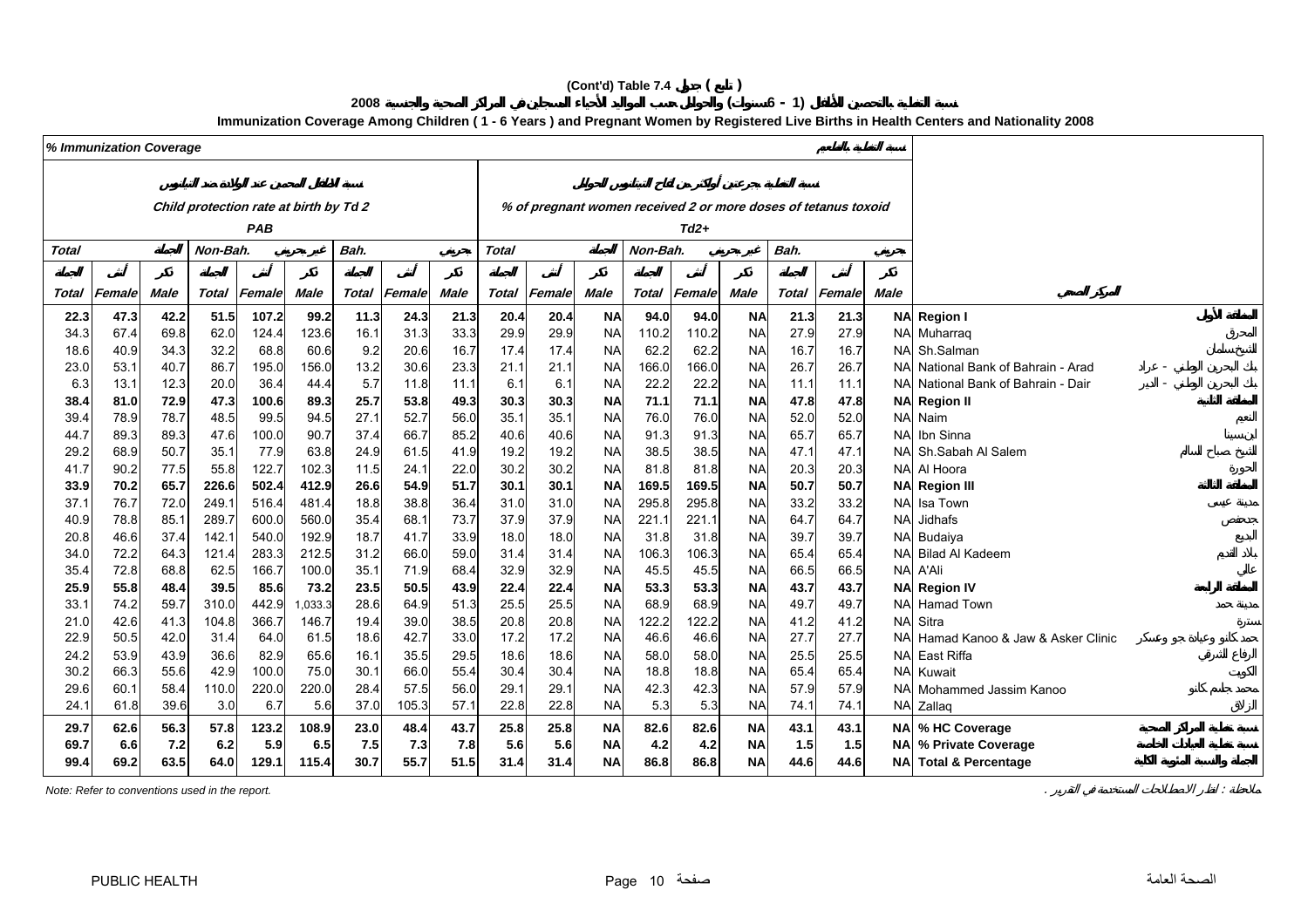<span id="page-11-0"></span>



*Year*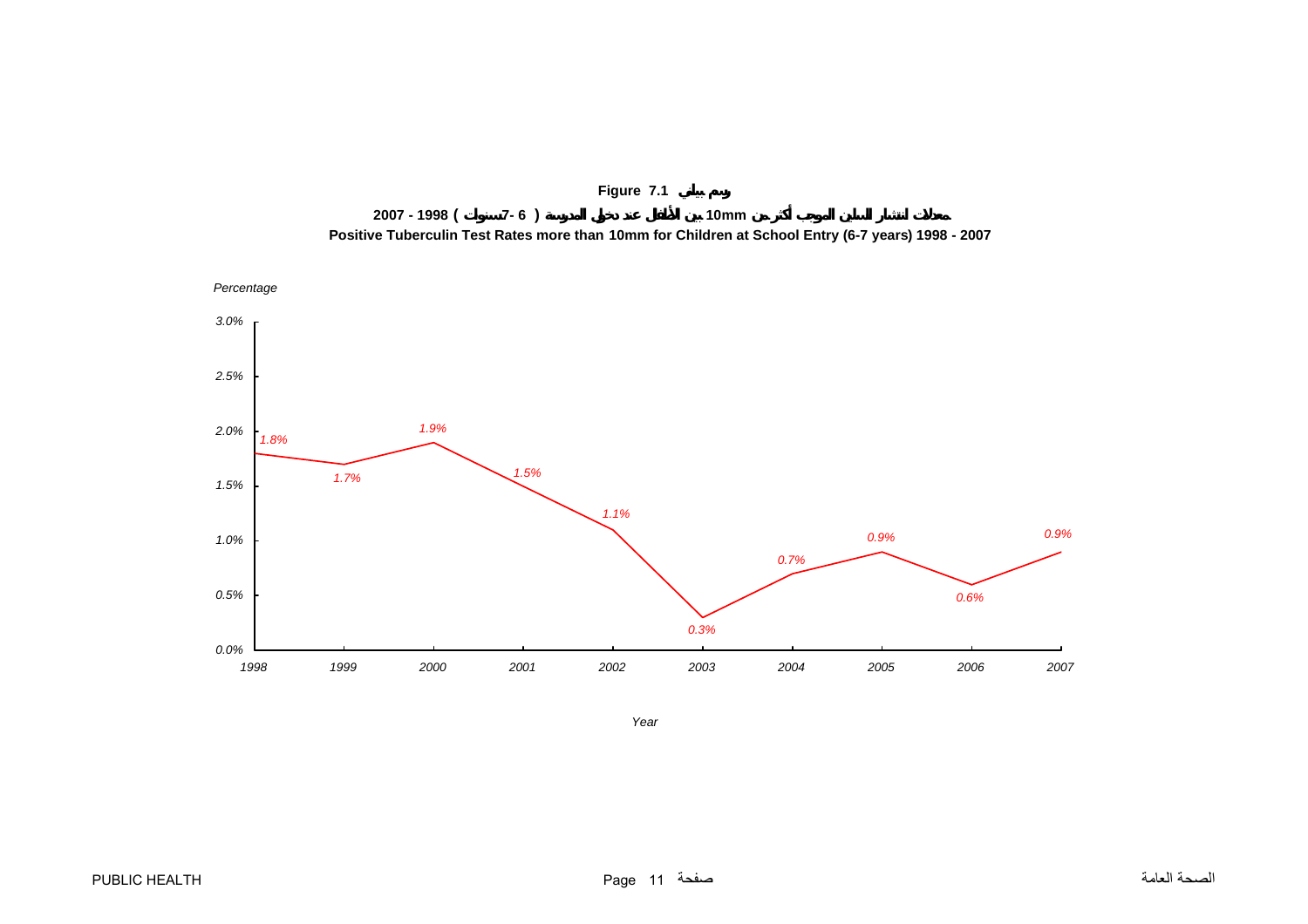#### **Table 7.5 2008 ( 7mmoI/L )**

<span id="page-12-0"></span>

|              |        |             |              |        |             |                 |        |             | <u>number of new oases with rasting Diood oagar more than rimmone by nationality, Age Oroups and Ock Z000</u> |
|--------------|--------|-------------|--------------|--------|-------------|-----------------|--------|-------------|---------------------------------------------------------------------------------------------------------------|
| <b>Total</b> |        |             | Non-Bahraini |        |             | <b>Bahraini</b> |        |             |                                                                                                               |
|              |        |             |              |        |             |                 |        |             |                                                                                                               |
| <b>Total</b> | Female | <b>Male</b> | <b>Total</b> | Female | <b>Male</b> | <b>Total</b>    | Female | <b>Male</b> | Age Group                                                                                                     |
| 202          | 110    | 92          | 12           | 4      | 8           | 190             | 106    | 84          | >20                                                                                                           |
| 2,578        | 1,526  | 1,052       | 669          | 330    | 339         | 1,909           | 1,196  | 713         | $20 - 40$                                                                                                     |
| 16,323       | 9,381  | 6,942       | 2,580        | 963    | 1,617       | 13,743          | 8,418  | 5,325       | $41 - 60$                                                                                                     |
| 7,414        | 4,428  | 2,986       | 327          | 159    | 168         | 7,087           | 4,269  | 2,818       | < 60                                                                                                          |
| 26,517       | 15,445 | 11,072      | 3,588        | 1,456  | 2,132       | 22,929          | 13,989 | 8,940       | <b>Total</b>                                                                                                  |

**Number of New Cases with Fasting Blood Sugar more than 7mmol\L by Nationality, Age Groups and Sex 2008**

#### **Table 7.6**

### **2008 ( 6.2mmoI/L ) Number of New Cases Tested for Cholesterol, Level more than 6.2 mmol/L by Nationality, Age Groups and Sex 2008**

| <b>Total</b> |        |             | Non-Bahraini |        |             | <b>Bahraini</b> |        |             |              |
|--------------|--------|-------------|--------------|--------|-------------|-----------------|--------|-------------|--------------|
|              |        |             |              |        |             |                 |        |             |              |
| <b>Total</b> | Female | <b>Male</b> | <b>Total</b> | Female | <b>Male</b> | <b>Total</b>    | Female | <b>Male</b> | Age Group    |
| 66           | 34     | 32          | 9            | 3      | 6           | 57              | 31     | 26          | > 20         |
| 1,455        | 759    | 696         | 434          | 183    | 251         | 1,021           | 576    | 445         | $20 - 40$    |
| 5,484        | 3,324  | 2,160       | 1,083        | 434    | 649         | 4,401           | 2,890  | 1,511       | $41 - 60$    |
| 2,019        | 1,406  | 613         | 202          | 50     | 152         | 1,817           | 1,356  | 461         | < 60         |
| 9,024        | 5,523  | 3,501       | 1,728        | 670    | 1,058       | 7,296           | 4,853  | 2,443       | <b>Total</b> |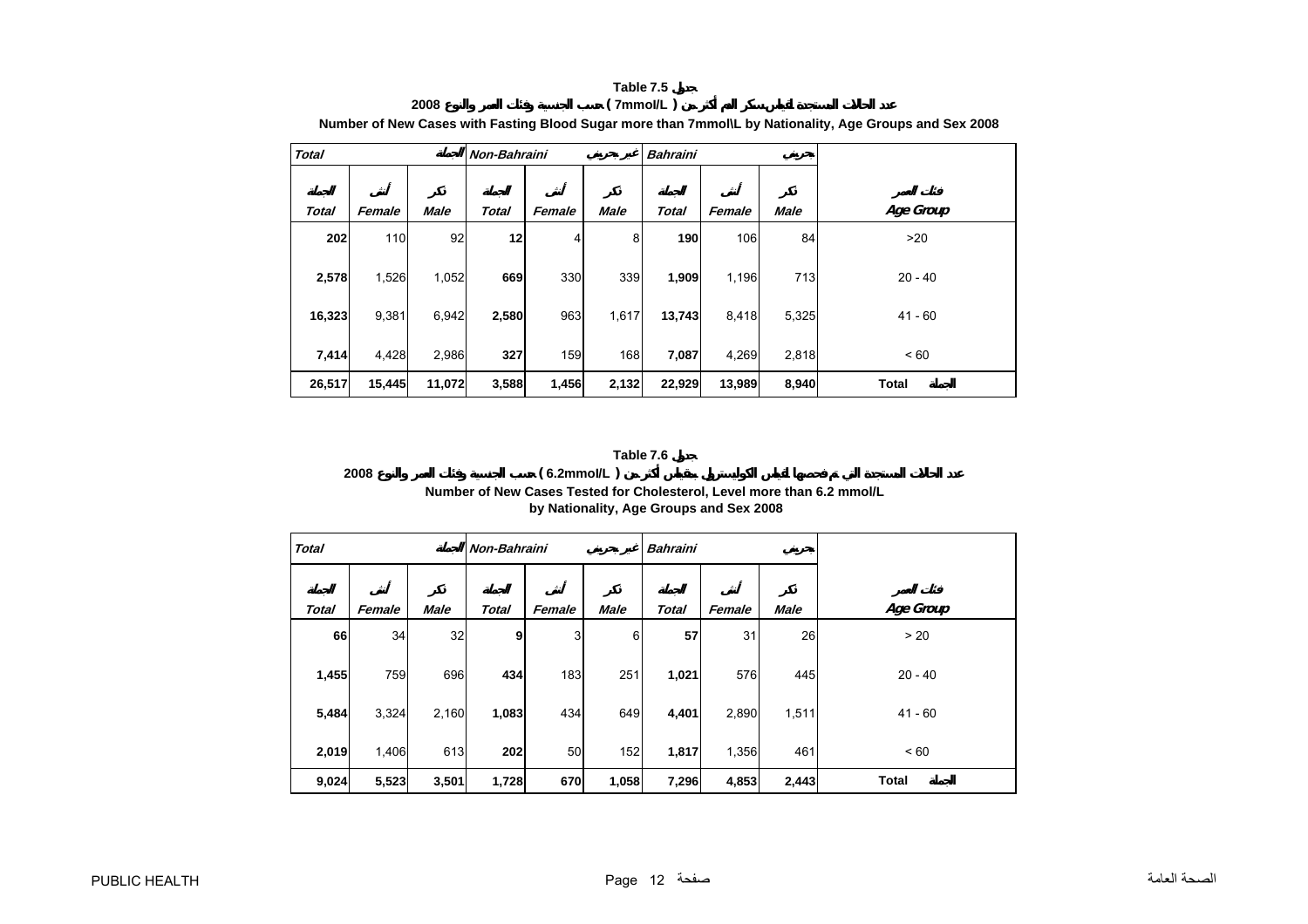#### **2008 - 2004 Incidences of Notifiable Communicable Diseases 2004 - 2008**

<span id="page-13-0"></span>

|                                                                                                                                                                            | Disease                                                                                                                                                                                                                                                                                                                                                                                                                         | 2008                                                                                                                                                       | 2007                                                                                             | 2006                                                                                                               | 2005                                                                                                                                                | 2004                                                                                                                            |           | ICD-10 Code                                                                                                                                           |  |
|----------------------------------------------------------------------------------------------------------------------------------------------------------------------------|---------------------------------------------------------------------------------------------------------------------------------------------------------------------------------------------------------------------------------------------------------------------------------------------------------------------------------------------------------------------------------------------------------------------------------|------------------------------------------------------------------------------------------------------------------------------------------------------------|--------------------------------------------------------------------------------------------------|--------------------------------------------------------------------------------------------------------------------|-----------------------------------------------------------------------------------------------------------------------------------------------------|---------------------------------------------------------------------------------------------------------------------------------|-----------|-------------------------------------------------------------------------------------------------------------------------------------------------------|--|
| - 1<br>M<br>M<br>$\cup$<br>N                                                                                                                                               | Typhoid fever<br>Pulmonary TB *<br>Non-pulmonary TB *<br>Diphtheria<br>Whooping cough<br>Neonatal tetanus                                                                                                                                                                                                                                                                                                                       | 8<br>201<br>103                                                                                                                                            | 8<br>180<br>111                                                                                  | 12<br>170<br>107                                                                                                   | 12<br>171<br>109                                                                                                                                    | 11<br>126<br>116                                                                                                                |           | A01.0<br>A15-A16<br>A17-A19<br>A36<br>A37<br>A33                                                                                                      |  |
| $\blacksquare$<br>Ζ<br>A<br>$\sf B$<br>L<br>E<br>D                                                                                                                         | Non-neonatal tetanus<br>Meningococcal menigitis<br>Haemophilus Influenzae (b) meningitis<br>Poliomyelitis<br>Measles                                                                                                                                                                                                                                                                                                            |                                                                                                                                                            |                                                                                                  | 3                                                                                                                  | $\overline{4}$                                                                                                                                      | 11                                                                                                                              |           | A34-A35<br>A39.0<br>G00.0<br>A80<br><b>B05</b>                                                                                                        |  |
| $\blacksquare$<br>$\mathbb S$<br>E<br>A<br>$\mathbb S$<br>$\mathsf E$<br>S                                                                                                 | <b>Mumps</b><br>Rubella<br>Chickenpox<br>Influenza<br>Yellow Fever (Jaundice)<br>Viral hepatitis<br>A                                                                                                                                                                                                                                                                                                                           | 80<br>$\overline{2}$<br>3,380<br>5,798<br>102                                                                                                              | 93<br>8,606<br>4,469<br>123                                                                      | 23<br>3<br>3,231<br>3,898<br>144                                                                                   | 87<br>$\overline{7}$<br>1,812<br>4,221<br>189                                                                                                       | 35<br>2,924<br>4,010<br>246                                                                                                     | $\lambda$ | <b>B26</b><br><b>B06</b><br><b>B01</b><br>$J10-J11$<br>P58-P59<br>B15-B19                                                                             |  |
| ${\sf N}$<br>$\mathsf O$<br>${\sf N}$<br>$\mathcal{L}$<br>$\vert$ D<br>M <sub>1</sub><br>M <sub>S</sub><br>U E<br>N A<br>$\vert$ S<br>Z E<br>A S<br>$\, {\bf B}$<br>L<br>E | B<br>C<br>E<br>Other meningitis<br>Paratyphoid fever<br>Other salmonella infection<br><b>Acute Flaccid Paralysis</b><br>Shigellosis<br>Food poisoning<br>Amoebiasis<br>Malaria (P.falciparum)<br>Malaria (P.vivax)<br>Malaria Mixed<br>Syphilis<br>Gonococcal infection<br>Streptococcal sore throat<br>Leprosy<br><b>AIDS</b><br>Other and unspecified predominantly sexually<br>transmitted diseases not elsewhere classified | 23<br>$\overline{c}$<br>$\overline{7}$<br>33<br>$\overline{\mathcal{L}}$<br>418<br>5<br>42<br>300<br>29<br>5<br>86<br>144<br>419<br>2,872<br>3<br>6<br>349 | 24<br>3<br>13<br>38<br>7<br>397<br>5<br>125<br>286<br>37<br>7<br>92<br>232<br>352<br>3,424<br>84 | 21<br>$\overline{7}$<br>16<br>57<br>3<br>346<br>4<br>70<br>232<br>11<br>57<br>183<br>231<br>1,841<br>3<br>3<br>149 | 27<br>$\overline{4}$<br>19<br>22<br>$\overline{4}$<br>400<br>$\overline{4}$<br>100<br>282<br>9<br>11<br>57<br>3<br>237<br>212<br>1,058<br>10<br>433 | 35<br>$\frac{55}{11}$<br>34<br>39<br>8<br>317<br>$\overline{2}$<br>178<br>273<br>15<br>3<br>81<br>191<br>233<br>489<br>5<br>458 |           | G02-G03<br>A01.1<br>A02<br>G82.0<br>A03<br>A05<br>A06<br><b>B50</b><br><b>B51</b><br><b>B52</b><br>A50-A54<br>A55<br>A41<br>A31<br>B20-B25<br>A63-A64 |  |

*\* Bahraini & Non-Bahraini were included, non-Bahraini repatriated after \**

 *receiving the required treatment according to national policy.* .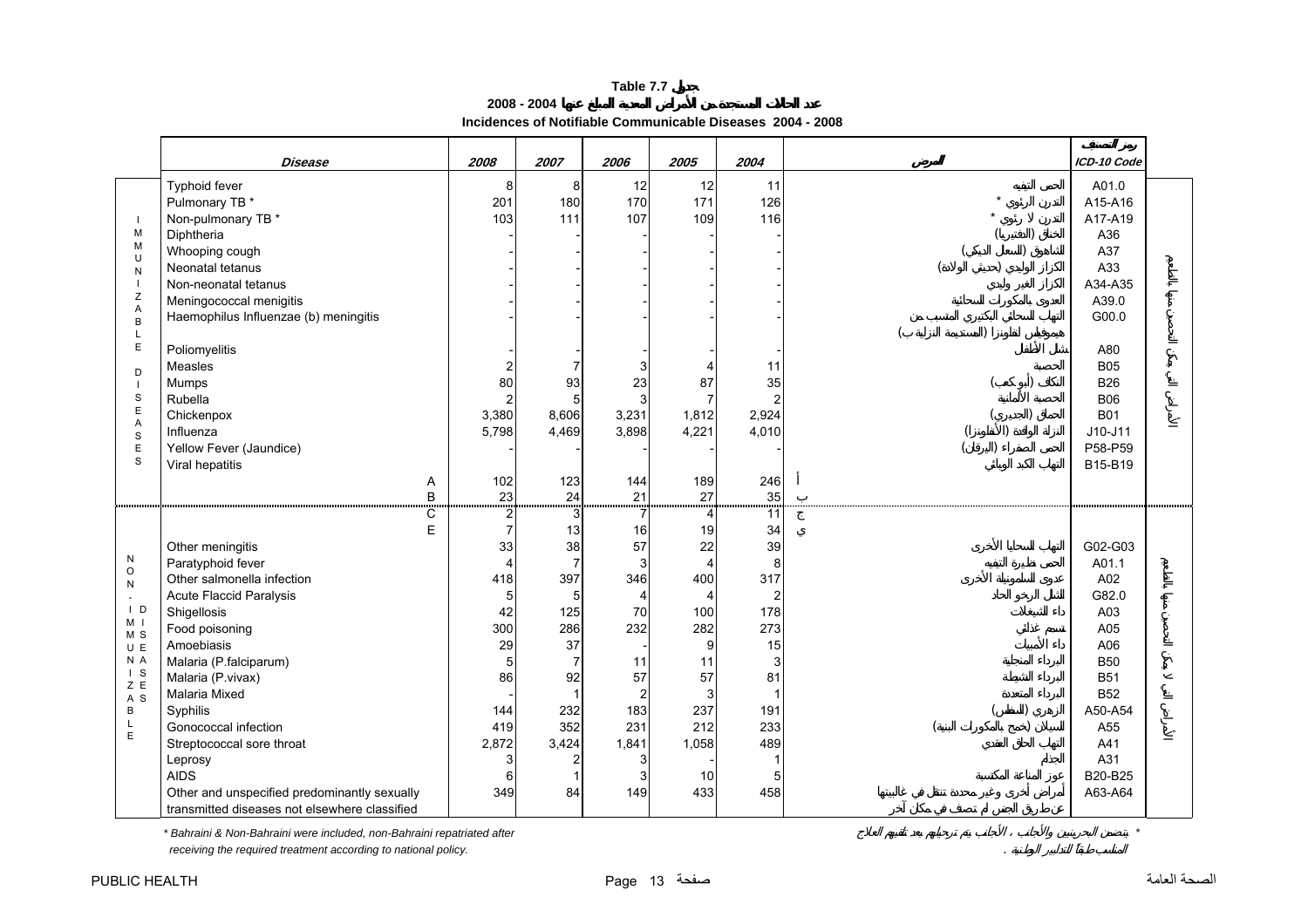**2008 - 2004**

**Incidences Rates Per 100,000 Population of Notifiable Communicable Diseases 2004 - 2008** 

**100,000**

<span id="page-14-0"></span>

|                                                                                                                                           |                                                                                                                                                                                                                                                                                                                                                                                                                                   | %Change                                                                                                                                                                |                                                                                                                                                                                                                        |                                                                                                                                   |                                                                                                                            |                                                                                                                             |                                                                                                                                    |                                                                                                                                                       |  |
|-------------------------------------------------------------------------------------------------------------------------------------------|-----------------------------------------------------------------------------------------------------------------------------------------------------------------------------------------------------------------------------------------------------------------------------------------------------------------------------------------------------------------------------------------------------------------------------------|------------------------------------------------------------------------------------------------------------------------------------------------------------------------|------------------------------------------------------------------------------------------------------------------------------------------------------------------------------------------------------------------------|-----------------------------------------------------------------------------------------------------------------------------------|----------------------------------------------------------------------------------------------------------------------------|-----------------------------------------------------------------------------------------------------------------------------|------------------------------------------------------------------------------------------------------------------------------------|-------------------------------------------------------------------------------------------------------------------------------------------------------|--|
|                                                                                                                                           | <b>Disease</b>                                                                                                                                                                                                                                                                                                                                                                                                                    | 2006-2007                                                                                                                                                              | 2008                                                                                                                                                                                                                   | 2007                                                                                                                              | 2006                                                                                                                       | 2005                                                                                                                        | 2004                                                                                                                               | ICD-10 Code                                                                                                                                           |  |
| M<br>M<br>$\cup$<br>N<br>Z<br>Α<br>$\mathsf B$                                                                                            | Typhoid fever<br>Pulmonary TB *<br>Non-pulmonary TB *<br>Diphtheria<br>Whooping cough<br>Neonatal tetanus<br>Non-neonatal tetanus<br>Meningococcal menigitis<br>Haemophilus Influenzae (b) meningitis                                                                                                                                                                                                                             | $-52.4$<br>$-24.3$<br>$-25.9$                                                                                                                                          | $\cdots$<br>$\cdots$<br>$\ddotsc$<br>$\ldots$<br>$\ddotsc$<br>$\cdots$<br>$\ddot{\phantom{a}}$<br>$\ddotsc$<br>$\cdot$                                                                                                 | 0.8<br>17.3<br>10.7                                                                                                               | 1.6<br>22.9<br>14.4                                                                                                        | 1.7<br>23.6<br>15.0                                                                                                         | 1.6<br>17.8<br>16.4                                                                                                                | A01.0<br>A15-A16<br>A17-A19<br>A36<br>A37<br>A33<br>A34-A35<br>A39.0<br>G00.0                                                                         |  |
| L<br>E<br>D<br>$\overline{\phantom{a}}$<br>$\mathbb S$<br>E<br>A<br>S<br>$\mathsf E$<br>S                                                 | Poliomyelitis<br>Measles<br>Mumps<br>Rubella<br>Chickenpox<br>Influenza<br>Yellow Fever (Jaundice)<br>Viral hepatitis<br>Α<br>B                                                                                                                                                                                                                                                                                                   | 66.7<br>188.9<br>19.1<br>90.3<br>$-18.1$<br>$-39.0$<br>$-18.3$                                                                                                         | $\ddotsc$<br>$\ddotsc$<br>$\cdots$<br>$\cdots$<br>$\sim$<br>$\cdots$<br>$\sim$<br>$\cdots$<br>$\cdots$<br>$\mathcal{L}^{(1)}$                                                                                          | 0.7<br>8.9<br>0.5<br>828.1<br>430.0<br>11.8<br>2.3                                                                                | 0.4<br>3.1<br>0.4<br>435.1<br>524.9<br>19.4<br>2.8                                                                         | 0.6<br>12.0<br>1.0<br>250.1<br>582.5<br>26.1<br>3.7                                                                         | 1.6<br>4.9<br>0.3<br>413.5<br>567.0<br>34.8<br>4.9                                                                                 | A80<br><b>B05</b><br><b>B26</b><br><b>B06</b><br><b>B01</b><br>$J10-J11$<br>P58-P59<br>B15-B19                                                        |  |
| ${\sf N}$<br>$\circ$<br>${\sf N}$<br>$\overline{D}$<br>M <sub>1</sub><br>M S<br>U E<br>N A<br>$\overline{S}$<br>Z E<br>A S<br>B<br>L<br>E | С<br>E<br>Other meningitis<br>Paratyphoid fever<br>Other salmonella infection<br><b>Acute Flaccid Paralysis</b><br>Shigellosis<br>Food poisoning<br>Amoebiasis<br>Malaria (P.falciparum)<br>Malaria (P.vivax)<br><b>Malaria Mixed</b><br>Syphilis<br>Gonococcal infection<br>Streptococcal sore throat<br>Leprosy<br><b>AIDS</b><br>Other and unspecified predominantly sexually<br>transmitted diseases not elsewhere classified | $-69.4$<br>$-41.9$<br>$-52.4$<br>66.7<br>$-18.0$<br>$-10.7$<br>27.6<br>$-11.9$<br>$-54.5$<br>15.3<br>$-64.3$<br>$-9.4$<br>8.9<br>32.9<br>$-52.4$<br>$-76.2$<br>$-59.7$ | $\cdots$<br>$\sim$<br>$\cdots$<br>$\sim$<br>$\ddotsc$<br>$\cdots$<br>$\cdots$<br>$\cdots$<br>$\cdots$<br>$\cdots$<br>$\cdots$<br>$\sim$ $\sim$<br>$\cdots$<br>$\cdots$<br>$\cdots$<br>$\cdots$<br>$\cdots$<br>$\cdots$ | 0.3<br>1.3<br>3.7<br>0.7<br>38.2<br>0.5<br>12.0<br>27.5<br>3.6<br>0.7<br>8.9<br>0.1<br>22.3<br>33.9<br>329.5<br>0.2<br>0.1<br>8.1 | 0.9<br>2.2<br>7.7<br>0.4<br>46.6<br>0.5<br>9.4<br>31.2<br>1.5<br>7.7<br>0.3<br>24.6<br>31.1<br>247.9<br>0.4<br>0.4<br>20.1 | 0.6<br>2.6<br>3.0<br>0.6<br>55.2<br>0.6<br>13.8<br>38.9<br>1.2<br>1.5<br>7.9<br>0.4<br>32.7<br>29.3<br>146.0<br>1.4<br>59.8 | 1.6<br>4.8<br>5.5<br>1.1<br>44.8<br>0.3<br>25.2<br>38.6<br>2.1<br>0.4<br>11.5<br>0.1<br>27.0<br>32.9<br>69.1<br>0.1<br>0.7<br>64.8 | G02-G03<br>A01.1<br>A02<br>G82.0<br>A03<br>A05<br>A06<br><b>B50</b><br><b>B51</b><br><b>B52</b><br>A50-A53<br>A54<br>A40<br>A30<br>B20-B24<br>A63-A64 |  |

*\* Bahraini & Non-Bahraini were included, non-Bahraini repatriated after \**

 *receiving the required treatment according to national policy.* .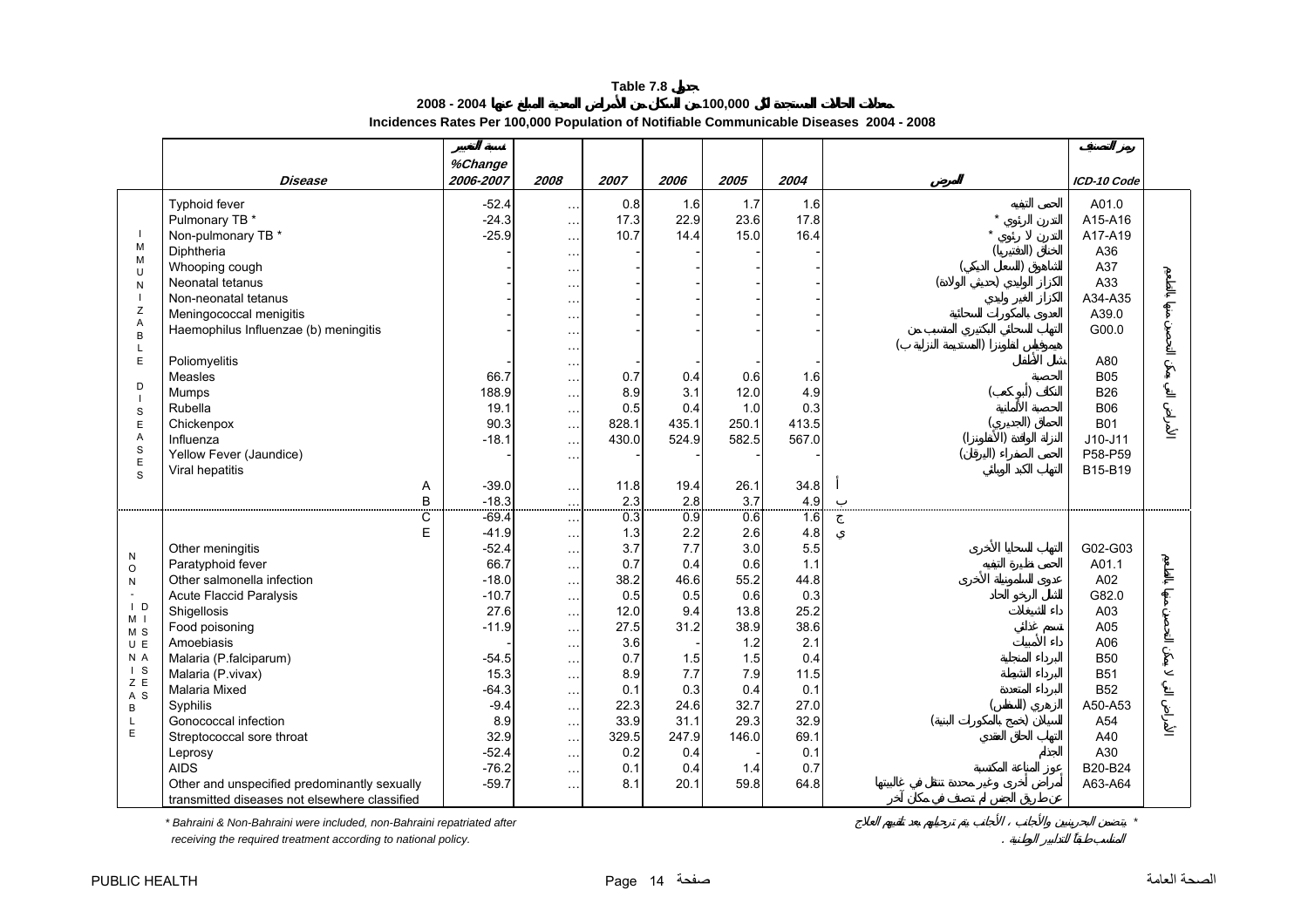**2008**

<span id="page-15-0"></span>

| <b>Viral Hepatitis</b> |              |              |                           |                 |             |                         |                           |                 |                         |                |                           |                      |              |
|------------------------|--------------|--------------|---------------------------|-----------------|-------------|-------------------------|---------------------------|-----------------|-------------------------|----------------|---------------------------|----------------------|--------------|
| <b>Total</b>           |              |              |                           | <b>Bahraini</b> |             |                         |                           | <b>Bahraini</b> |                         |                |                           |                      |              |
|                        |              |              |                           |                 |             |                         |                           |                 |                         |                |                           |                      |              |
| Е                      | $\mathbf c$  | $\, {\bf B}$ | $\boldsymbol{\mathsf{A}}$ | E               | $\mathbf c$ | B                       | $\boldsymbol{\mathsf{A}}$ | $\mathsf E$     | $\mathbf{C}$            | В              | $\boldsymbol{\mathsf{A}}$ | Sex                  | Age Groups   |
|                        |              |              | 3<br>1                    |                 |             |                         | 3                         |                 |                         |                |                           | - Male<br>- Female   | $0 - 4$      |
|                        |              |              | 4                         |                 |             |                         | 4                         |                 |                         |                |                           | -Total               |              |
|                        |              |              |                           |                 |             |                         |                           |                 |                         |                |                           |                      |              |
|                        |              |              | 26<br>25                  |                 |             |                         | 10                        |                 |                         |                |                           | 16 Male<br>19 Female | $5 - 14$     |
|                        |              |              | 51                        |                 |             |                         | $\,6$<br>16               |                 |                         |                |                           | 35 Total             |              |
|                        |              |              |                           |                 |             |                         |                           |                 |                         |                |                           |                      |              |
|                        |              | 5            | 17                        |                 |             | 1                       | 1                         |                 |                         | 4              |                           | 16 Male              | $15 - 21$    |
|                        |              |              | 8                         |                 |             |                         | 3                         | 1               |                         |                |                           | 5 Female             |              |
| $\mathbf{2}$           |              | 5            | 25                        |                 |             | 1                       | 4                         | 1               |                         | 4              |                           | 21 Total             |              |
| 3                      | 2            | 6            | 13                        | 3               |             | 4                       | 8                         |                 | 2                       | $\overline{c}$ |                           | 5 Male               | 25-34        |
|                        |              | 1            | $\mathbf{1}$              |                 |             | 1                       |                           |                 |                         |                |                           | 1 Female             |              |
|                        | $\mathbf{2}$ | 7            | 14                        | 4               |             | 5                       | 8                         |                 | $\overline{\mathbf{2}}$ | 2              |                           | 6 Total              |              |
|                        |              |              |                           |                 |             |                         |                           |                 |                         |                |                           |                      |              |
|                        |              | ${\bf 5}$    | 2                         |                 |             | 3                       | $\overline{\mathbf{c}}$   |                 |                         | $\mathbf 2$    |                           | - Male<br>- Female   | 35-44        |
|                        |              | 1<br>6       | 1<br>3                    |                 |             | 3                       | 1<br>3                    |                 |                         | 1<br>3         |                           | - Total              |              |
|                        |              |              |                           |                 |             |                         |                           |                 |                         |                |                           |                      |              |
|                        |              | 4            | 4                         |                 |             | $\overline{\mathbf{c}}$ | 3                         |                 |                         | $\overline{c}$ |                           | 1 Male               | 45-54        |
|                        |              |              |                           |                 |             |                         |                           |                 |                         |                |                           | - Female             |              |
|                        |              | 4            | 4                         |                 |             | 2                       | 3                         |                 |                         | $\mathbf{2}$   |                           | 1 Total              |              |
|                        |              | 1            | 1                         |                 |             |                         |                           |                 |                         | 1              |                           | - Male               | 55-64        |
|                        |              |              |                           |                 |             |                         |                           |                 |                         |                |                           | - Female             |              |
|                        |              | 1            | 1                         |                 |             |                         |                           |                 |                         | 1              |                           | - Total              |              |
|                        |              |              |                           |                 |             |                         |                           |                 |                         |                |                           |                      |              |
|                        |              |              |                           |                 |             |                         |                           |                 |                         |                |                           | - Male               | $65 +$       |
|                        |              |              |                           |                 |             |                         |                           |                 |                         |                |                           | - Female<br>- Total  |              |
|                        |              |              |                           |                 |             |                         |                           |                 |                         |                |                           |                      |              |
| 5                      | 2            | 21           | 66                        | 5               |             | 10                      | 28                        |                 | $\mathbf 2$             | 11             |                           | 38 Male              |              |
| 2                      |              | 2            | 36                        |                 |             | 1                       | 11                        |                 |                         | 1              |                           | 25 Female            | <b>Total</b> |
| 7                      | $\mathbf{2}$ | 23           | 102                       | 6               |             | 11                      | 39                        | 1               | $\bf{2}$                | 12             |                           | 63 Total             |              |

# **Annual Distribution of Viral Hepatitis Incidences by Nationality, Age Groups and Sex 2008**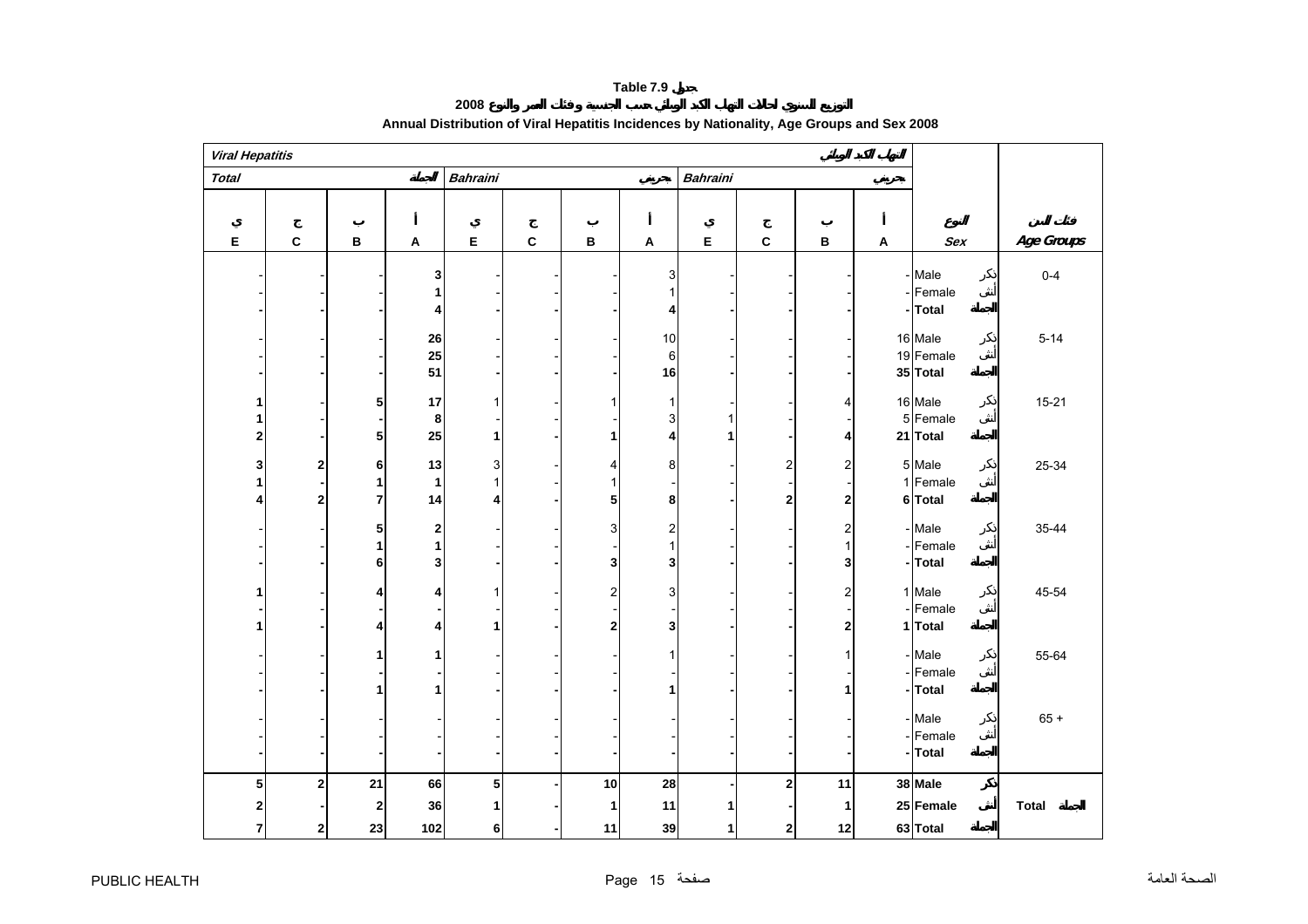**2008**

<span id="page-16-0"></span>

| <b>Viral Hepatitis</b> |                |    |     |                 |              |                         |                         |                 |              |              |   |            |              |
|------------------------|----------------|----|-----|-----------------|--------------|-------------------------|-------------------------|-----------------|--------------|--------------|---|------------|--------------|
| <b>Total</b>           |                |    |     | <b>Bahraini</b> |              |                         |                         | <b>Bahraini</b> |              |              |   |            |              |
|                        |                |    |     |                 |              |                         |                         |                 |              |              |   |            |              |
| Е                      | $\mathbf c$    | в  | A   | E               | $\mathbf{c}$ | В                       | A                       | E               | C            | $\, {\bf B}$ | Α | <b>Sex</b> | Governorate  |
|                        |                |    |     |                 |              |                         |                         |                 |              |              |   |            |              |
| 1                      |                | 5  | 11  | 1               |              | $\overline{\mathbf{c}}$ | 4                       |                 | 1            | 3            |   | 7 Male     |              |
|                        |                |    | 5   |                 |              |                         |                         |                 |              |              |   | 4 Female   | Muharraq     |
| 1                      |                | 5  | 16  | 1               |              | 2                       | 5                       |                 | 1            | 3            |   | 11 Total   |              |
|                        |                | 3  | 19  |                 |              | 1                       | 15                      |                 |              | 2            |   | 4 Male     |              |
|                        |                | 2  | 11  |                 |              | 1                       | 6                       |                 |              | 1            |   | 5 Female   | Capital      |
|                        |                | 5  | 30  |                 |              | 2                       | 21                      |                 |              | 3            |   | 9 Total    |              |
|                        |                |    |     |                 |              |                         |                         |                 |              |              |   |            |              |
|                        |                | 5  | 15  |                 |              | 2                       | $\overline{\mathbf{c}}$ |                 |              | 3            |   | 13 Male    |              |
|                        |                |    | 6   |                 |              |                         |                         |                 |              |              |   | 5 Female   | Northern     |
|                        |                | 5  | 21  |                 |              | 2                       | 3                       |                 |              | 3            |   | 18 Total   |              |
| 4                      |                | 8  | 11  | 4               |              | 5                       | 4                       |                 |              | 3            |   | 7 Male     |              |
| $\mathbf{2}$           |                |    | 8   | 1               |              |                         | 2                       |                 |              |              |   | 6 Female   | Central      |
| 6                      |                | 8  | 19  | 5               |              | 5                       | 6                       | 1               | 1            | 3            |   | 13 Total   |              |
|                        |                |    |     |                 |              |                         |                         |                 |              |              |   |            |              |
|                        |                |    | 10  |                 |              |                         | 3                       |                 |              |              |   | 7 Male     |              |
|                        |                |    | 6   |                 |              |                         |                         |                 |              |              |   | 5 Female   | Southern     |
|                        |                |    | 16  |                 |              |                         |                         |                 |              |              |   | 12 Total   |              |
| 5                      | $\overline{2}$ | 21 | 66  | 5               |              | 10                      | 28                      |                 | $\mathbf 2$  | 11           |   | 38 Male    |              |
| 2                      |                | 2  | 36  |                 |              | 1                       | 11                      |                 |              | 1            |   | 25 Female  | <b>Total</b> |
| $\overline{7}$         | $\mathbf{2}$   | 23 | 102 | 6               |              | 11                      | 39                      | 1               | $\mathbf{2}$ | 12           |   | 63 Total   |              |

# **Annual Distribution of Viral Hepatitis Incidences by Governorate, Nationality and Sex 2008**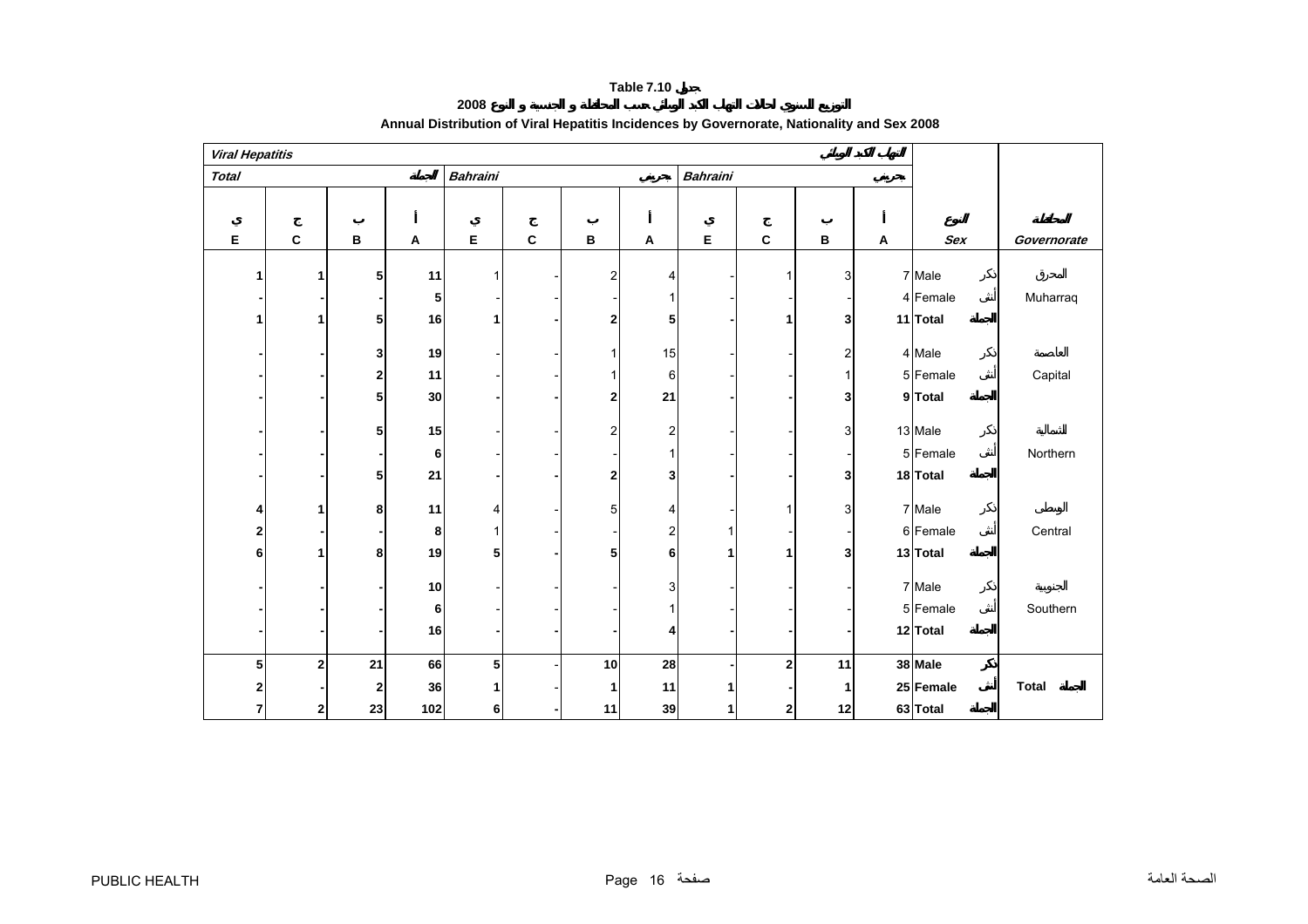#### **Table 7.11 "**

# **2008 "**

<span id="page-17-0"></span>

| <b>Total</b> |        |             | Non-Bahraini |                |             | <b>Bahraini</b> |        |             |                  |
|--------------|--------|-------------|--------------|----------------|-------------|-----------------|--------|-------------|------------------|
| <b>Total</b> | Female | <b>Male</b> | <b>Total</b> | Female         | <b>Male</b> | <b>Total</b>    | Female | <b>Male</b> | Age Groups       |
|              |        |             |              |                |             |                 |        |             | Less than 1 Year |
|              |        |             |              |                |             |                 |        |             | $1 - 4$          |
| 3            |        | 3           | 3            |                | 3           |                 |        |             | $5 - 14$         |
| 142          | 63     | 79          | 117          | 60             | 57          | 25              | 3      | 22          | 15-24            |
| 263          | 111    | 152         | 248          | 109            | 139         | 15              | 2      | 13          | 25-34            |
| 138          | 62     | 76          | 114          | 53             | 61          | 24              | 9      | 15          | 35-44            |
| 50           | 14     | 36          | 38           | 12             | 26          | 12              | 2      | 10          | 45-54            |
| 20           | 5      | 15          | 10           | 2              | 8           | 10 <sub>l</sub> | 3      | 7           | 55-64            |
| 18           | 7      | 11          | 5            | $\overline{2}$ | 3           | 13              | 5      | 8           | $65 +$           |
| 635          | 262    | 373         | 536          | 238            | 298         | 99              | 24     | 75          | <b>Total</b>     |

# **Hepatitis "B" Carriers by Age Groups, Nationality and Sex 2008**

**Table 7.12 "** 

# **2008 "**

# **Hepatitis "B" Carriers by Geographical Region, Nationality and Sex 2008**

| <b>Total</b> |        |             | Non-Bahraini |        |             | <b>Bahraini</b> |                |             |                     |
|--------------|--------|-------------|--------------|--------|-------------|-----------------|----------------|-------------|---------------------|
| <b>Total</b> | Female | <b>Male</b> | <b>Total</b> | Female | <b>Male</b> | <b>Total</b>    | Female         | <b>Male</b> | Geographical Region |
| 16           | 8      | 8           | 14           | 7      | 7           | $\mathbf{2}$    | 1              | 1           | Hidd                |
| 74           | 37     | 37          | 61           | 34     | 27          | 13              | 3 <sub>l</sub> | 10          | Muharraq            |
| 192          | 67     | 125         | 182          | 63     | 119         | 10              | 4              | 6           | Manama              |
| 41           | 20     | 21          | 28           | 18     | 10          | 13              | 2              | 11          | Jidhafs             |
| 42           | 14     | 28          | 30           | 13     | 17          | 12              | 1              | 11          | Northern            |
| 28           | 8      | 20          | 17           | 5      | 12          | 11              | 3              | 8           | Sitra               |
| 42           | 20     | 22          | 35           | 19     | 16          | 7               | 1              | 6           | Central             |
| 24           | 16     | 8           | 20           | 15     | 5           | 4               | 1              | 3           | Isa Town            |
| 114          | 41     | 73          | 106          | 39     | 67          | 8               | 2              | 6           | Riffa               |
| 22           | 10     | 12          | 20           | 9      | 11          | 2               | 1              | 1           | Western             |
|              |        |             |              |        |             |                 |                |             | Southern            |
| 40           | 21     | 19          | 23           | 16     | 7           | 17              | 5              | 12          | Hamad Town          |
| 635          | 262    | 373         | 536          | 238    | 298         | 99              | 24             | 75          | <b>Total</b>        |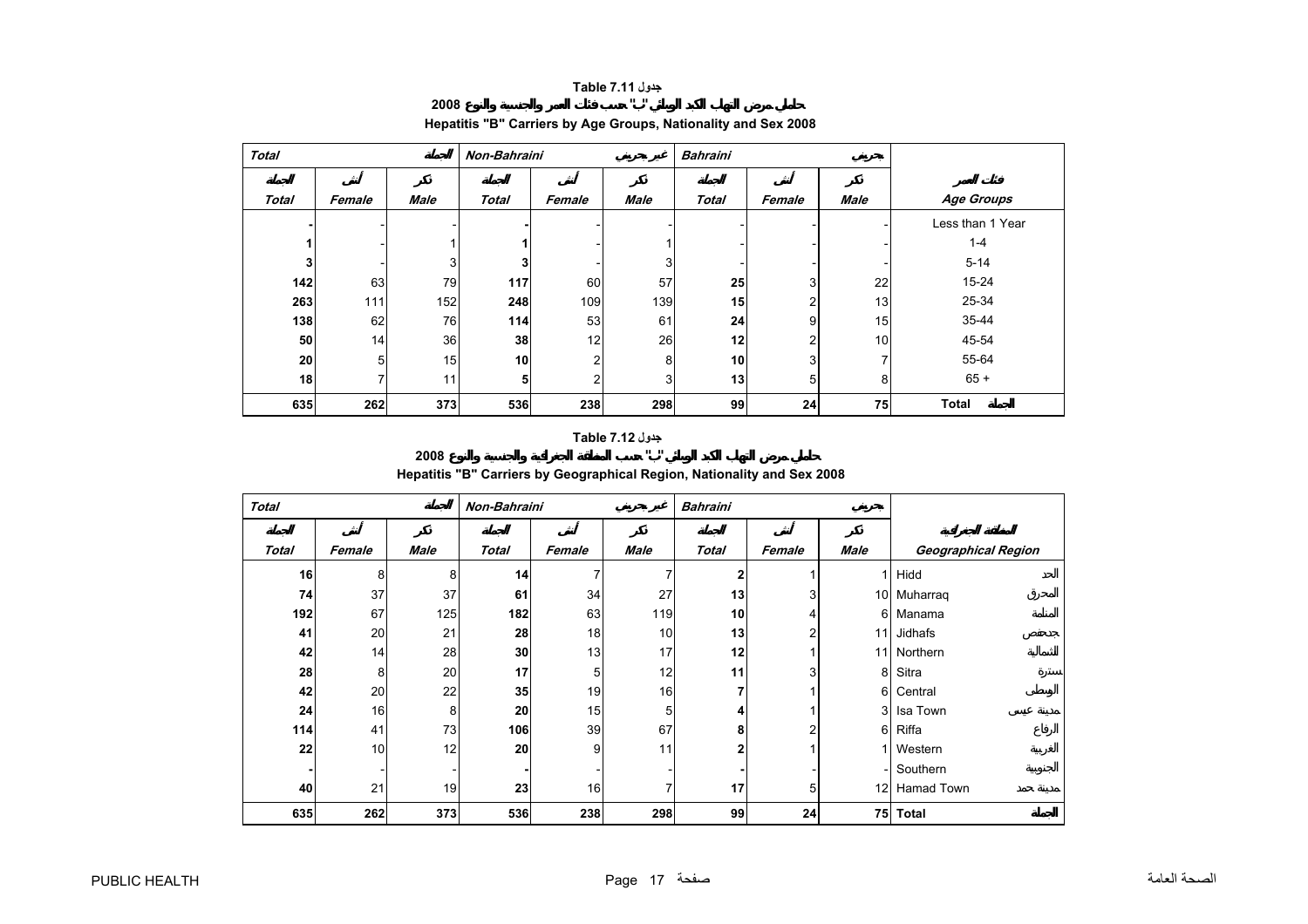| <b>Measles</b> | <b>Typhoid fever</b> | Paratyphoid fever | <b>Shigellosis</b> | <b>Salmonellosis</b> |                              |
|----------------|----------------------|-------------------|--------------------|----------------------|------------------------------|
|                |                      |                   |                    |                      |                              |
| Cases          | Cases                | Cases             | Cases              | Cases                | <b>Age Groups</b><br>(Years) |
| 2              |                      |                   | 16                 | 187                  | $0 - 4$                      |
|                | 4                    |                   | 13                 | 44                   | $5 - 14$                     |
|                |                      |                   | 3                  | 28                   | $15 - 24$                    |
|                | 3                    |                   |                    | 53                   | 25-34                        |
|                |                      |                   | 4                  | 40                   | 35-44                        |
|                |                      |                   |                    | 35                   | 45-54                        |
|                |                      |                   | 2                  | 16                   | 55-64                        |
|                |                      |                   |                    | 15                   | $65+$                        |
| $\overline{2}$ | 8                    | 4                 | 42                 | 418                  | <b>Total</b>                 |

#### **2008 100,000 Selected Communicable Diseases Incidences & Rates Per 100,000 Population by Age Groups 2008**

*( … ) Not available.* . *(* 

*… )*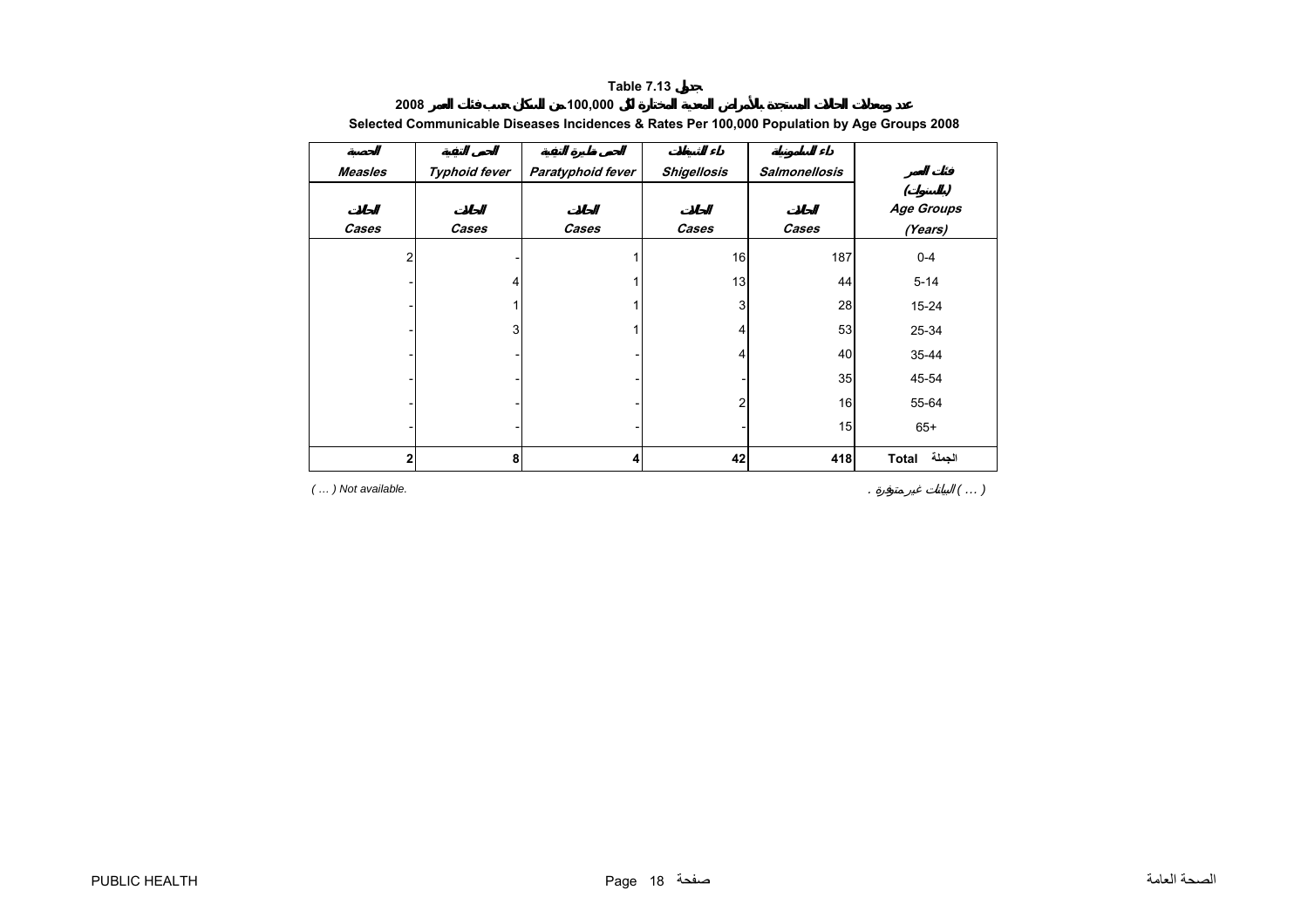**Figure 7.2**

*Reserved for future use*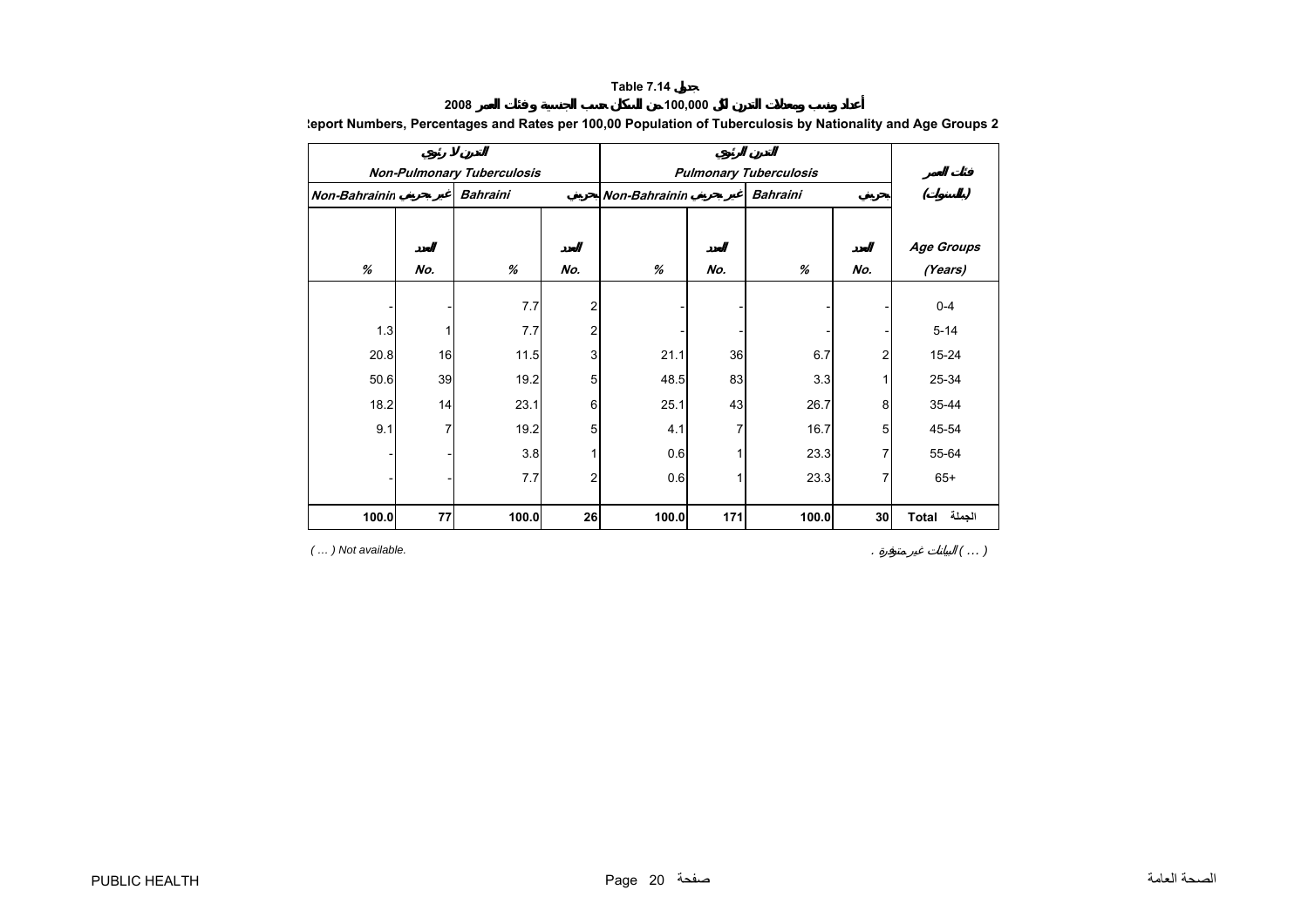*Reserved for future use*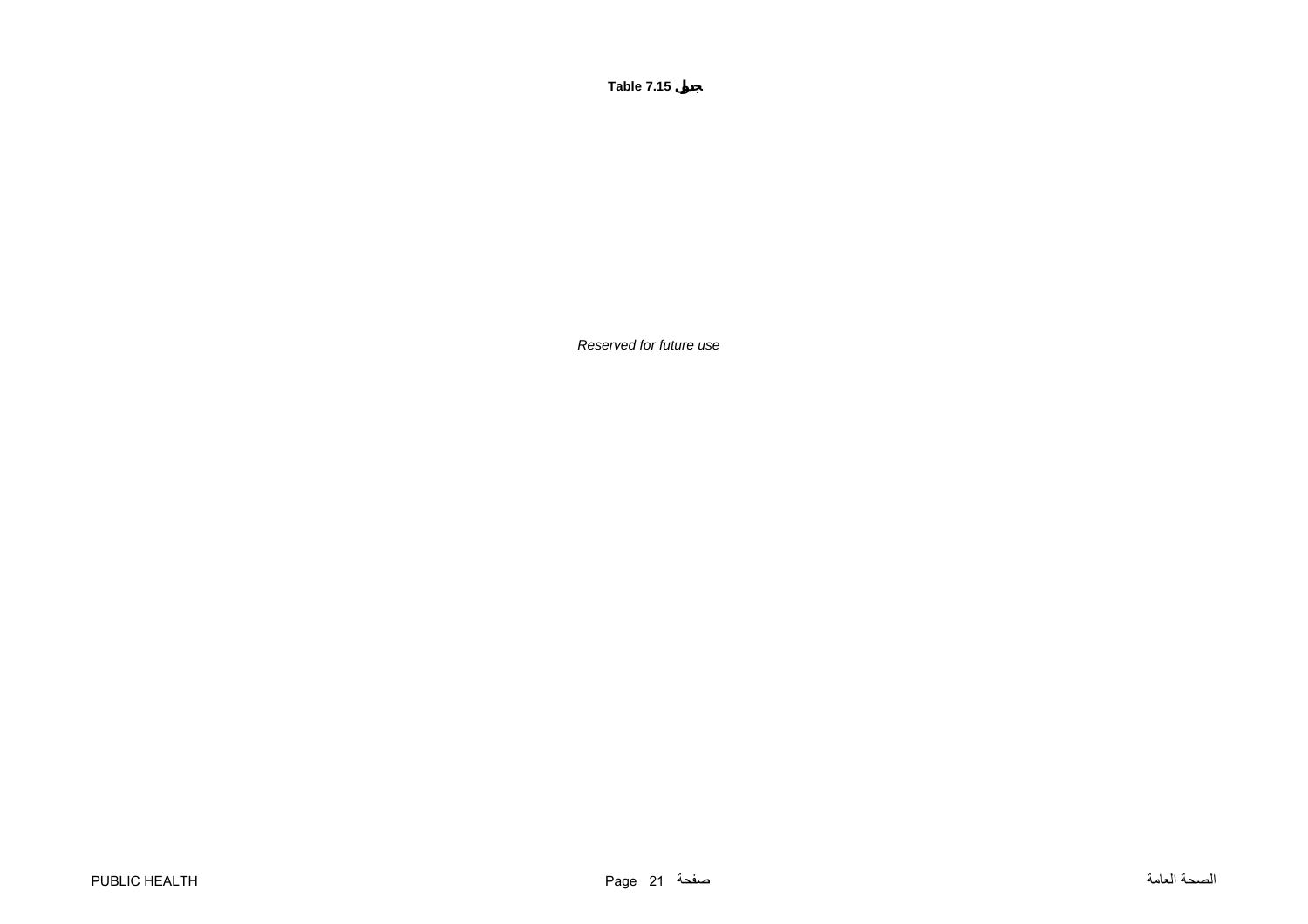| 2008 - 2004 |                                                                              |
|-------------|------------------------------------------------------------------------------|
|             | Water Supply Bacteriological and Chemical Test Results by Source 2004 - 2008 |

<span id="page-22-0"></span>

|                            |          | 2008    | 2007     |         | 2006            |         | 2005     |         |          | 2004    |
|----------------------------|----------|---------|----------|---------|-----------------|---------|----------|---------|----------|---------|
|                            | %        |         | %        |         | %               |         | %        |         | %        |         |
|                            | Unsatis- | No. of  | Unsatis- | No. of  | <b>Unsatis-</b> | No. of  | Unsatis- | No. of  | Unsatis- | No. of  |
| <b>Source</b>              | facory   | samples | facory   | samples | facory          | samples | facory   | samples | facory   | samples |
| Public water               | 1.05     | 2,750   | 9.2      | 1,450   | 7.2             | 832     | 12.2     | 1,548   | 1.8      | 1,884   |
| Demineralized water        |          |         |          |         |                 |         |          |         |          |         |
| Schools, Hospitals, Hotels | 2.68     | 2,353   | 8.1      | 3,075   | 12.7            | 1,991   | 13.1     | 2,910   | 7.1      | 3,109   |
| <b>Total</b>               | 3.73     | 5,103   | 17.3     | 4,525   | 11.1            | 2,823   | 12.8     | 4,458   | 5.1      | 4,993   |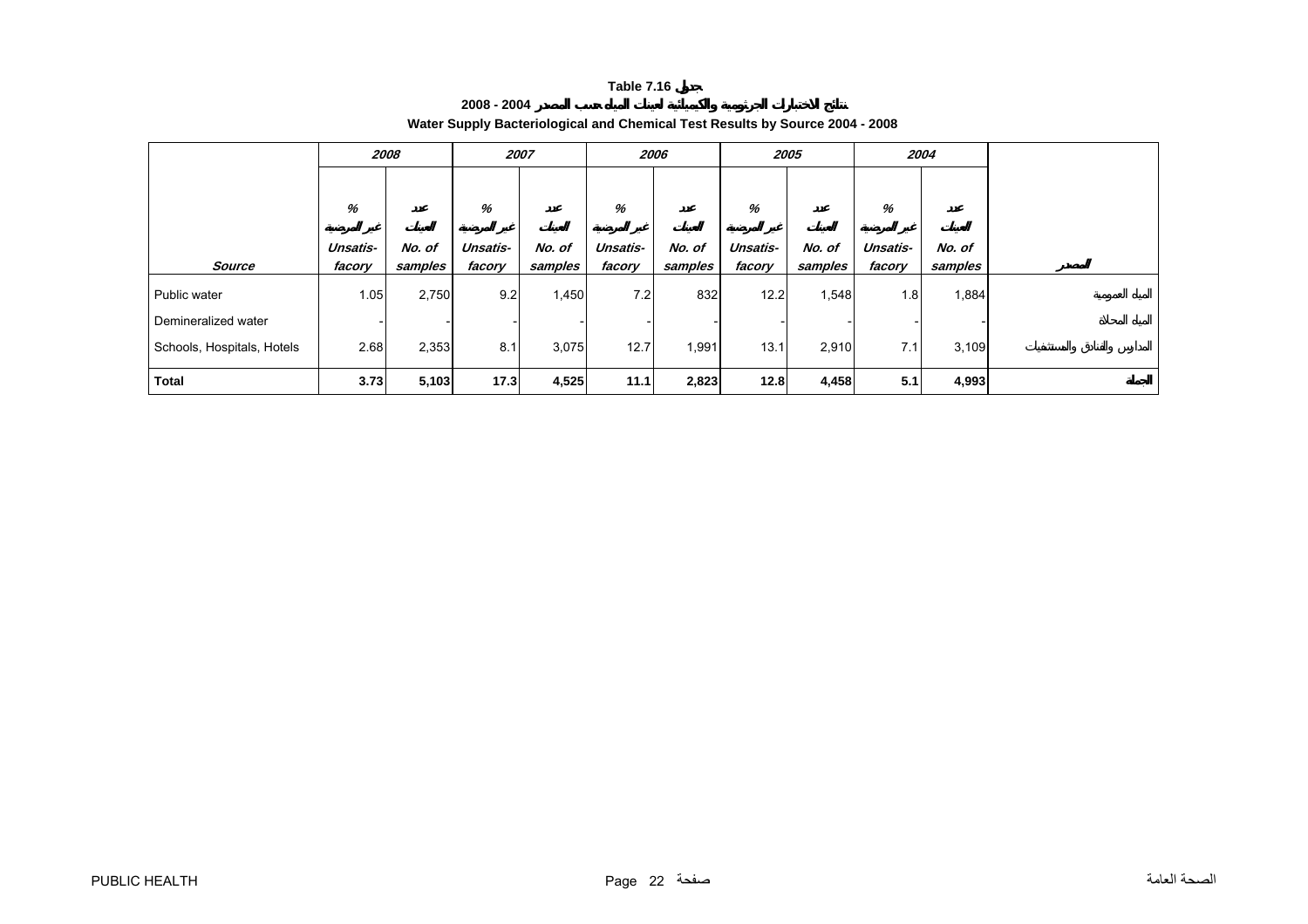# **2008 - 2004**

# **Examined and Positive Breeding Spots of Mosquito by Governorate 2004 - 2008**

<span id="page-23-0"></span>

| Governorate                     | 2008    | 2007    | 2006    | 2005    | 2004    |
|---------------------------------|---------|---------|---------|---------|---------|
| <b>Potential spots examined</b> |         |         |         |         |         |
| Muharraq                        | 5,548   | 5,527   | 13,036  | 7,682   | 8,502   |
| Capital                         | 39,348  | 43,315  | 69,195  | 29,776  | 23,043  |
| Central                         | 32,124  | 25,928  | 4,246   | 25,536  | 28,946  |
| Northern                        | 33,399  | 32,952  | 68,163  | 37,802  | 40,364  |
| Southern                        | 9,269   | 10,919  | 20,466  | 10,411  | 10,002  |
| <b>Total</b>                    | 119,688 | 118,641 | 175,106 | 111,207 | 110,857 |
| <b>Positive Culex spots</b>     |         |         |         |         |         |
| Muharraq                        | 59      | 67      | 155     | 69      | 33      |
| Capital                         | 569     | 1,044   | 1,844   | 532     | 505     |
| Central                         | 311     | 516     | 839     | 485     | 417     |
| Northern                        | 1,732   | 2,189   | 2,725   | 1,773   | 1,543   |
| Southern                        | 174     | 211     | 331     | 185     | 150     |
| <b>Total</b>                    | 2,845   | 4,027   | 5,894   | 3,044   | 2,648   |
| <b>Positive Anopheles spots</b> |         |         |         |         |         |
| Muharraq                        |         | 1       | 22      | 13      |         |
| Capital                         | 11      | 7       | 36      | 30      | 10      |
| Central                         | 12      | 25      | 91      | 60      | 18      |
| Northern                        | 79      | 94      | 305     | 127     | 62      |
| Southern                        | 7       | 9       | 12      | 13      | 1       |
| <b>Total</b>                    | 109     | 136     | 466     | 243     | 91      |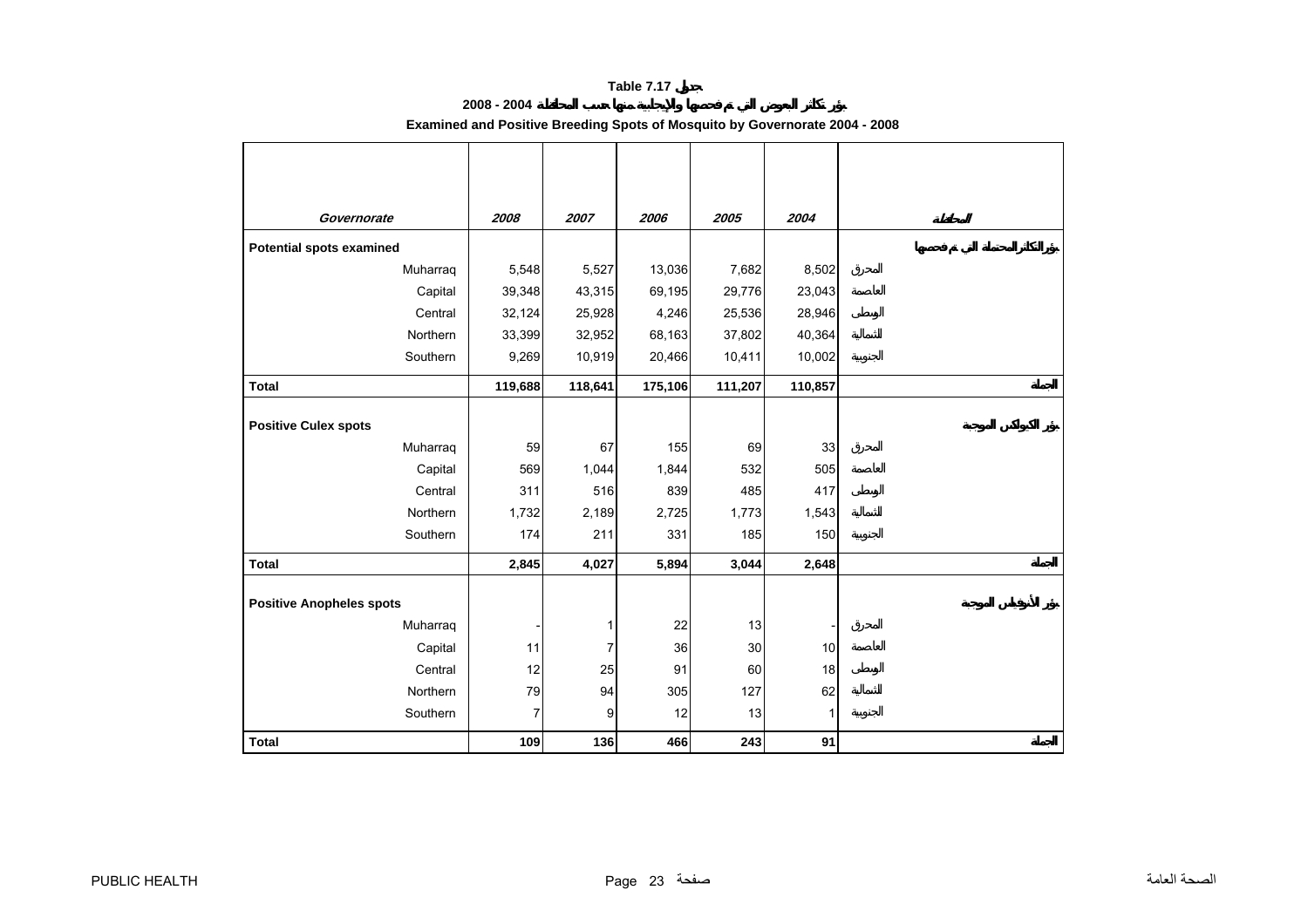**2008**

# **Malaria Cases by Country of Origin 2008**

<span id="page-24-0"></span>

|                                                             | <b>Total</b> | P.F. | P.V. | P.M. | <b>Mixed</b>  |  |
|-------------------------------------------------------------|--------------|------|------|------|---------------|--|
| <b>Country of Origin</b>                                    |              |      |      |      | (P.F. & P.V.) |  |
| Kingdom of Bahrain                                          |              |      |      |      |               |  |
| Republic of India                                           | 41           | 2    | 39   |      |               |  |
| Islamic Republic of Pakistan                                | 42           | 2    | 40   |      |               |  |
| People's Republic of Bangladesh                             |              |      |      |      |               |  |
| Republic of Yemen                                           |              |      |      |      |               |  |
| Republic of Ghana                                           |              |      |      |      |               |  |
| North Africa                                                |              |      |      |      |               |  |
| Ivory Coast                                                 |              |      |      |      |               |  |
| Unknown                                                     |              |      | 3    |      |               |  |
| <b>Total</b>                                                | 91           | 5    | 86   |      |               |  |
| P.F. - Plasmodium falciparum - often fatal form of malaria. |              |      |      |      |               |  |
| P.V. - Plasmodium vivax - usually mild form of malaria.     |              |      |      |      |               |  |
| P.M. - Plasmodium malaria - mild form of malaria.           |              |      |      |      |               |  |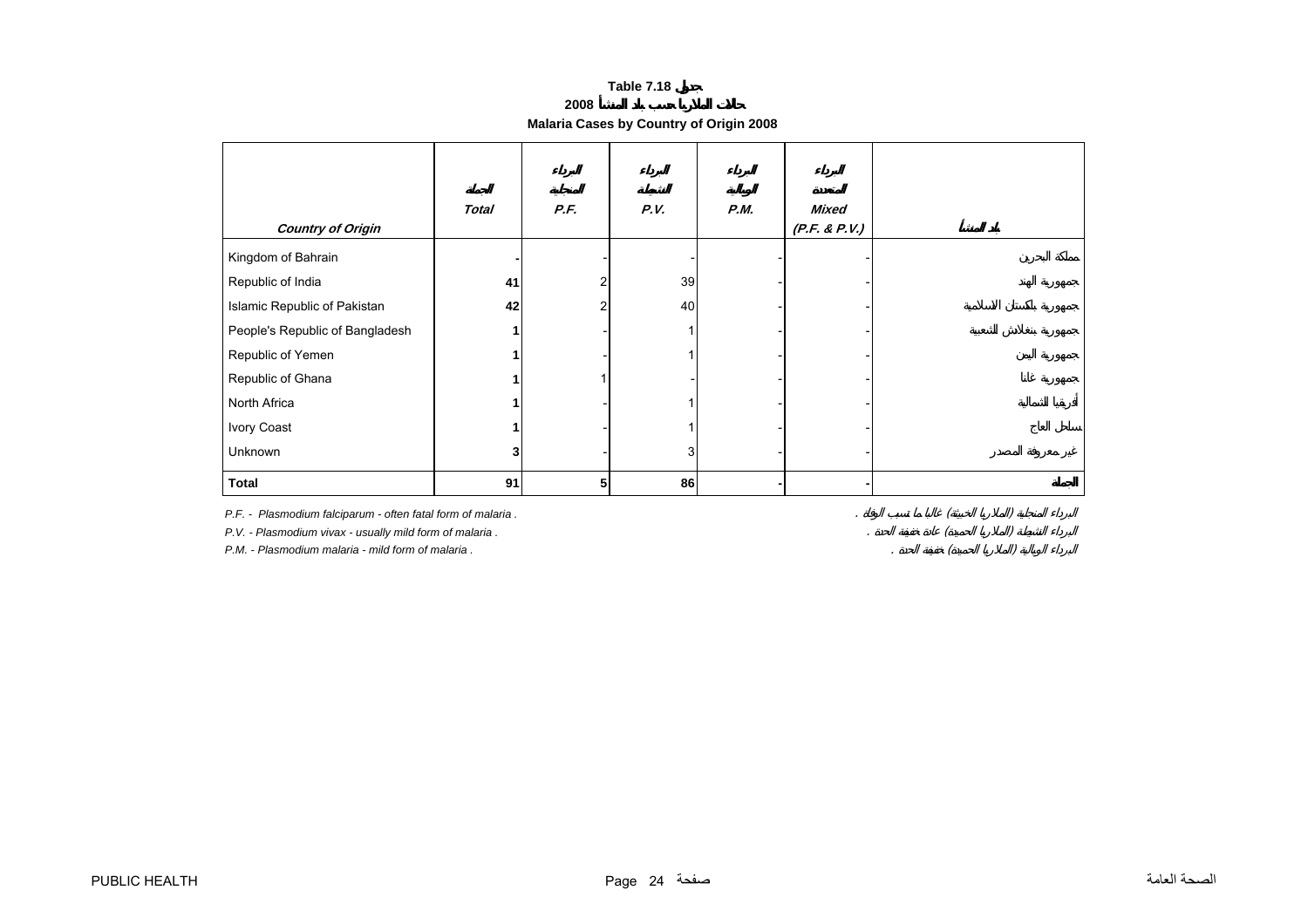# **2008 - 2007**

**Selected Serological Test Results 2007 - 2008**

<span id="page-25-0"></span>

|                                     |                         | 2008   |                |                         | 2007           |                |          |  |
|-------------------------------------|-------------------------|--------|----------------|-------------------------|----------------|----------------|----------|--|
|                                     | <b>Positive samples</b> |        |                | <b>Positive samples</b> |                |                |          |  |
|                                     |                         |        | <b>Total</b>   |                         |                |                |          |  |
| Test / Source                       | %                       | No.    | <b>Samples</b> | %                       | No.            | <b>Samples</b> | $\prime$ |  |
| Hepatitis B surface antigen (HBsAg) |                         |        |                |                         |                |                |          |  |
| <b>Blood Bank</b>                   | 0.18                    | 31     | 17,423         | 0.15                    | 23             | 15,218         |          |  |
| Suspected cases                     | 2.64                    | 860    | 32,556         | 2.78                    | 836            | 30,030         |          |  |
| Anti-HBs                            |                         |        |                |                         |                |                |          |  |
| Postvaccination testing             | 54.30                   | 764    | 1,407          | 57.22                   | 1,129          | 1,973          |          |  |
| Hepatitis B, E antigen (HBeAg) *    |                         |        |                |                         |                |                |          |  |
| HBsAg +ve cases                     | 36.27                   | 70     | 193            | 18.99                   | 79             | 416            |          |  |
| Anti-HBe                            |                         |        |                |                         |                |                |          |  |
| HBsAg +ve cases                     | 63.24                   | 289    | 457            | 64.67                   | 302            | 467            |          |  |
| <b>Hepatitis A (Igm)</b>            |                         |        |                |                         |                |                |          |  |
| Suspected cases                     | 2.34                    | 49     | 2,092          | 5.25                    | 101            | 1,924          |          |  |
| Rubella antibodies (IgG)            |                         |        |                |                         |                |                |          |  |
| Suspected cases pregnant women      | 95.07                   | 10,424 | 10,964         | 95.88                   | 15,204         | 15,858         |          |  |
| at 1st antenatal visit, other women |                         |        |                |                         |                |                |          |  |
| Rubella antibodies (IgM)            |                         |        |                |                         |                |                |          |  |
| Suspected cases                     | 0.81                    | 4      | 495            | 0.98                    | 5 <sup>5</sup> | 511            |          |  |
| <b>HIV antibodies</b>               |                         |        |                |                         |                |                |          |  |
| <b>Blood donors</b>                 | 0.01                    |        | 17,423         | 0.01                    |                | 15,218         |          |  |
| Pre-employment examination          | 0.12                    | 56     | 45,731         | 0.11                    | 44             | 39,782         |          |  |

*\* Hepatitis B, E antigen (HBeAg): decrease / increase due to selective sample testing.* . / : *\**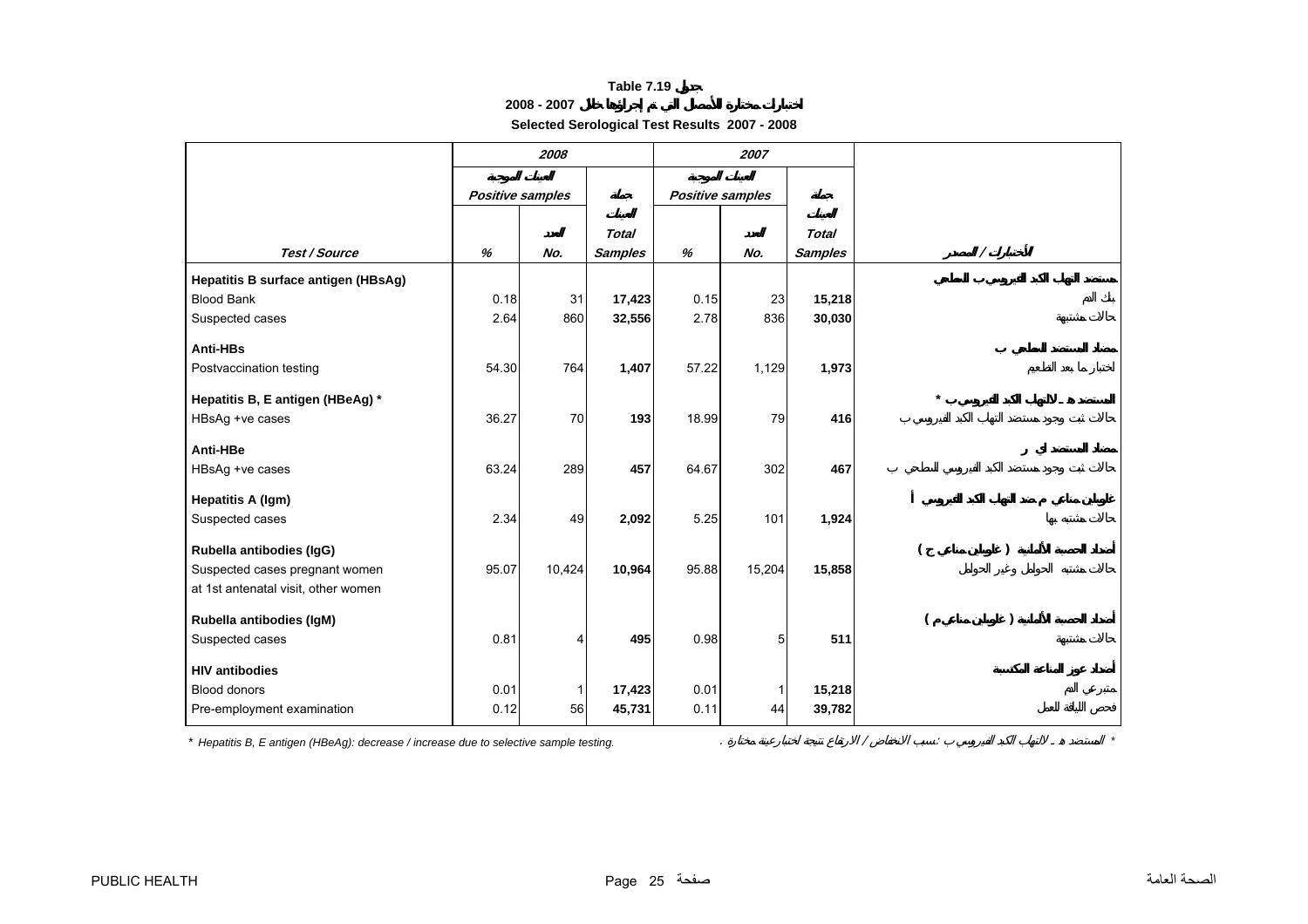| 2008 - 2004 | 1000                                                                                                                      |
|-------------|---------------------------------------------------------------------------------------------------------------------------|
|             | Number and Rates per 1000 population of Road and Traffic Related Accidents by Seriousness of Injuries and Sex 2004 - 2008 |

<span id="page-26-0"></span>

|                              |          | <b>Total</b> |        |                    |        |                   |                |             |              | <b>Drivers</b> |      |
|------------------------------|----------|--------------|--------|--------------------|--------|-------------------|----------------|-------------|--------------|----------------|------|
|                              |          |              |        | <b>Pedestrians</b> |        | <b>Passengers</b> |                |             |              |                |      |
|                              |          |              |        |                    |        |                   |                |             |              |                |      |
| <b>Seriousness of Injury</b> | Rate     | <b>Total</b> | Female | <b>Male</b>        | Female | <b>Male</b>       | Female         | <b>Male</b> | Female       | Male           |      |
| 2004                         |          |              |        |                    |        |                   |                |             |              |                | 2004 |
| Death                        | 0.10     | 70           | 10     | 60                 | 3      | 23                | 7              | 9           |              | 28             |      |
| Serious injury               | 0.76     | 538          | 97     | 441                | 24     | 109               | 39             | 100         | 34           | 232            |      |
| Slight injury                | 4.26     | 3,016        | 985    | 2,031              | 102    | 283               | 530            | 656         | 353          | 1,092          |      |
| 2005                         |          |              |        |                    |        |                   |                |             |              |                | 2005 |
| Death                        | 0.11     | 83           | 15     | 68                 | 2      | 24                | 11             | 12          | 2            | 32             |      |
| Serious injury               | 0.86     | 623          | 132    | 491                | 33     | 130               | 53             | 101         | 46           | 260            |      |
| Slight injury                | 4.02     | 2,912        | 953    | 1,959              | 96     | 280               | 526            | 695         | 331          | 984            |      |
| 2006                         |          |              |        |                    |        |                   |                |             |              |                | 2006 |
| Death                        | 0.12     | 87           | 13     | 74                 | 4      | 22                | 7              | 18          | 2            | 34             |      |
| Serious injury               | 0.72     | 533          | 108    | 425                | 32     | 142               | 39             | 84          | 37           | 199            |      |
| Slight injury                | 3.93     | 2,919        | 973    | 1,946              | 103    | 311               | 503            | 599         | 367          | 1,036          |      |
| 2007                         |          |              |        |                    |        |                   |                |             |              |                | 2007 |
| Death                        | 0.09     | 91           | 8      | 83                 | 3      | 23                | $\overline{c}$ | 16          | 3            | 44             |      |
| Serious injury               | 0.53     | 551          | 111    | 440                | 34     | 126               | 43             | 104         | 34           | 210            |      |
| Slight injury                | 2.76     | 2,864        | 879    | 1,985              | 109    | 316               | 432            | 631         | 338          | 1,038          |      |
| 2008                         |          |              |        |                    |        |                   |                |             |              |                | 2008 |
| Death                        | $\sim$   | 84           | 6      | 78                 | 2      | 25                | 3              | 17          | $\mathbf{1}$ | 36             |      |
| Serious injury               | $\cdots$ | 605          | 102    | 503                | 31     | 160               | 45             | 95          | 26           | 248            |      |
| Slight injury                | $\cdots$ | 2,726        | 848    | 1,878              | 101    | 292               | 412            | 596         | 335          | 990            |      |

*( … ) Not available.* . *( … )*

Source: Ministry of Interior - General Directorate of Traffic.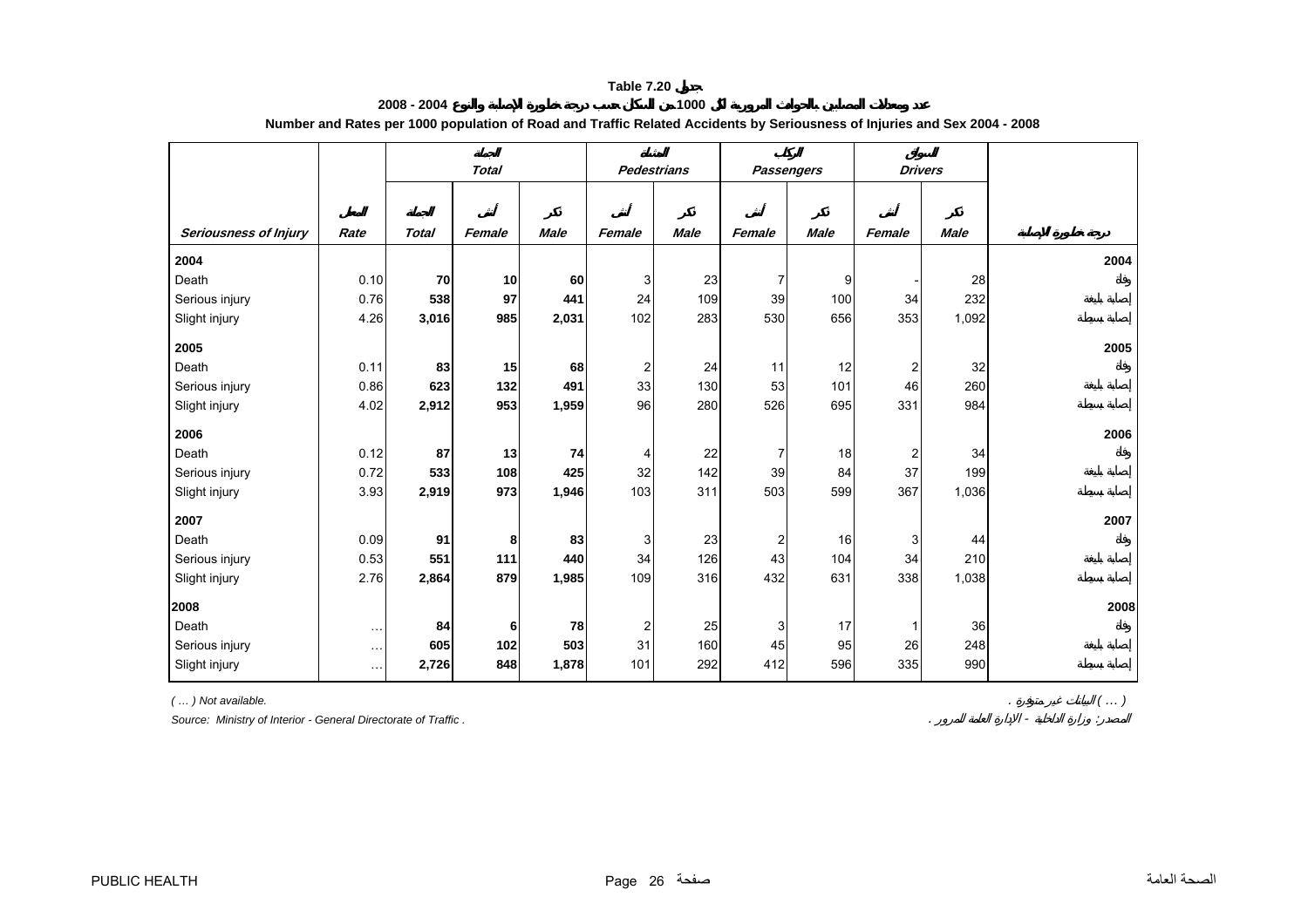<span id="page-27-0"></span>



*Year*

**Proference: Table 7.20** 7.20 *i*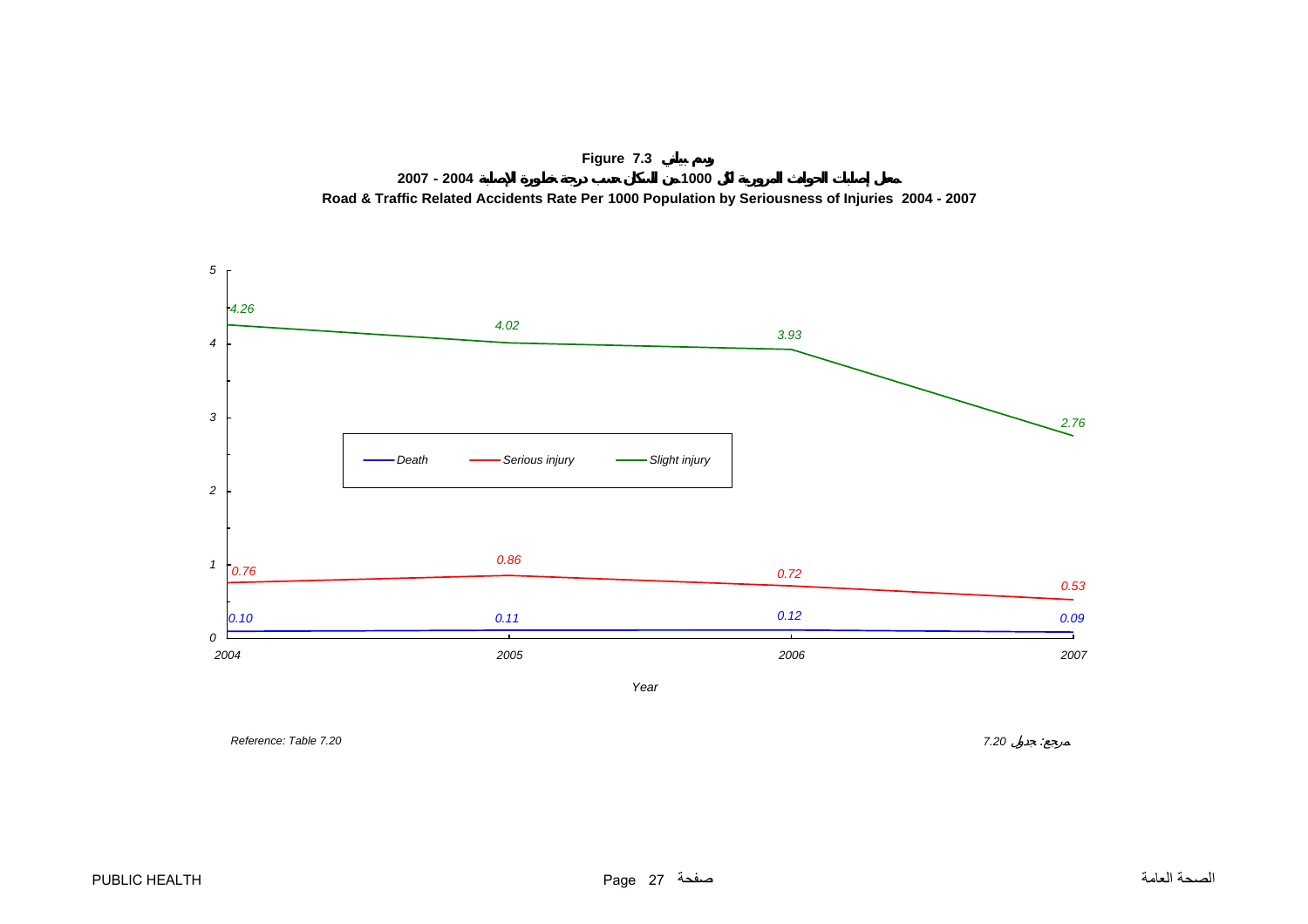**2008** 

<span id="page-28-0"></span>

|                       | <b>Age Groups</b> |                                           |                         |                         |                |                  |           |          |                |  |  |  |  |  |
|-----------------------|-------------------|-------------------------------------------|-------------------------|-------------------------|----------------|------------------|-----------|----------|----------------|--|--|--|--|--|
|                       |                   |                                           |                         |                         |                |                  |           |          |                |  |  |  |  |  |
| Seriousness of Injury | <b>Total</b>      | $70+$                                     | 69-60                   | 59-50                   | 49-40          | 39-30            | $29 - 20$ | 19-10    | 09-0           |  |  |  |  |  |
| <b>Drivers</b>        |                   |                                           |                         |                         |                |                  |           |          |                |  |  |  |  |  |
| Death                 | 37                |                                           | $\overline{\mathbf{c}}$ | $\overline{\mathbf{c}}$ | 4              | $\mathbf 5$      | 18        | 6        |                |  |  |  |  |  |
| Serious injury        | 274               |                                           | 4                       | 20                      | 31             | 67               | 103       | 47       | 2              |  |  |  |  |  |
| Slight injury         | 1,325             | 3                                         | 19                      | 94                      | 210            | 330              | 554       | 106      | 9              |  |  |  |  |  |
| <b>Total</b>          | 1,636             | 3                                         | 25                      | 116                     | 245            | 402              | 675       | 159      | 11             |  |  |  |  |  |
| <b>Passengers</b>     |                   |                                           |                         |                         |                |                  |           |          |                |  |  |  |  |  |
| Death                 | 20                |                                           | 2                       |                         | 1              | $\boldsymbol{2}$ | 7         | 7        | $\mathbf{1}$   |  |  |  |  |  |
| Serious injury        | 140               | 6                                         | 1                       | 3                       | $\overline{7}$ | 30               | 41        | 35       | 17             |  |  |  |  |  |
| Slight injury         | 1,008             | 31                                        | 13                      | 34                      | 93             | 194              | 317       | 206      | 120            |  |  |  |  |  |
| <b>Total</b>          | 1,168             | 37                                        | 16                      | 37                      | 101            | 226              | 365       | 248      | 138            |  |  |  |  |  |
| <b>Pedestrians</b>    |                   |                                           |                         |                         |                |                  |           |          |                |  |  |  |  |  |
| Death                 | 27                |                                           |                         |                         |                |                  |           |          |                |  |  |  |  |  |
| Serious injury        | 191               | $\overline{\mathbf{c}}$<br>$\overline{7}$ |                         | 3                       | 5              | $\overline{7}$   | 7         | 1        | $\overline{2}$ |  |  |  |  |  |
| Slight injury         | 393               | 13                                        | 5                       | 11                      | 15<br>46       | 31               | 43        | 22<br>71 | 57<br>98       |  |  |  |  |  |
| <b>Total</b>          | 611               |                                           | 12                      | 29                      |                | 62               | 62        |          |                |  |  |  |  |  |
|                       |                   | 22                                        | 17                      | 43                      | 66             | 100              | 112       | 94       | 157            |  |  |  |  |  |
| Death                 | 84                |                                           | 2                       | 5                       | 10             | 14               | 32        | 14       | 3              |  |  |  |  |  |
| Serious injury        | 605               | 13                                        | 9                       | 34                      | 53             | 128              | 187       | 104      | 76             |  |  |  |  |  |
| Slight injury         | 2,726             | 47                                        | 44                      | 157                     | 349            | 586              | 933       | 383      | 227            |  |  |  |  |  |
| <b>Grand Total</b>    | 3,415             | 60                                        | 55                      | 196                     | 412            | 728              | 1,152     | 501      | 306            |  |  |  |  |  |

# **Number of Road and Traffic Related Accidents by Seriousness of Injuries and Age Groups 2008**

**Source: Ministry of Interior - General Directorate of Traffic .**  $\blacksquare$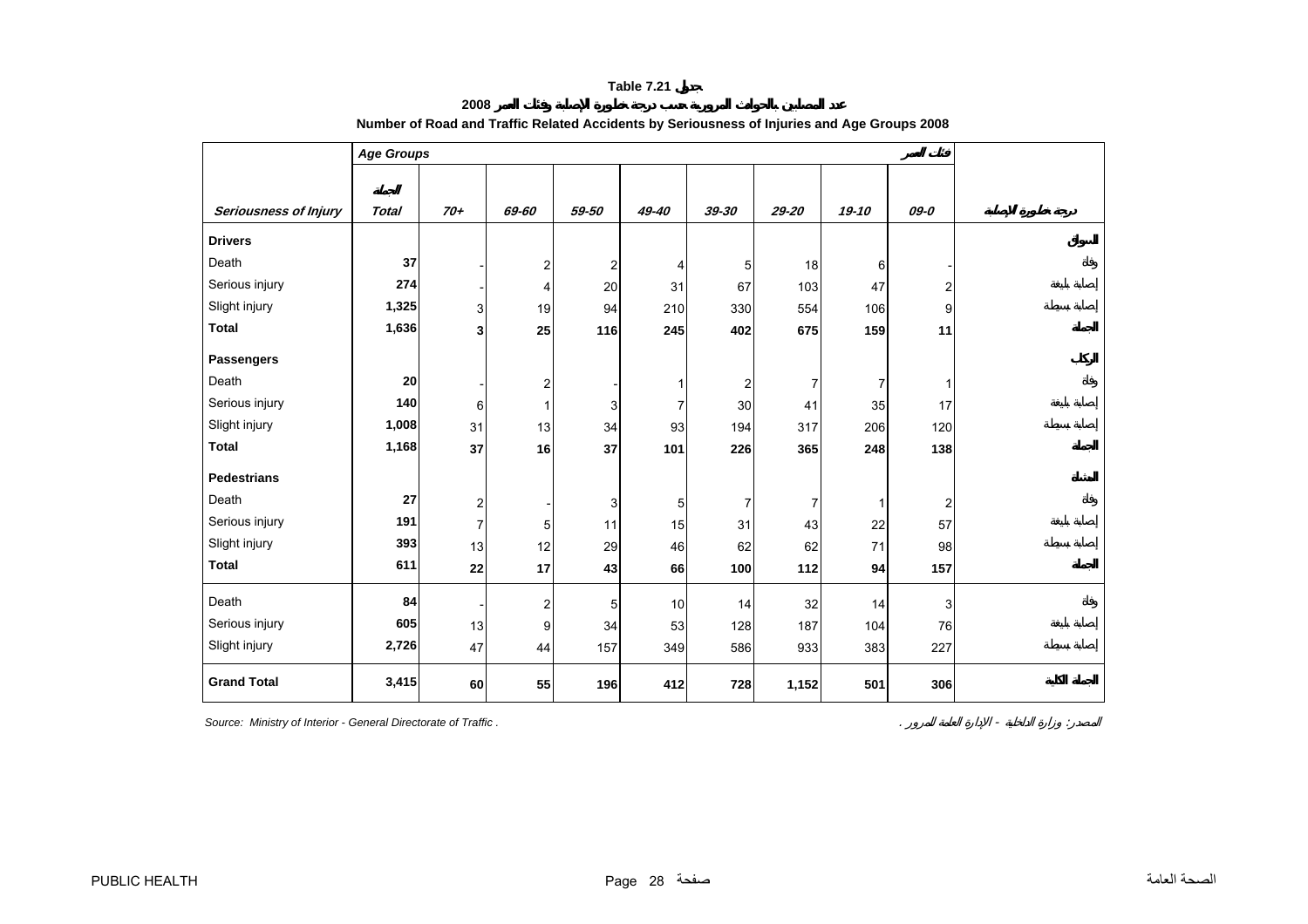#### **2008**

# **Injury Accidents by Main Causes and Seriousness of Injury 2008**

<span id="page-29-0"></span>

|                                    | <b>Seriousness of Injury</b> |                      |                |              |  |  |  |  |  |
|------------------------------------|------------------------------|----------------------|----------------|--------------|--|--|--|--|--|
|                                    |                              |                      |                |              |  |  |  |  |  |
|                                    |                              |                      |                |              |  |  |  |  |  |
| <b>Main Causes</b>                 | <b>Total</b>                 | <b>Slight injury</b> | Serious injury | <b>Death</b> |  |  |  |  |  |
| Accident due to Driver Action      | 1,862                        | 1,324                | 464            | 74           |  |  |  |  |  |
| Accident due to Pedestrian Action  | 77                           | 50                   | 27             |              |  |  |  |  |  |
| Accident due to Passenger Action   | 6                            | 6                    |                |              |  |  |  |  |  |
| Accident due to Obstruction        | 8                            | 5                    | 3              |              |  |  |  |  |  |
| Accident due to Defective Vehicles | 9                            |                      |                |              |  |  |  |  |  |
| Accident due to Road Condition     | 6                            | 3                    | 3              |              |  |  |  |  |  |
| Accident due to Weather Condition  |                              | 3                    |                |              |  |  |  |  |  |
| Accident due to Animals            |                              |                      |                |              |  |  |  |  |  |
| Accident due to Other Factors      | 71                           | 48                   | 22             |              |  |  |  |  |  |
| <b>Total</b>                       | 2,043                        | 1,446                | 522            | 75           |  |  |  |  |  |

**Source: Ministry of Interior - General Directorate of Traffic .**  $\blacksquare$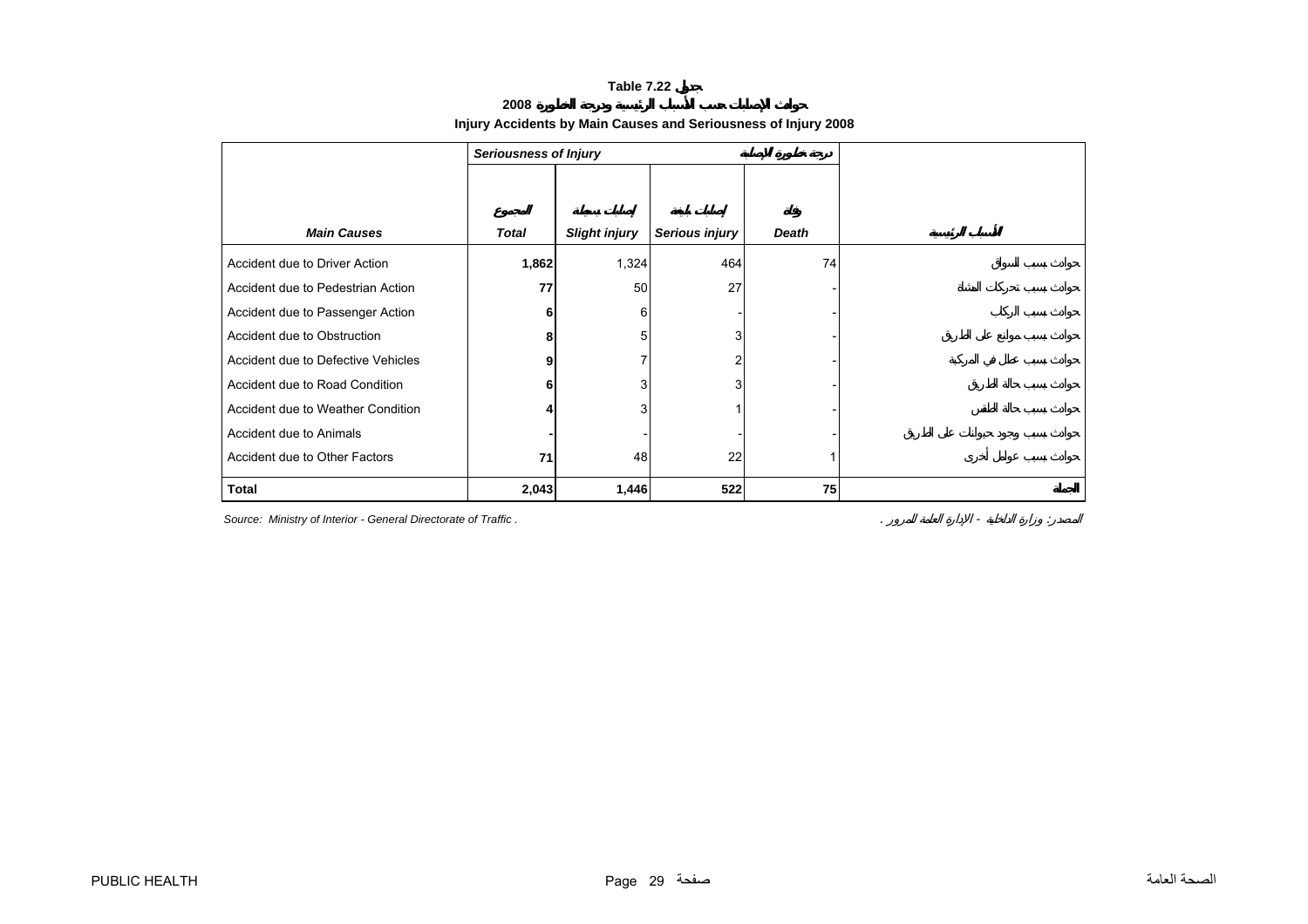**2008**

# **Injury Accidents by Region and Seriousness of Injury 2008**

<span id="page-30-0"></span>

|              | <b>Seriousness of Injury</b> |                      |                |             |  |  |  |  |  |  |  |  |
|--------------|------------------------------|----------------------|----------------|-------------|--|--|--|--|--|--|--|--|
|              |                              |                      |                |             |  |  |  |  |  |  |  |  |
|              |                              |                      |                |             |  |  |  |  |  |  |  |  |
| Region       | <b>Total</b>                 | <b>Slight injury</b> | Serious injury | Death       |  |  |  |  |  |  |  |  |
| Hidd         | 57                           | 36                   | 16             | 5           |  |  |  |  |  |  |  |  |
| Muharraq     | 261                          | 203                  | 52             | 6           |  |  |  |  |  |  |  |  |
| Manama       | 867                          | 704                  | 150            | 13          |  |  |  |  |  |  |  |  |
| Jidhafs      | 281                          | 234                  | 39             | 8           |  |  |  |  |  |  |  |  |
| Northern     | 243                          | 197                  | 38             | 8           |  |  |  |  |  |  |  |  |
| Sitra        | 245                          | 194                  | 43             | 8           |  |  |  |  |  |  |  |  |
| Central      | 202                          | 163                  | 34             | 5           |  |  |  |  |  |  |  |  |
| Isa Town     | 258                          | 215                  | 36             | 7           |  |  |  |  |  |  |  |  |
| Riffa        | 574                          | 454                  | 108            | 12          |  |  |  |  |  |  |  |  |
| Western      | 159                          | 123                  | 31             | $\mathbf 5$ |  |  |  |  |  |  |  |  |
| Hawar Island |                              |                      |                |             |  |  |  |  |  |  |  |  |
| Hamad Town   | 268                          | 203                  | 58             | 7           |  |  |  |  |  |  |  |  |
| <b>Total</b> | 3,415                        | 2,726                | 605            | 84          |  |  |  |  |  |  |  |  |

*Source: Ministry of Interior - General Directorate of Traffic .* . - :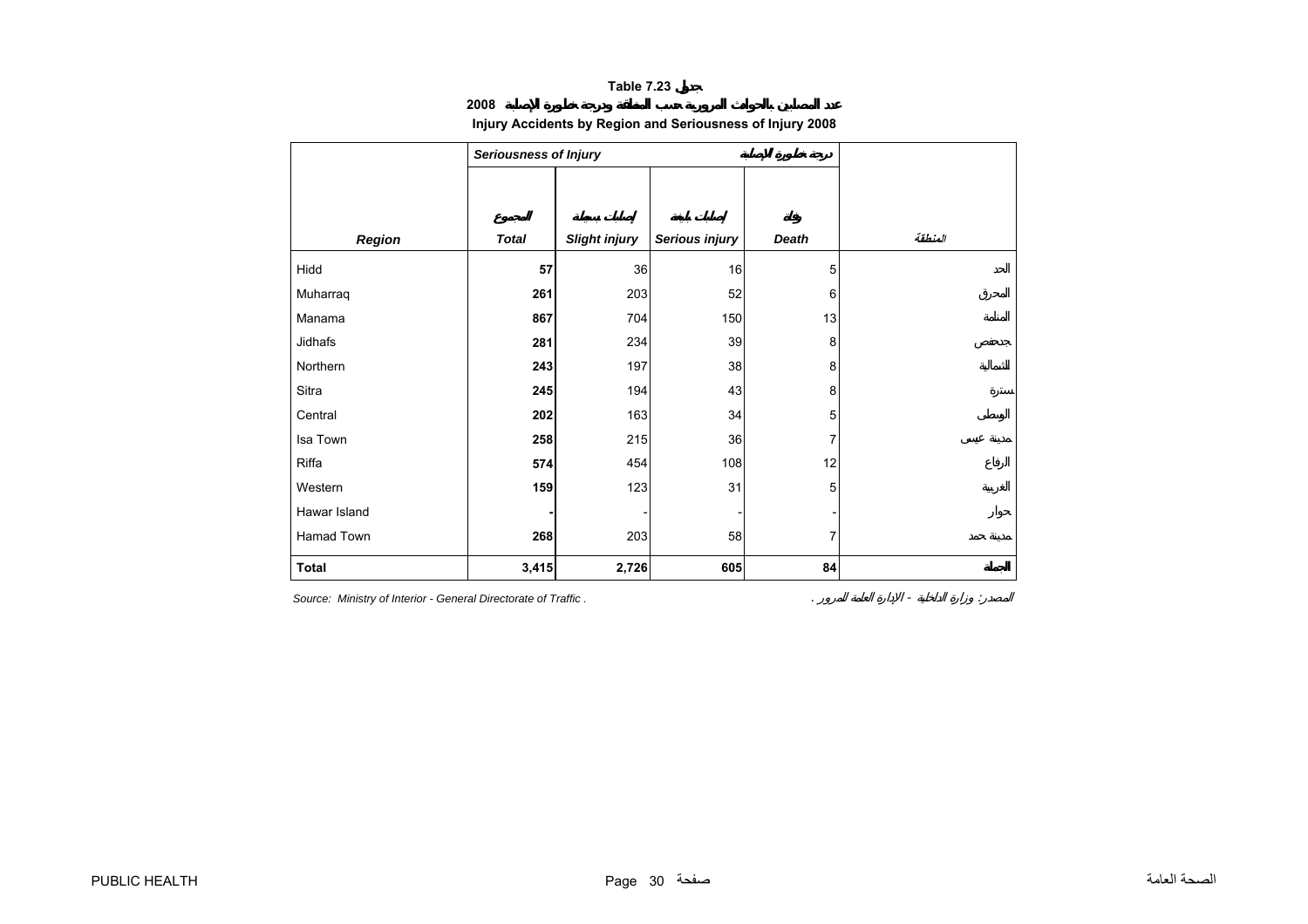**2008** 

<span id="page-31-0"></span>

| Seriousness of Injury<br><b>Muharraq</b><br>Capital<br><b>Northern</b><br><b>Southern</b><br><b>Total</b><br><b>Central</b> |
|-----------------------------------------------------------------------------------------------------------------------------|
| <b>Drivers</b>                                                                                                              |
| 37<br>13<br>Death<br>6<br>6<br>6<br>6                                                                                       |
| 38<br>Serious injury<br>274<br>69<br>59<br>48<br>60                                                                         |
| 113<br>390<br>286<br>389<br>147<br>Slight injury<br>1,325                                                                   |
| <b>Passengers</b>                                                                                                           |
| Death<br>20<br>3<br>3<br>6<br>4<br>4                                                                                        |
| 13<br>27<br>40<br>29<br>31<br>Serious injury<br>140                                                                         |
| Slight injury<br>1,008<br>79<br>242<br>241<br>303<br>143                                                                    |
| <b>Pedestrians</b>                                                                                                          |
| Death<br>27<br>$\overline{\mathbf{c}}$<br>10<br>2<br>8<br>5                                                                 |
| 17<br>Serious injury<br>67<br>36<br>53<br>191<br>18                                                                         |
| 48<br>Slight injury<br>393<br>122<br>101<br>90<br>32                                                                        |
| <b>Total</b>                                                                                                                |
| 84<br>17<br>22<br>Death<br>11<br>22<br>12                                                                                   |
| Serious injury<br>605<br>68<br>163<br>136<br>141<br>97                                                                      |
| Slight injury<br>2,726<br>240<br>754<br>628<br>782<br>322                                                                   |

# **Number of Road and Traffic Related Accidents by Seriousness of Injuries and Governorate 2008**

**Source: Ministry of Interior - General Directorate of Traffic .**  $\blacksquare$